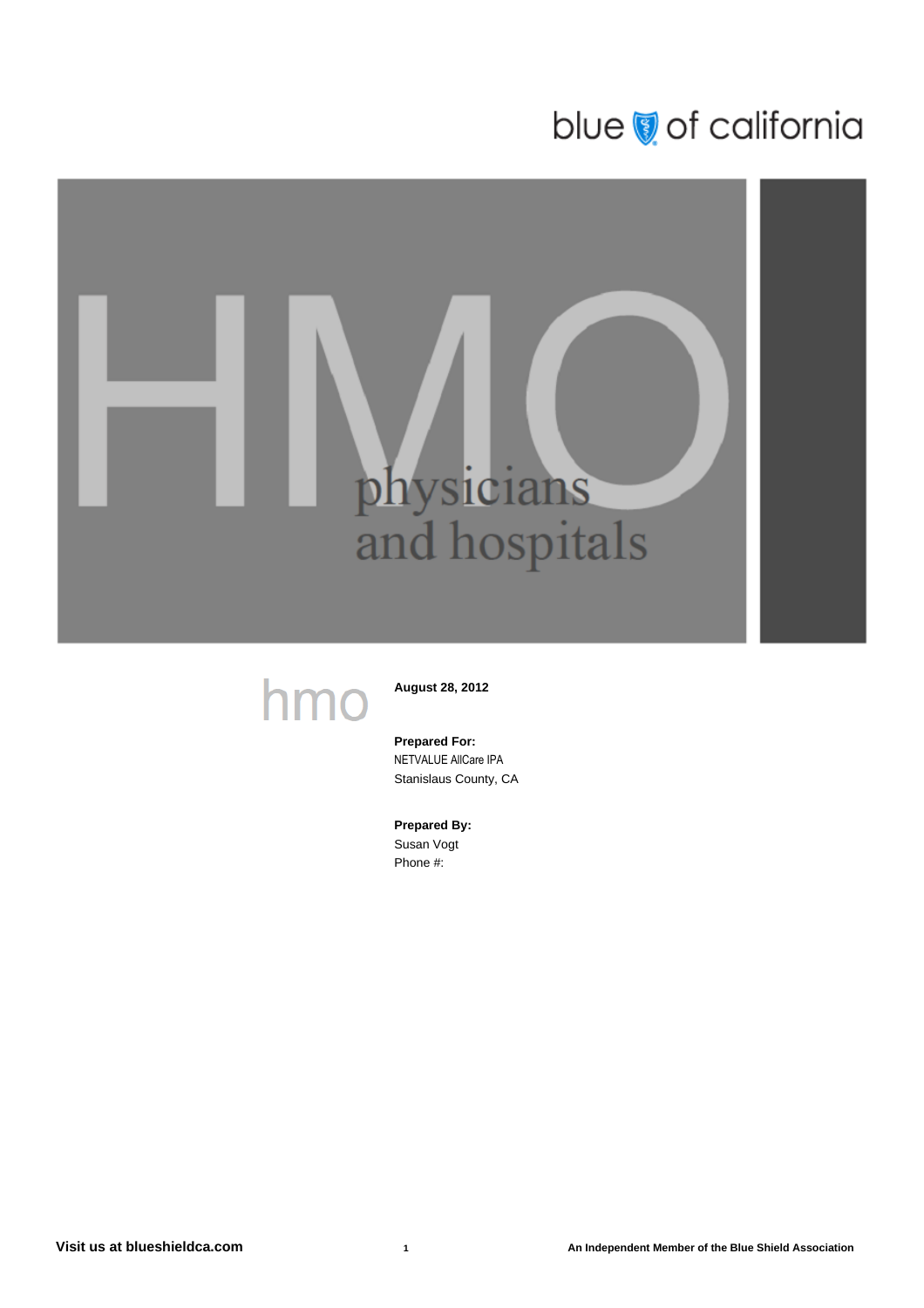# **How to Use this Directory**

Welcome to Blue Shield of California. The following pages list the HMO network physicians and hospitals in your service area. For easy reference, this directory is divided into several sections:

**• Independent Practice Associations (IPAs) and Medical Groups** are listed alphabetically by name within a

 specified geographic area. Following the IPA/Medical Group name, address and phone number, you'll find:

- **Hospitals** associated with each IPA/Medical Group.
- **Urgent Care Centers** affiliated with each IPA/medical group, listed alphabetically by name.
- **Personal Physicians** affiliated with each IPA/medical group, listed by city, specialty and name, in alphabetical order.
- **Obstetricians/Gynecologists (OB/GYNs)** affiliated with each IPA/medical group, listed by city and name, in alphabetical order. The names of OB/GYNs authorized to serve as Personal Physicians are included in the Personal Physician listings.
- **Specialists** affiliated with each IPA/medical group, listed by city, specialty and name, in alphabetical order.
- **• Service Areas** include the counties and cities listed within this directory.
- **• General Index** contains an alphabetical listing of Personal Physicians, OB/GYNs and specialists, by their last names.
- **• IPA/Medical Group Index by City** provides an alphabetical listing of IPA/medical groups by city.

# **Definitions:**

**Medical Group:** An organization of physicians who are generally located in the same facility and provide a range of healthcare services to health plan members.

**Independent Practice Association (IPA):** A group of physicians with individual offices who contract, manage and share financial responsibilities for providing healthcare services to health plan members.

# **About quality and relative cost indicators**

We give you information that can help you make informed decisions about hospital care. You'll see quality measures and relative cost indicators in this directory, to help you choose a hospital.

We use quality data compiled from two leading independent performance initiatives: the Leapfrog Group survey, which focuses on hospital quality and safety practices, and the hospital performance ratings used by the California Hospital Assessment and Reporting Taskforce (CHART).

The Leapfrog Group is an initiative driven by organizations that buy health care who are working to initiate improvements in the safety, quality and affordability of healthcare for Americans.The Leapfrog Group's growing consortium of major companies and other large private and public healthcare purchasers provide health benefits to more than 37 million Americans in all 50 states. The Leapfrog Group survey is a voluntary program in which hospitals report on the quality and safety practices they have implemented.

CHART uses a statewide hospital performance reporting system in collaboration with health plans, hospitals, and employer groups. It produces a standardized California hospital quality report card and supports hospital quality improvement efforts. Through CHART, hospitals are rated on over 70 performance indicators, including patient satisfaction measures and specific conditions such as heart disease, surgical infection prevention, and pneumonia.

When you look at a hospital's listing in this directory, you'll be able to see whether that facility participates in the Leapfrog Group and CHART programs. You'll also see codes that can help you determine the hospital's relative cost.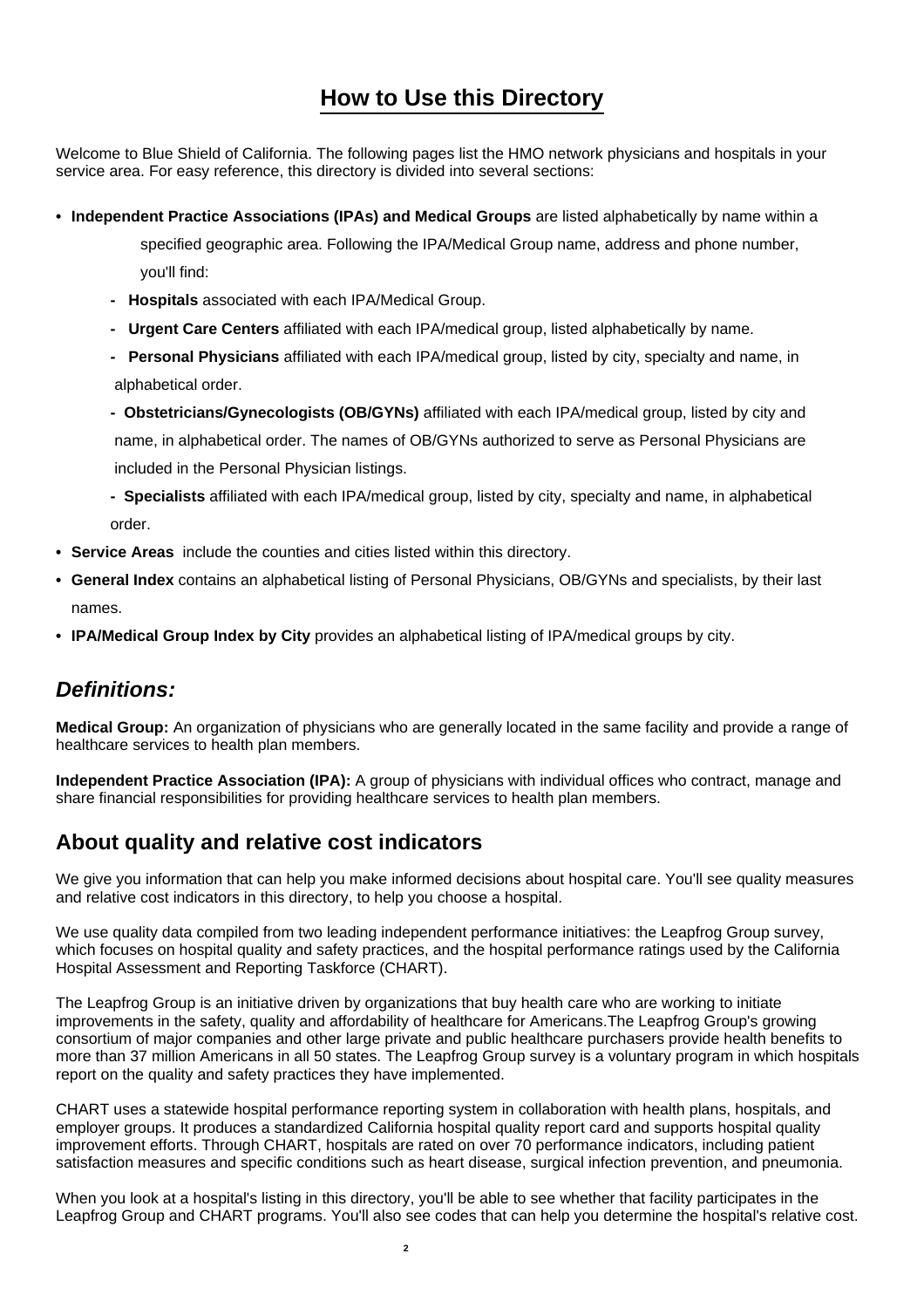Please note that the cost of a hospital's care does not necessarily determine its quality of care. We determine a hospital's relative cost by comparing patient care costs for certain illnesses and procedures at all network hospitals in that geographic area.

The number of dollar signs associated with a hospital indicates how expensive that hospital is, in general, compared with other similar hospitals in the network. One dollar sign (\$) indicates the lowest cost, and four dollar signs (\$\$\$\$) indicate the highest cost.

- \$ --- Lowest cost hospital
- \$\$ --- Lower cost hospital
- \$\$\$ --- Higher cost hospital
- \$\$\$\$ --- Highest cost hospital

You might want to discuss this information with your doctor when making decisions about hospital care.

We will continue to work closely with hospitals on quality measures to provide you with valuable information and enable you to make informed decisions about your care.

If you have any questions about one of our network hospitals you can call Member Services at **(800) 424-6521**

# **Your Personal Physician**

When enrolling in an Access+ HMO<sup>SM</sup> or Blue Shield's Added Advantage<sup>SM</sup> Point-of-Service (POS) plan, you and each covered family member must choose a Personal Physician from this directory. Except for emergency services, your Personal Physician will provide or coordinate all of your medical care. If you don't indicate on your enrollment form the Personal Physician you have selected, Blue Shield will select a Personal Physician for you. Each family member may choose the same or a different Personal Physician. Your Personal Physician should be located close enough to where you live or work to ensure that you have reasonable access to care, as determined by Blue Shield of California.

If you or one of your eligible family members are already a patient of any of the Personal Physicians listed in this directory and have seen that physician within the past year, you might still be able to select that doctor as your Personal Physician, even if he or she is not accepting new patients. Be sure to call the doctor's office first to make sure that you are listed as his or her current patient before you select that doctor as your Personal Physician.

# **Specialty Care**

We encourage you to develop a close relationship with your Personal Physician by discussing your medical condition and concerns with him or her. If your Personal Physician cannot treat you or feels that specialist care is appropriate, he or she may submit a request (also called a referral) to his or her IPA/medical group recommending that you be sent to a specialist or a different Personal Physician. Some referrals require prior authorization. If the referral is approved, you will usually be sent to a specialist or another doctor in your Personal Physician's IPA/medical group, and you will be charged your standard office visit copayment. If the type of specialist you need is not available within your Personal Physician's IPA/medical group, you might be referred to a specialist outside of your Personal Physician's IPA/medical group. Depending on the urgency of your condition, the time it takes to get an appointment with a specialist could vary. Your Personal Physician can give you an estimate of how long it will take to get an appointment and provide you with the specialist's phone number and address.

If your Personal Physician feels that a referral is not appropriate for your medical condition, he or she will discuss other treatment options with you.

# **Access+ HMO Members have Access+ Specialist Options**

If you are an Access+ HMO member, you may use the Access+Specialist<sup>®M</sup> option to go directly to any specialist in the same IPA/medical group as your Personal Physician **without a referral**. Check your Access+ HMO member materials for complete details about the Access+ Specialist option. This option is not available to Blue Shield POS plan members.

To use the Access+ Specialist option, your Personal Physician must belong to an IPA/medical group that is an Access+ provider group and that offers the Access+ Specialist option. In this directory, Access+ provider groups have an "(A+)" next to their names.

IPA/medical groups that are not Access+ provider groups do not offer the Access+ Specialist option. Please note that you might need to change your Personal Physician to one that is in an Access+ provider group to take advantage of the Access+ Specialist option. (See **page v** for information on changing your Personal Physician.)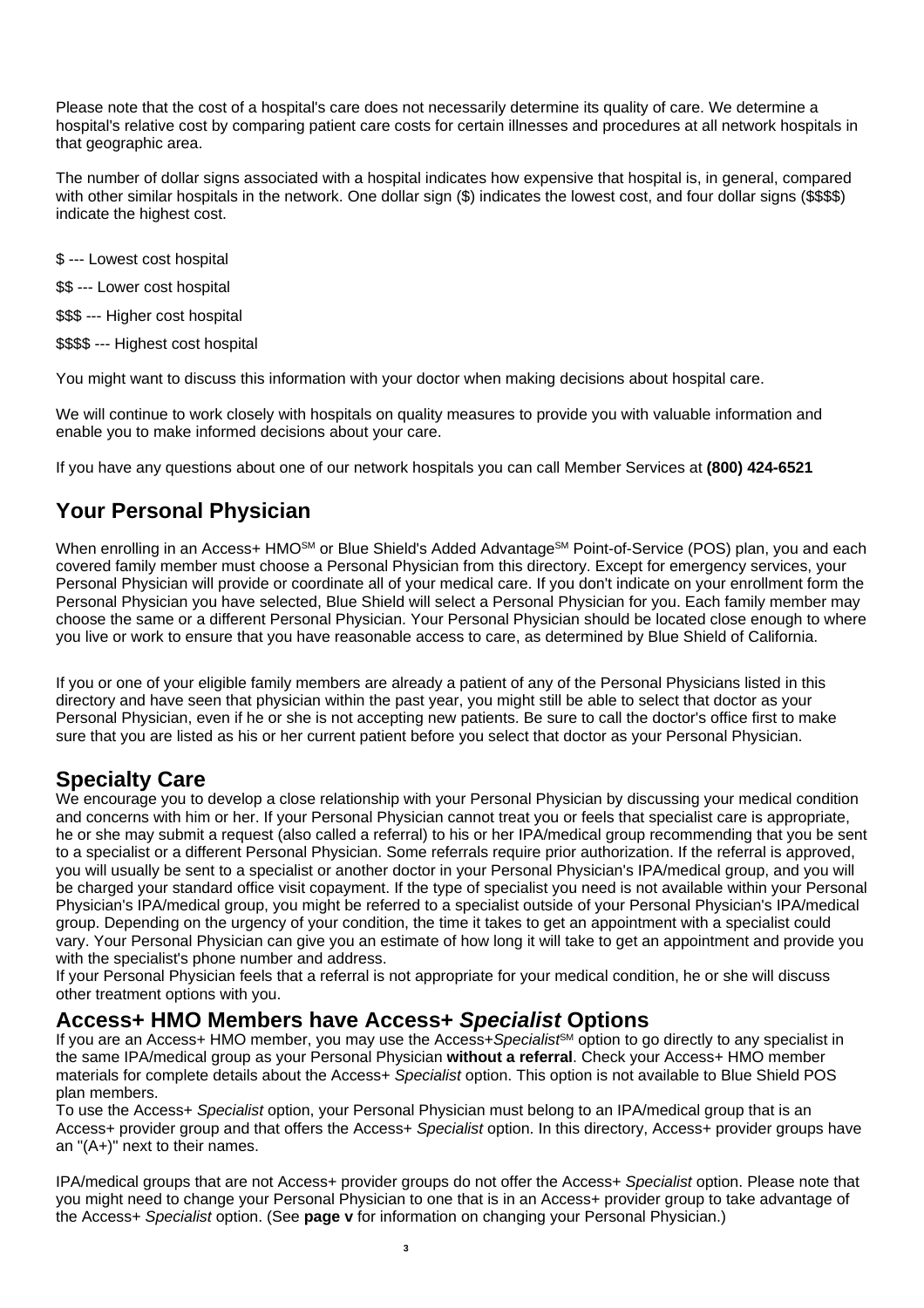# **Annual Gynecological Exams**

Women can make an appointment for an annual gynecological exam, at no extra charge, with an OB/GYN in their Personal Physician's IPA/medical group without a referral from their Personal Physician. An annual gynecological exam usually includes an office visit, breast and pelvic exams, a Pap test and urinalysis. The nature of the exam, however, will vary according to each woman's age and her family and medical history. Any follow-up care should be provided or coordinated by the Personal Physician.

# **HMO Hospitals**

Except for emergency services, all inpatient hospital care must be authorized in advance by your Personal Physician and the Blue Shield Access+ HMO or POS plan.

# **Urgent Care Centers**

You should seek care from an urgent care center when you have a medical condition that is not an emergency but requires medical attention that cannot be delayed without seriously jeopardizing your health..

You should go to an urgent care provider when you need non-emergency care the same day and you cannot make an appointment with your Personal Physician. In such instances, you are encouraged to use an urgent care provider rather than a hospital emergency room to minimize your healthcare costs.

The urgent care providers included in this directory are freestanding centers, not hospital emergency rooms. They offer extended hours of operation, including weekends, and do not require patients to make an appointment in advance.

You should not use an urgent care provider in place of seeing your Personal Physician. Whenever possible, you should check first with your Personal Physician before contacting an urgent care provider.

If you have an emergency condition that requires immediate care, go to the closest emergency room or call 911.

# **Subacute Care Facilities**

Subacute care facilities provide skilled nursing or rehabilitative care in a hospital or skilled nursing facility to patients who require nursing; physical, occupational or speech therapy; or a coordinated program of multiple therapies. Rest homes, convalescent facilities and homes for the aged are not included among subacute care facilities. You should discuss your options for subacute care with your physician.

If you'd like a directory of contracting subacute care facilities or need more information about using subacute care facilities, please call Member Services at the number shown on your Blue Shield ID card or at **(800) 424-6521**.

# **Remember to Call First**

Unless you have an emergency, always call your Personal Physician before you seek medical care. Except for emergency services, care through your Access+ Specialist option and annual gynecological exams, Blue Shield will not cover your medical care unless it is provided or coordinated by your Personal Physician. For more information about coverage of urgent care, please read your Evidence of Coverage booklet.

For a complete description of coverage for emergency services, please read your Evidence of Coverage booklet.

# **Specialty Designation**

Among the physicians listed in this directory, only those who have been certified by a recognized medical specialty board will be identified as "board certified." This applies to Personal Physicians, specialists and OB/GYNs.

Physicians listed in specialty classifications other than "General Practice" include only the following:

**4**

• Those who have been specifically trained in the specialty indicated (physicians generally termed to be "board eligible"), and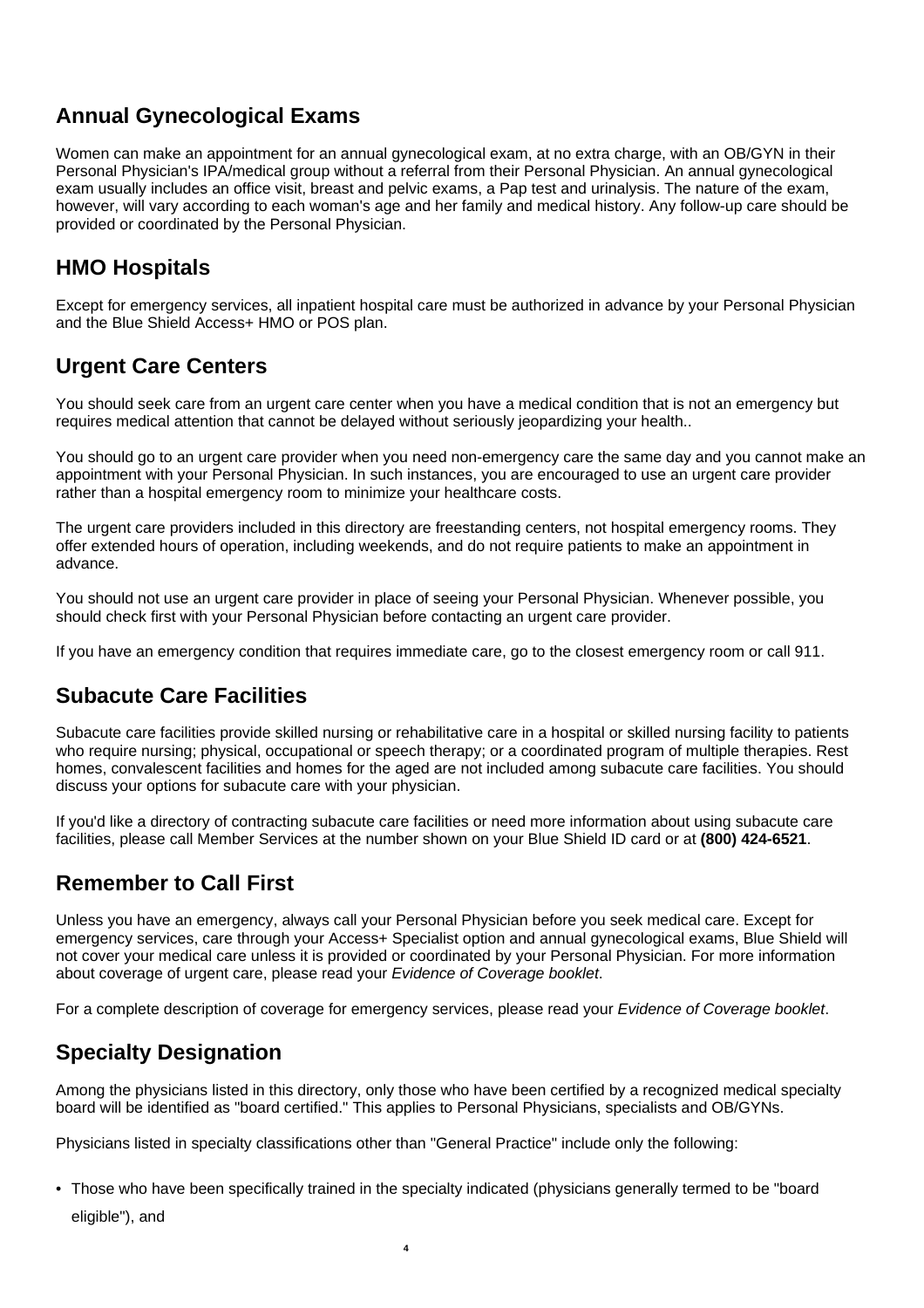• Those who Blue Shield has verified before the time this directory was printed as having received board certification

in the particular specialty or subspecialty for which they are listed.

Physicians who are neither board certified nor board eligible for a particular specialty will be listed in this directory under the classification "General Practice." If the specialty status of any physician changes, the change will be reflected in subsequent editions of this directory.

# **Family Planning Services**

Some hospitals and other providers do not provide one or more of the following services that may be covered under your plan contract and that you or your family member might need: family planning; contraceptive services, including emergency contraception; sterilization, including tubal ligation at the time of labor and delivery; infertility treatments; or abortion. You should obtain more information before you enroll. Call your prospective doctor, medical group, IPA or clinic, or call Member Services at **(800) 424-6521** to ensure that you can obtain the healthcare services that you need.

# **Directory Updates**

Because of periodic changes in our provider networks, you should confirm each provider's network status prior to receiving services. You should also verify that your physician is a network physician at the location where you wish to receive care. You can do so by calling the provider directly or by calling Member Services.

The fastest way to obtain the most up-to-date information on network physicians, hospitals, IPAs and medical groups is to visit our Web site,**blueshieldca.com**, and click the Find a Provider link. This online directory information is updated twice a week. You can use Find a Provider to locate network doctors, hospitals and other healthcare professionals, and to create and print your own provider directory using your home computer and printer.

This printed directory is updated twice a year. You also can request an updated list of network providers in your area by calling the Member Service's telephone number on your Blue Shield member ID card.

# **Choosing a Personal Physician**

You can choose a Personal Physician from the four types of doctors listed below:

**Family/General Practitioners** Doctors who treat children and adult men and women.

**Internal Medicine** Doctors who treat adult men and women over age 18

**Obstetrics/Gynecology** Doctors who treat adult women and teenage girls. (Note that not all OB/GYNs choose to be General Practitioners.)

**Pediatrics** Doctors who treat boys and girls up to age 18

To choose a Personal Physician, follow these steps:

1 In the IPA/medical group section of this directory, look for the name of the geographic area in which you live or work. If you know the name of the Personal Physician you would like to choose, you can refer to the General Index section of this directory. Personal Physicians are listed alphabetically by last name.

2 Choose the doctor you want as your Personal Physician. If you are interested in a particular specialist or OB/ GYN, make sure that he or she is in the same IPA/medical group as the Personal Physician you choose. You will need an authorized referral from your Personal Physician's IPA/medical group before you can be treated by a specialist, except when you need an annual gynecological exam or when you use the Access + Specialist option.

3 If you are an Access+ HMO member and want to be able to use the Access+Specialist option, you must choose a Personal Physician who belongs to an IPA/medical group that is an Access+ provider group. Access+ provider groups have an "(A+)" next to their names. IPA/medical groups that are not Access+ provider groups do not offer the Access+ Specialist option. Access+ HMO members may change Personal Physicians at any time to take advantage of the Access+ Specialist option.

4 Call the office of the Personal Physician you have selected to make sure that he or she is accepting new patients and to ask any questions you may have about the doctor (e.g., office hours, availability evenings and/ or weekends and educational background).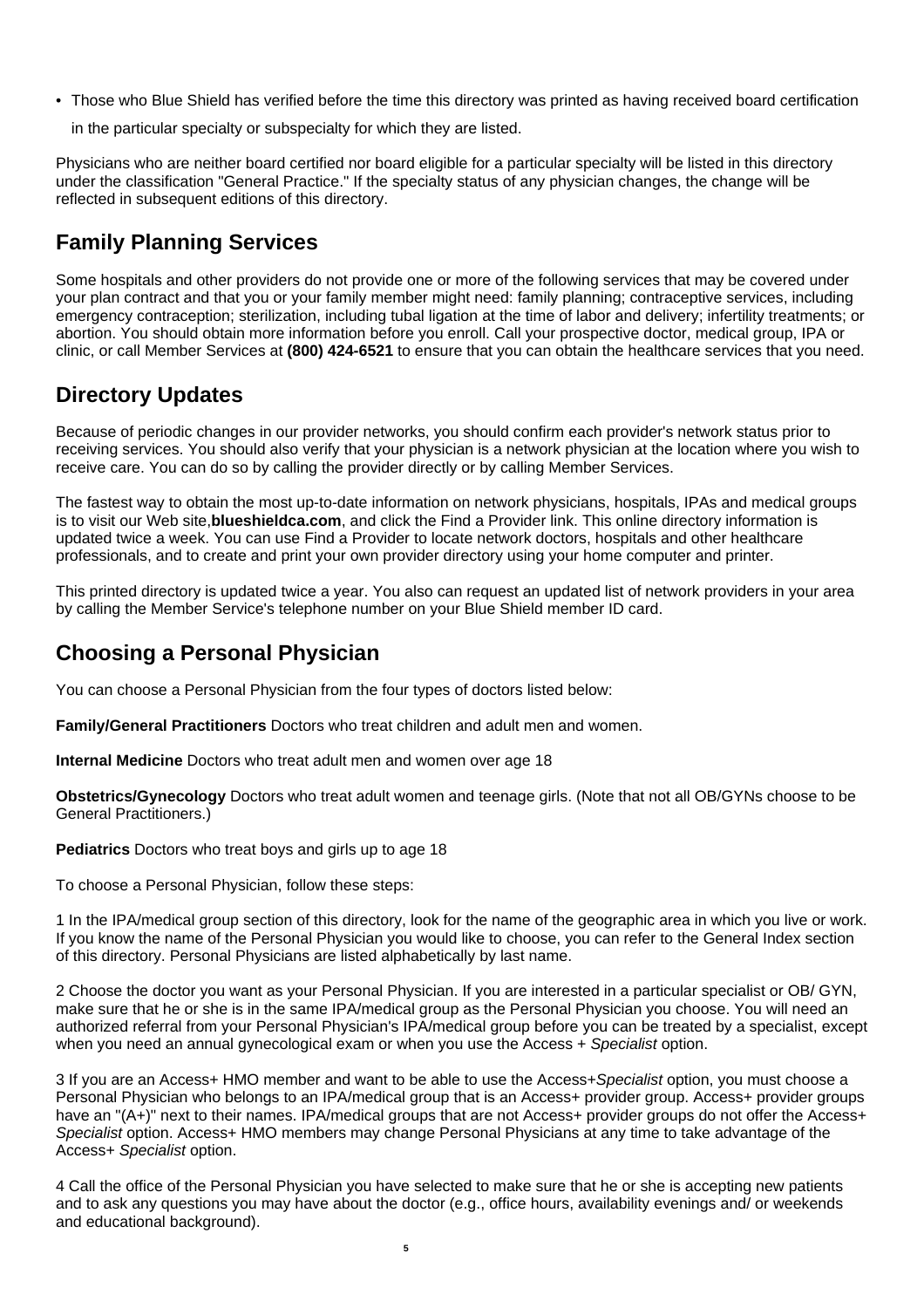5 Fill out the Blue Shield enrollment application and submit it to your employer's personnel department or benefits administrator. For an individual plan, return the application to your Blue Shield agent or to Blue Shield's Member Services Department. Be sure to indicate the name and provider number of the Personal Physician and IPA/medical group you select for you and each eligible family member.

If you need help choosing a Personal Physician, please call Blue Shield Member Services, Monday through Friday, 8 a.m. to 5 p.m., at the number on your Blue Shield ID card or at **(800) 424-6521**.

# **Changing Your Current Personal Physician**

You should also refer to this directory when you want to change Personal Physicians. You may change Personal Physicians at any time for any reason. Just call Member Services at **(800) 424-6521**. The change will be effective the first day of the month following notice of approval by Blue Shield. Changing your Personal Physician or IPA/medical group during a course of treatment, during hospitalization, or while pregnant may interrupt the quality and continuity of your care. For this reason, the effective date of your new Personal Physician or designated IPA/medical group, when requested during a course of treatment, during an inpatient hospital stay or during the third trimester of pregnancy, will be the first of the following: (1) discharge from the hospital, (2) delivery, or (3) the date it is medically appropriate to transfer your care to a new Personal Physician, as determined by the health plan. Exceptions must be approved by the regional Blue Shield medical director. To request an exception, please contact Blue Shield Member Services. If your Personal Physician retires or leaves our HMO network, we will notify you in writing and give you the opportunity to choose a new Personal Physician.

**6**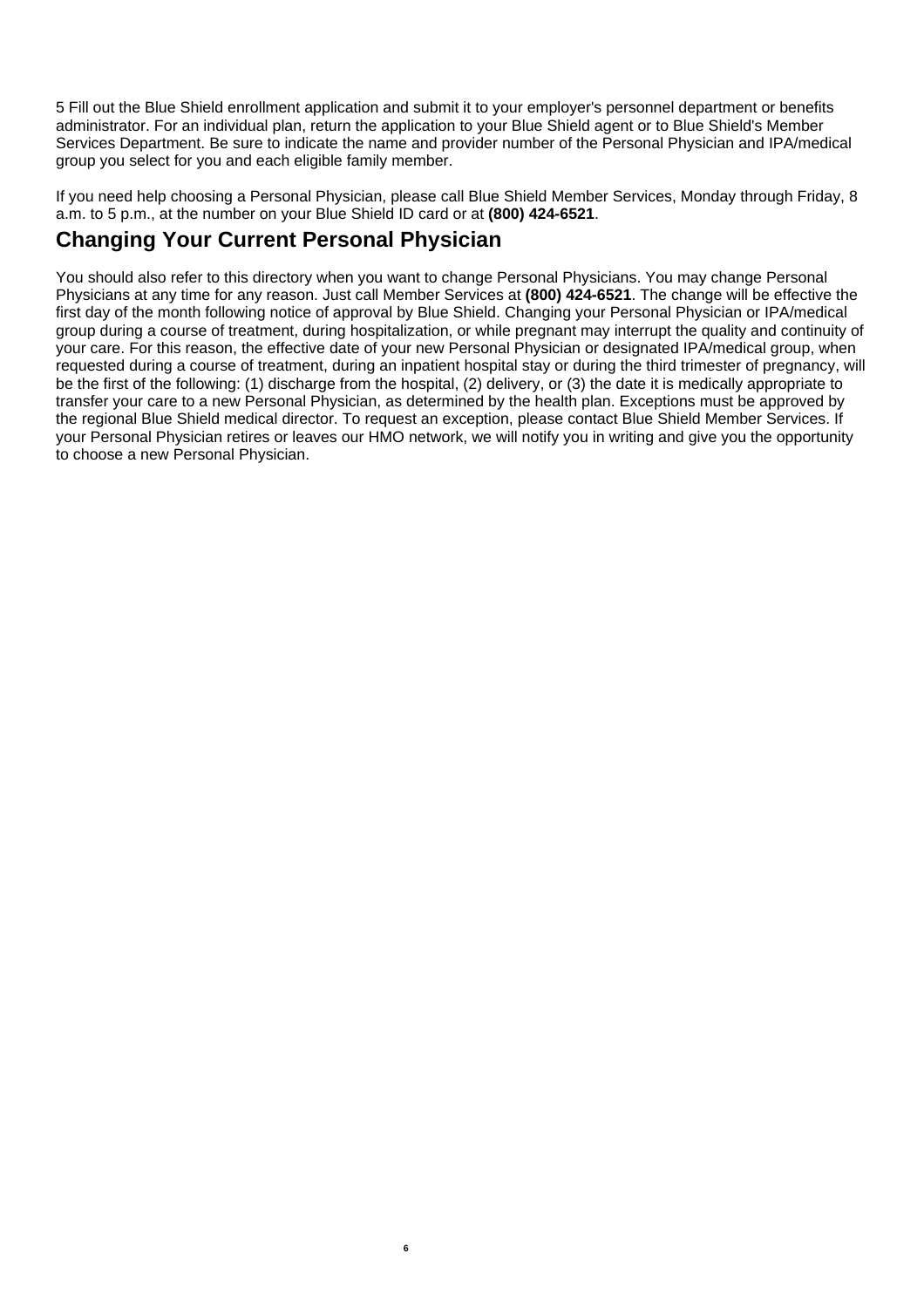# **GLOSSARY**

| <b>Specialty</b>                | <b>Description</b>                                                                                                              |  |
|---------------------------------|---------------------------------------------------------------------------------------------------------------------------------|--|
| Addictive Medicine              | Diagnosis and treatment of medical and psychological conditions<br>resulting from addiction.                                    |  |
| Adolescent Medicine             | Diagnosis and treatment of general medical conditions in adolescents.                                                           |  |
| Allergy/Immunology              | Diagnosis and treatment of allergic conditions.                                                                                 |  |
| Allergy/Pediatric               | Diagnosis and treatment of allergic conditions in children.                                                                     |  |
| Anesthesiology                  | Use of medications and anesthetic agents to prevent or relieve pain<br>associated with surgery or other treatment procedures.   |  |
| <b>Burn Specialist</b>          | Treatment of burn victims.                                                                                                      |  |
| Cardiology                      | Diagnosis and treatment of the heart and blood vessels.                                                                         |  |
| Cardiovascular Disease          | Diagnosis and treatment of the heart and blood vessels.                                                                         |  |
| Cardiology/Pediatric            | Diagnosis and treatment of the heart and blood vessels in children.                                                             |  |
| Child and Adolescent Psychiatry | Diagnosis and treatment of mental, emotional, and behavioral conditions<br>in children and adolescents.                         |  |
| Colon and Rectal Surgery        | Diagnosis and surgical treatment of diseases and disorders of the lower<br>digestive tract, rectum and anus.                    |  |
| <b>Critical Care Medicine</b>   | Diagnosis and treatment of critically injured patients.                                                                         |  |
| <b>Critical Care Surgery</b>    | Diagnosis and surgical treatment of critically injured patients.                                                                |  |
| Dermatology                     | Diagnosis and treatment of skin disorders and diseases.                                                                         |  |
| <b>Diabetes Specialist</b>      | Diagnosis and treatment of diabetes.                                                                                            |  |
| Diagnostic Radiology/Imaging    | Diagnosis and treatment of disease or trauma using X-rays and<br>radioactive substances                                         |  |
| <b>Dialysis Center</b>          | A facility in which the treatment for end stage renal disease is<br>performed; using special equipment that purifies the blood. |  |
| <b>Emergency Medicine</b>       | Branch of medicine dealing with medical and surgical emergencies.                                                               |  |
| Endocrinology                   | Diagnosis and treatment of diseases and disorders of the endocrine or<br>ductless glands and their functions.                   |  |
| Endocrinology/Pediatric         | Diagnosis and treatment of diseases and disorders of the endocrine or<br>ductless glands and their functions in children.       |  |
| <b>Family Practice</b>          | Diagnosis and treatment of general medical conditions of all age groups<br>with emphasis on the family unit.                    |  |
| Gastroenterology                | Diagnosis and treatment of diseases of the stomach, intestines,<br>esophagus, liver, gall bladder and pancreas.                 |  |
| <b>General Practice</b>         | Diagnosis and treatment of general medical conditions encountered in<br>all age groups as in family practice.                   |  |
| <b>General Surgery</b>          | Diagnosis and surgical treatment of disease and injury.                                                                         |  |
| General Vascular Surgery        | Diagnosis and surgical treatment of diseases and disorders of the<br>vascular system (blood vessels).                           |  |
| Geriatrics                      | Medical treatment and concerns of the unique physical, psychological<br>and social conditions relating to the aging process.    |  |
| Gynecologic Oncology            | Medical and surgical treatment of cancers of the female reproductive<br>system.                                                 |  |
| Gynecology                      | Medical and surgical treatment of diseases and disorders of the female<br>reproductive system.                                  |  |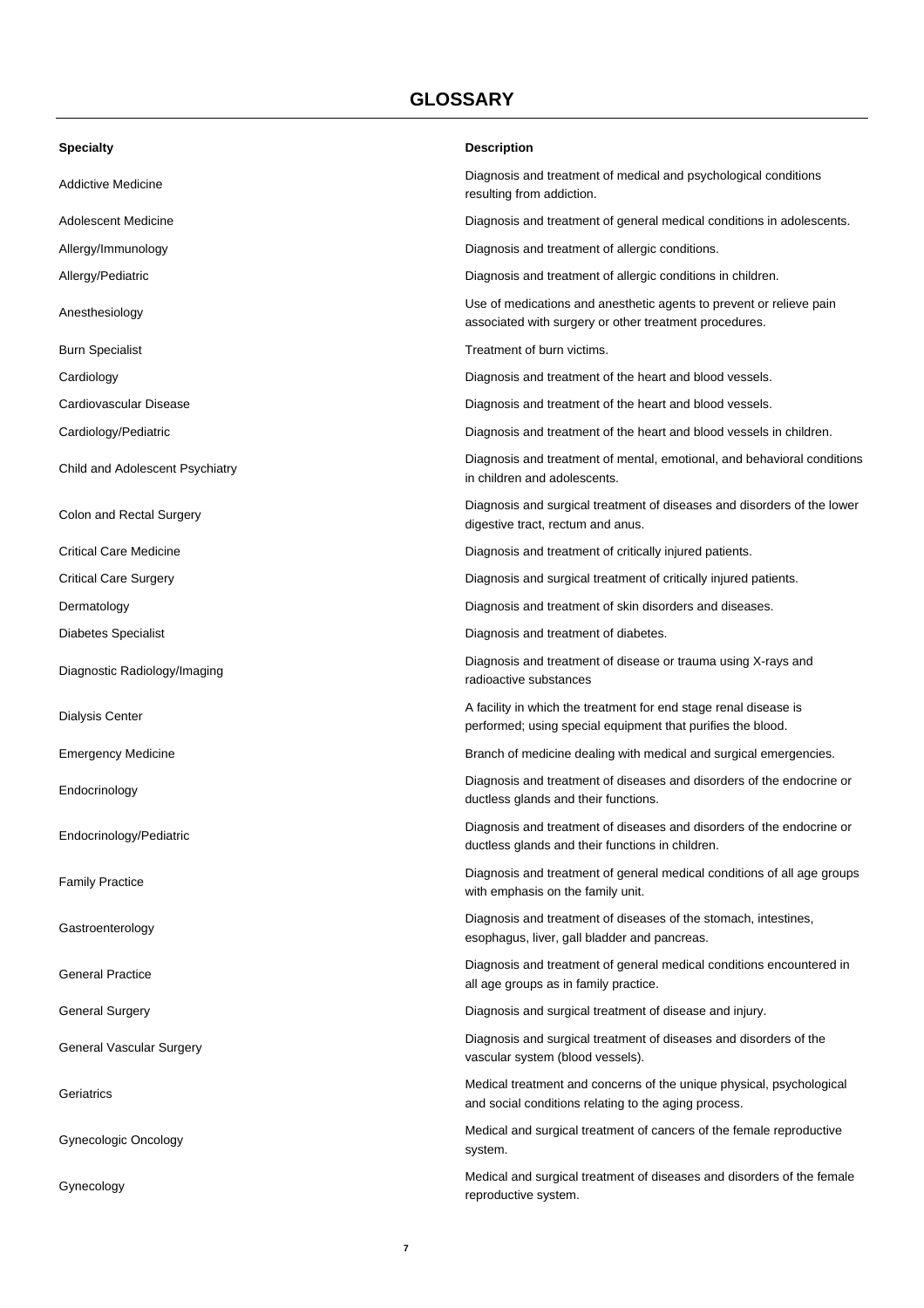# **GLOSSARY**

| <b>Specialty</b>              | <b>Description</b>                                                                                                                                                        |
|-------------------------------|---------------------------------------------------------------------------------------------------------------------------------------------------------------------------|
| Head and Neck Surgery         | Diagnosis and surgical treatment of the head and neck, including<br>reconstructive or plastic surgery.                                                                    |
| Hematology                    | Diagnosis and treatment of diseases and disorders of the blood.                                                                                                           |
| Hematology/Oncology           | Pediatric Diagnosis and treatment of cancer and diseases and disorders<br>of the blood in children.                                                                       |
| <b>Infectious Disease</b>     | Diagnosis and treatment of diseases caused by growth of<br>microorganisms in the body.                                                                                    |
| Internal Medicine             | Medical diagnosis and non-surgical treatment of diseases or disorders.                                                                                                    |
| Laboratory                    | Clinical analysis of materials, fluids or tissues.                                                                                                                        |
| <b>Medical Genetics</b>       | Diagnosis and treatment of and counseling for genetically linked<br>diseases and disorders.                                                                               |
| <b>Medical Oncology</b>       | Diagnosis and non-surgical treatment of cancer.                                                                                                                           |
| <b>Multi-Specialty Group</b>  | A group of physicians representing a variety of specialties.                                                                                                              |
| <b>Neonatal and Perinatal</b> | Medicine Diagnosis and treatment of diseases and medical conditions in<br>newborns.                                                                                       |
| Nephrology                    | Diagnosis and non-surgical treatment of diseases and disorders of the<br>kidneys, including kidney dialysis.                                                              |
| Nephrology/Pediatric          | Diagnosis and non-surgical treatment of diseases and disorders of the<br>kidneys, including kidney dialysis, in children.                                                 |
| <b>Neurological Surgery</b>   | Diagnosis and surgical treatment of diseases and disorders of the<br>nervous system and the brain.                                                                        |
| Neurology                     | Non-surgical diagnosis and treatment of diseases and disorders of the<br>nervous system and the brain.                                                                    |
| Neurology/Pediatric           | Non-surgical diagnosis and treatment of diseases and disorders of the<br>nervous system and the brain in children.                                                        |
| <b>Nuclear Medicine</b>       | Diagnosis and treatment of disorders by means of radioactive<br>substances.                                                                                               |
| Obstetrics/Gynecology         | Medical and surgical treatment of diseases and disorders of the female<br>reproductive system and the care of pregnancy and childbirth.                                   |
| <b>Obstetrics</b>             | Care of pregnancy and childbirth.                                                                                                                                         |
| Ophthalmology                 | Diagnosis, medical and surgical treatment of diseases and disorders of<br>the eye, including vision evaluations and prescription of corrective<br>lenses.                 |
| <b>Orthopedic Surgery</b>     | Medical and surgical treatment of diseases, disorders and injuries of the<br>bones, joints, muscles, tendons, ligaments, cartilage and related<br>structures.             |
| Orthopedic Surgery/Pediatric  | Medical and surgical treatment of diseases, disorders and injuries of the<br>bones, joints, muscles, tendons, ligaments, cartilage and related<br>structures in children. |
| Otolaryngology                | Diagnosis and treatment of diseases and disorders of the ear, nose and<br>throat.                                                                                         |
| Pathology                     | Laboratory study of body tissue and fluids to diagnose disease.                                                                                                           |
| Pediatric Pulmonology         | Diagnosis and medical treatment of diseases and disorders of the<br>respiratory system, including the lungs, in children.                                                 |

**8**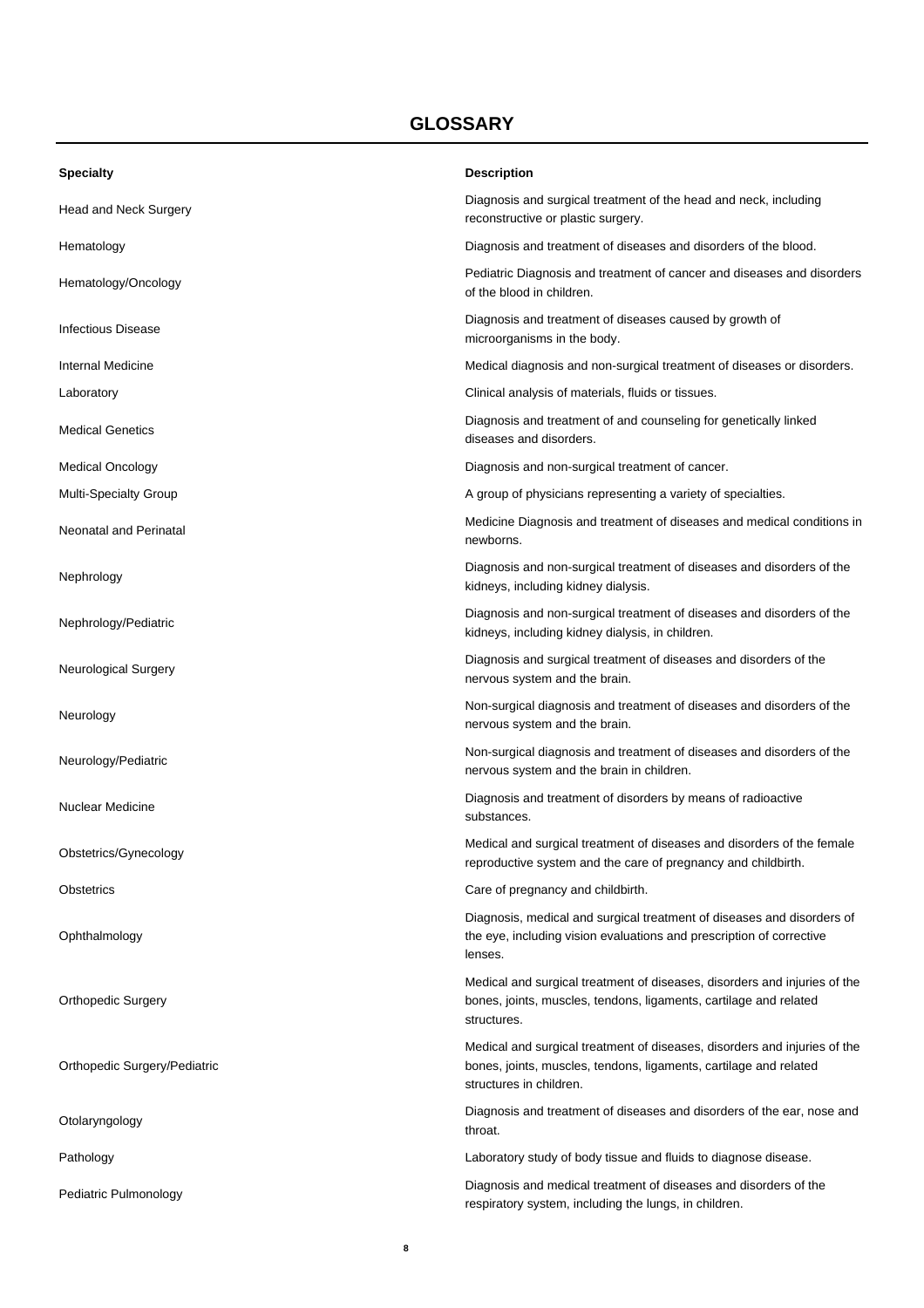# **GLOSSARY**

| <b>Specialty</b>                   | <b>Description</b>                                                                                                                                                                  |
|------------------------------------|-------------------------------------------------------------------------------------------------------------------------------------------------------------------------------------|
| Pediatrics                         | Diagnosis and treatment of diseases and medical conditions as well as<br>management of the health of children.                                                                      |
| Peripheral Vascular Disease        | Diagnosis and non-surgical treatment of diseases and disorders of the<br>blood vessels.                                                                                             |
| Physical Medicine & Rehabilitation | Diagnosis and management of the therapeutic use of mechanical<br>devices and physical therapy in the treatment and rehabilitation following<br>injuries and diseases.               |
| <b>Plastic Surgery</b>             | Surgical treatment of tissue and/or bone to repair, reconstruct or modify<br>body structures.                                                                                       |
| Podiatry                           | Medical and surgical treatment of diseases, disorders and injuries of the<br>bones, joints, muscles, tendons, ligaments, cartilage and related<br>structures of the foot and ankle. |
| <b>Preventive Medicine</b>         | Branch of medicine dealing with health promotion and disease<br>prevention.                                                                                                         |
| Psychiatry                         | Diagnosis and treatment of mental, emotional and behavioral conditions.                                                                                                             |
| Psychiatry/Geriatric               | Diagnosis and treatment of mental, emotional and behavioral conditions<br>related to the aging.                                                                                     |
| <b>Pulmonary Diseases</b>          | Diagnosis and medical treatment of diseases and disorders of the<br>respiratory system, including the lungs.                                                                        |
| <b>Radiation Oncology</b>          | Diagnosis and treatment of disease by radiation.                                                                                                                                    |
| Rheumatology                       | Diagnosis and medical treatment of arthritis and rheumatic conditions.                                                                                                              |
| Sports Medicine                    | Diagnosis and treatment of athletic injuries.                                                                                                                                       |
| Surgery/Pediatric                  | Diagnosis and surgical treatment of children.                                                                                                                                       |
| Thoracic/Cardiovascular Surgery    | Surgical treatment of diseases and disorders of the chest, lungs, heart<br>and blood vessels.                                                                                       |
| Urology                            | Diagnosis and medical or surgical treatment of diseases and disorders<br>of the genitourinary organs and tract.                                                                     |

**9**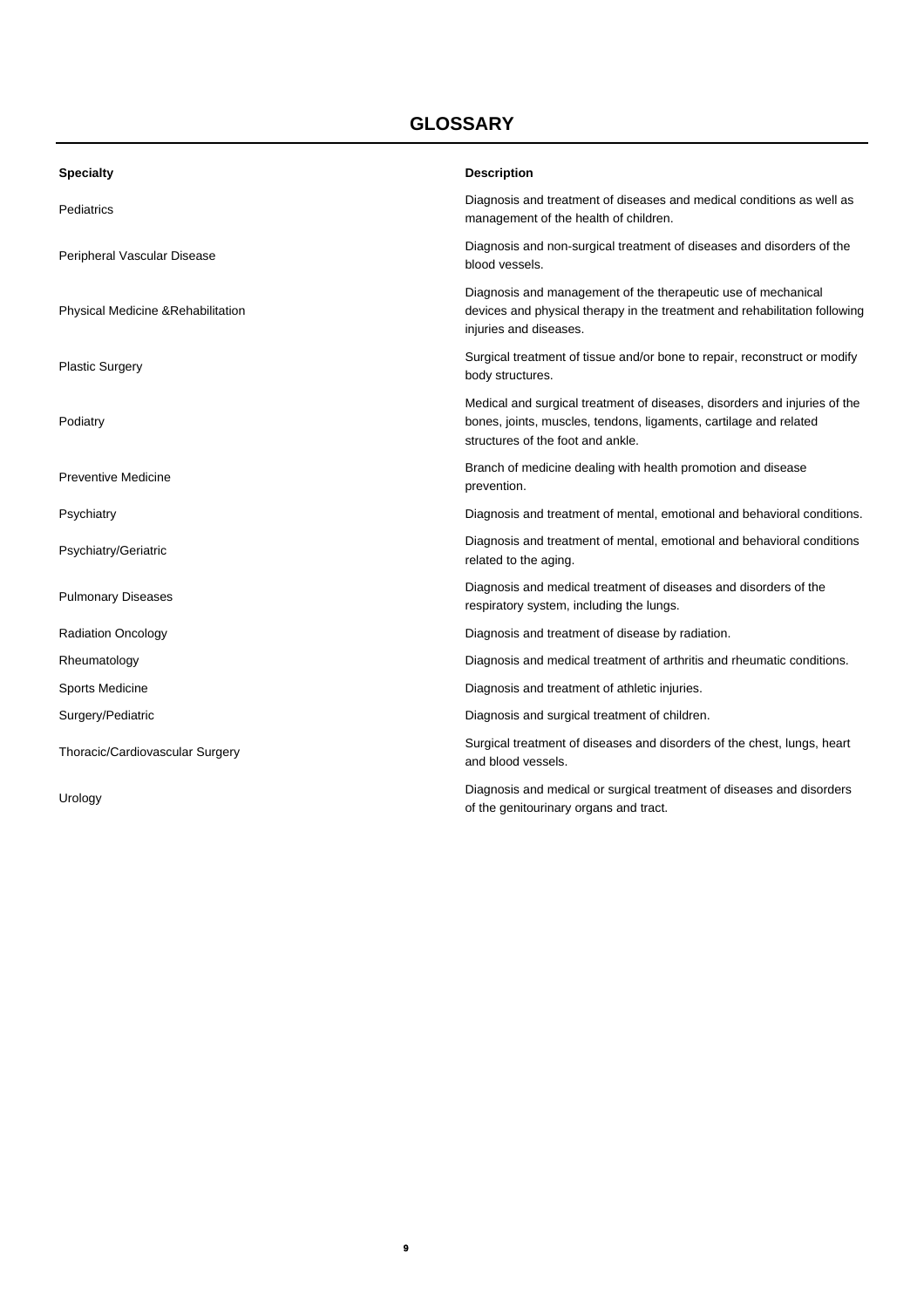The following providers cannot be selected as

 $\overline{\phantom{a}}$  , where  $\overline{\phantom{a}}$  , where  $\overline{\phantom{a}}$  , where  $\overline{\phantom{a}}$ Family Practice \_\_\_\_\_\_\_\_\_\_\_\_\_\_\_\_\_\_\_\_\_\_\_\_\_ Aitken, Colleen A MD 301 Howard Rd 68 Westley, CA 95387 Gender:F (209) 894-3141 ProviderID: 00A682980

Board Certification: Family Practice (exp Dec 31 2013) Accepting New and Current Patients Languages Spoken: English, Spanish Access +: Yes

\_\_\_\_\_\_\_\_\_\_\_\_\_\_\_\_\_\_\_\_\_\_\_\_\_ Family Practice \_\_\_\_\_\_\_\_\_\_\_\_\_\_\_\_\_\_\_\_\_\_\_\_\_

Family Practice Accepting New and Current Patients Languages Spoken: English Access +: Yes Badal, Shamiram B MD 2121 Colorado Ave C Turlock, CA 95382 Gender:F (209) 664-5175 ProviderID: 0A1134280 Board Certification: Family Practice (exp Dec 31 2021) Languages Spoken: Arabic, Assyrian, English Access +: Yes

Modesto

Oakdale

\_\_\_\_\_\_\_\_\_\_\_\_\_\_\_\_\_\_\_\_\_\_\_\_\_ Family Practice \_\_\_\_\_\_\_\_\_\_\_\_\_\_\_\_\_\_\_\_\_\_\_\_\_ Blackhart, Bruce A MD 1425 W H St 200 Oakdale, CA 95361

\_\_\_\_\_\_\_\_\_\_\_\_\_\_\_\_\_\_\_\_\_\_\_\_\_ Family Practice \_\_\_\_\_\_\_\_\_\_\_\_\_\_\_\_\_\_\_\_\_\_\_\_\_ Banuelos, Jose L MD 1448 Florida Ave Modesto, CA 95350 Gender:M (209) 523-1884 ProviderID: 00G479680 Board Certification: N/A Accepting New and Current Patients Languages Spoken: English Access +: Yes

Avilla, Rodney J DO 2101 Geer Rd 303 Turlock, CA 95382 Gender:M (209) 632-3966 ProviderID: 020A54870 Board Certification:

**Stanislaus**

**Allcare Ipa**

IPA0459AC 3320 Tully Rd 1 Modesto, CA 95350

personal physicians **PERSONAL PHYSICIAN** 

**Westley** 

**Turlock** 

# (Information updated on 08/28/2012) **IPA/MEDICAL GROUP**

Gender:M (209) 848-1005 ProviderID: 00G659180 Board Certification: Family Practice (exp Dec 31 2014) Languages Spoken: English, Polish, Spanish Access +: Yes

### Modesto

Family Practice

\_\_\_\_\_\_\_\_\_\_\_\_\_\_\_\_\_\_\_\_\_\_\_\_\_

\_\_\_\_\_\_\_\_\_\_\_\_\_\_\_\_\_\_\_\_\_\_\_\_\_

Blankenship, Bradley S MD 1444 Florida Ave 202 Modesto, CA 95350 Gender:M (209) 524-1264 ProviderID: 00G756720 Board Certification: Family Practice (exp Dec 31 2015) Accepting New and Current Patients Languages Spoken: English, Spanish Access +: Yes

Brockman, Tracy L MD 1320 Celeste Dr Modesto, CA 95355 Gender:M (209) 527-6900 ProviderID: 00A870800 Board Certification: Family Practice (exp Dec 31 2012) Accepting New and Current Patients Languages Spoken: English Access +: Yes

Carlson, James M MD 1213 Coffee Rd A Modesto, CA 95355 Gender:M (209) 549-9900 ProviderID: 00G270900 Board Certification: Family Practice (exp Dec 31 2016) Accepting New and Current Patients Languages Spoken: English Languages Sp<br>Access +: Yes

Chin, Robert M MD 1444 Florida Ave 202 Modesto, CA 95350 Gender:M (209) 524-1264 ProviderID: 00A385900 Board Certification: Family Practice (exp Dec 31 2012) Accepting New and Current Patients Languages Spoken: Cantonese, English, Mandarin, Spanish Access +: Yes

Christopher, Kathy A MD 2020 Standiford Ave D3 Modesto, CA 95350 Gender:F (209) 575-4990 ProviderID: 00G776410 Board Certification: Family Practice (exp Dec 31 2015) Accepting New and Current Patients Languages Spoken: English Access +: Yes

Collins, Jack L MD 1320 Celeste Dr Modesto, CA 95355 Gender:M (209) 527-6900 ProviderID: 00G330140 Board Certification: Family Practice (exp Dec 31 2015) Accepting New and Current Patients Languages Spoken: English, Spanish Access +: Yes

### Oakdale

Family Practice

\_\_\_\_\_\_\_\_\_\_\_\_\_\_\_\_\_\_\_\_\_\_\_\_\_

\_\_\_\_\_\_\_\_\_\_\_\_\_\_\_\_\_\_\_\_\_\_\_\_\_

Cook, Mark D MD

# 1425 West H St 200

Oakdale, CA 95361 Gender:M (209) 848-1005 ProviderID: 00A609650 Board Certification: N/A Accepting New and Current Patients Languages Spoken: English Access +: Yes

\_\_\_\_\_\_\_\_\_\_\_\_\_\_\_\_\_\_\_\_\_\_\_\_\_

\_\_\_\_\_\_\_\_\_\_\_\_\_\_\_\_\_\_\_\_\_\_\_\_\_

### Modesto

### Family Practice

Cronin, Kathie L MD 1441 Florida Ave Modesto, CA 95350 Gender:F (209) 578-1211 ProviderID: 00G332490 Board Certification: N/A Languages Spoken: English Access +: Yes

### Newman

Family Practice

Davanzo, Alessandra MD 637 Merced St Newman, CA 95360 Gender:F (209) 862-0270 ProviderID: 00A915010 Board Certification: Family Practice (exp Dec 31 2015) Accepting New and Current Patients Languages Spoken: English Access +: Yes

\_\_\_\_\_\_\_\_\_\_\_\_\_\_\_\_\_\_\_\_\_\_\_\_\_

\_\_\_\_\_\_\_\_\_\_\_\_\_\_\_\_\_\_\_\_\_\_\_\_\_

\_\_\_\_\_\_\_\_\_\_\_\_\_\_\_\_\_\_\_\_\_\_\_\_\_

\_\_\_\_\_\_\_\_\_\_\_\_\_\_\_\_\_\_\_\_\_\_\_\_\_

### Modesto

### Family Practice

Deleon, Recto F MD 1130 Coffee Rd 9b Modesto, CA 95355 Gender:M (209) 527-7677 ProviderID: 00A249120 Board Certification: N/A Accepting New and Current Patients Languages Spoken: English, Spanish, Tagalog Access +: Yes

\_\_\_\_\_\_\_\_\_\_\_\_\_\_\_\_\_\_\_\_\_\_\_\_\_

\_\_\_\_\_\_\_\_\_\_\_\_\_\_\_\_\_\_\_\_\_\_\_\_\_

### **Turlock**

### Family Practice

Dhingsa, Jaskaran S MD 1200 W Main St Turlock, CA 95380 Gender:M (209) 668-5388 ProviderID: 0A1099580 Board Certification: Family Practice (exp Dec 31 2017) Accepting New and Current Patients Languages Spoken: English Access +: Yes

\_\_\_\_\_\_\_\_\_\_\_\_\_\_\_\_\_\_\_\_\_\_\_\_\_

\_\_\_\_\_\_\_\_\_\_\_\_\_\_\_\_\_\_\_\_\_\_\_\_\_

### **Modesto**

Family Practice

Diego, Silvia M MD 1114 6th St Modesto, CA 95354 Gender:F (866) 682-4842 ProviderID: 00A549440 Board Certification: Family Practice (exp Dec 31 2013) Languages Spoken: English, Spanish Access +: Yes

\_\_\_\_\_\_\_\_\_\_\_\_\_\_\_\_\_\_\_\_\_\_\_\_\_

\_\_\_\_\_\_\_\_\_\_\_\_\_\_\_\_\_\_\_\_\_\_\_\_\_

### Newman

Family Practice

Diep, Daniel T MD 637 Merced St Newman, CA 95360 Gender:M (209) 862-0270 ProviderID: 00A915051 Board Certification: Family Practice (exp Dec 31 2013) Accepting New and Current Patients Languages Spoken: Cantonese, English, Spanish Access +: Yes

### Ceres

Family Practice

Diep, Daniel T MD 2760 3rd St Ceres, CA 95307 Gender:M (209) 556-5011 ProviderID: 00A915052 Board Certification: Family Practice (exp Dec 31 2013) Accepting New and Current Patients Languages Spoken: English Access +: Yes

\_\_\_\_\_\_\_\_\_\_\_\_\_\_\_\_\_\_\_\_\_\_\_\_\_

\_\_\_\_\_\_\_\_\_\_\_\_\_\_\_\_\_\_\_\_\_\_\_\_\_

\_\_\_\_\_\_\_\_\_\_\_\_\_\_\_\_\_\_\_\_\_\_\_\_\_

\_\_\_\_\_\_\_\_\_\_\_\_\_\_\_\_\_\_\_\_\_\_\_\_\_

### Modesto

Family Practice

Duggal, Arun MD 1401 Spanos Ct 205 Modesto, CA 95355 Gender:M (209) 525-3199 ProviderID: 00A422950 Board Certification: Family Practice (exp Dec 31 2016) Accepting New and Current Patients Languages Spoken: English, Hindi Access +: Yes

 $\overline{\phantom{a}}$  , we can assume that the contract of  $\overline{\phantom{a}}$ 

\_\_\_\_\_\_\_\_\_\_\_\_\_\_\_\_\_\_\_\_\_\_\_\_\_

### Ceres

Family Practice

Evnin, Kerry B MD 3641 Mitchell Rd H Ceres, CA 95307 Gender:M (209) 531-0154 ProviderID: 00G552400 Board Certification: Family Practice (exp Dec 31 2013) Accepting New and Current Patients Languages Spoken: English, Hindi Access +: Yes

\_\_\_\_\_\_\_\_\_\_\_\_\_\_\_\_\_\_\_\_\_\_\_\_\_

\_\_\_\_\_\_\_\_\_\_\_\_\_\_\_\_\_\_\_\_\_\_\_\_\_

### Modesto

Family Practice

Fuller, David G MD 2209 Coffee Rd I Modesto, CA 95355 Gender:M (209) 526-6400 ProviderID: 00G691040 Board Certification: Family Practice (exp Dec 31 2013) Accepting New and Current Patients Languages Spoken: English

### Access +: Yes

### Oakdale

Family Practice

Gelders, Albert H MD 1425 W H St 200 Oakdale, CA 95361 Gender:M (209) 848-1005 ProviderID: 00A553840 Board Certification: Family Practice (exp Dec 31 2013) Accepting New and Current Patients Languages Spoken: English Access +: Yes

 $\overline{\phantom{a}}$  , where  $\overline{\phantom{a}}$  , where  $\overline{\phantom{a}}$  , where  $\overline{\phantom{a}}$ 

\_\_\_\_\_\_\_\_\_\_\_\_\_\_\_\_\_\_\_\_\_\_\_\_\_

\_\_\_\_\_\_\_\_\_\_\_\_\_\_\_\_\_\_\_\_\_\_\_\_\_

\_\_\_\_\_\_\_\_\_\_\_\_\_\_\_\_\_\_\_\_\_\_\_\_\_

### **Turlock**

Family Practice

Ghahramani, Edmond MD 2121 Colorado Ave C Turlock, CA 95382 Gender:M (209) 664-5175 ProviderID: 00A989960 Board Certification: Family Practice (exp Dec 31 2014) Accepting New and Current Patients Languages Spoken: English, Persian, Turkish Access +: Yes

### Modesto

Family Practice

Gil, Lisa M MD 1114 6th St Modesto, CA 95354 Gender:F (866) 682-4842 ProviderID: 00A745920 Board Certification: Family Practice (exp Dec 31 2016) Accepting New and Current Patients Languages Spoken: English, Spanish Access +: Yes

\_\_\_\_\_\_\_\_\_\_\_\_\_\_\_\_\_\_\_\_\_\_\_\_\_

\_\_\_\_\_\_\_\_\_\_\_\_\_\_\_\_\_\_\_\_\_\_\_\_\_

Goodreau, Scott R MD 1320 Celeste Dr Modesto, CA 95355 Gender:M (209) 527-6900 ProviderID: 00G700340 Board Certification: Family Practice (exp Dec 31 2013) Accepting New and Current Patients Languages Spoken: English Access +: Yes

Gray, Thomas M MD 1320 Celeste Dr Modesto, CA 95355 Gender:M (209) 527-6900 ProviderID: 00G404490 Board Certification: N/A Languages Spoken: English, Spanish Access +: Yes

\_\_\_\_\_\_\_\_\_\_\_\_\_\_\_\_\_\_\_\_\_\_\_\_\_

\_\_\_\_\_\_\_\_\_\_\_\_\_\_\_\_\_\_\_\_\_\_\_\_\_

### Ceres

Family Practice

Halappa, Arundhathi MD 2760 3rd St Ceres, CA 95307 Gender:F (209) 556-5011 ProviderID: 00A842220 Board Certification: Family Practice (exp Dec 31 2014) Accepting New and Current Patients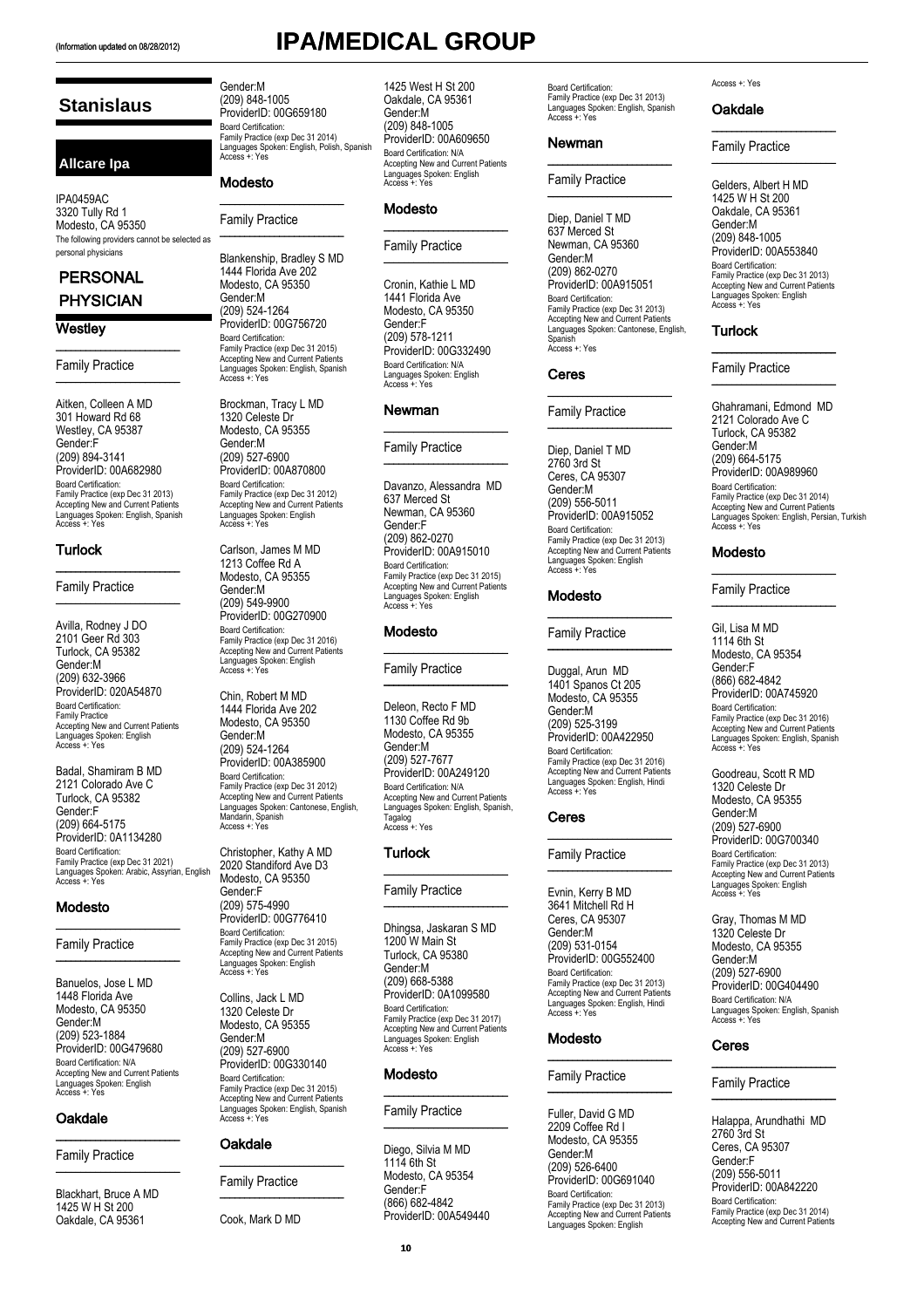\_\_\_\_\_\_\_\_\_\_\_\_\_\_\_\_\_\_\_\_\_\_\_\_\_

\_\_\_\_\_\_\_\_\_\_\_\_\_\_\_\_\_\_\_\_\_\_\_\_\_

# (Information updated on 08/28/2012) **IPA/MEDICAL GROUP**

### Languages Spoken: English Access +: Yes

### Turlock

Family Practice

Hamidi, Sara B MD 2121 Colorado Ave C Turlock, CA 95382 Gender:F (209) 664-5175 ProviderID: 0A1116860 Board Certification: Family Practice (exp Dec 31 2018) Accepting New and Current Patients Languages Spoken: English, Farsi, Turkish Access +: Yes

### Modesto

### Family Practice

Hansen, Darrell R MD 1213 Coffee Rd A Modesto, CA 95355 Gender:M (209) 549-9900 ProviderID: 00G278860 Board Certification: Family Practice (exp Dec 31 2017) Accepting New and Current Patients Languages Spoken: English Access +: Yes

\_\_\_\_\_\_\_\_\_\_\_\_\_\_\_\_\_\_\_\_\_\_\_\_\_

 $\overline{\phantom{a}}$  , where  $\overline{\phantom{a}}$ 

Harris, Mattice F MD 1448 Florida Ave Modesto, CA 95350 Gender:M (209) 523-1884 ProviderID: 00A304640 Board Certification: N/A Accepting New and Current Patients Languages Spoken: English Access +: Yes

Hernandez, Miguel A MD 1448 Florida Ave Modesto, CA 95350 Gender:M (209) 523-1884 ProviderID: 00A678110 Board Certification: N/A Accepting New and Current Patients Languages Spoken: English, Spanish Access +: Yes

\_\_\_\_\_\_\_\_\_\_\_\_\_\_\_\_\_\_\_\_\_\_\_\_\_

\_\_\_\_\_\_\_\_\_\_\_\_\_\_\_\_\_\_\_\_\_\_\_\_\_

### Oakdale

Family Practice

Horwitz, Lee J MD 1425 W H St 200 Oakdale, CA 95361 Gender:M (209) 848-1005 ProviderID: 00A767670 Board Certification: N/A Accepting New and Current Patients Languages Spoken: English Access +: Yes

\_\_\_\_\_\_\_\_\_\_\_\_\_\_\_\_\_\_\_\_\_\_\_\_\_

\_\_\_\_\_\_\_\_\_\_\_\_\_\_\_\_\_\_\_\_\_\_\_\_\_

### **Turlock**

### Family Practice

Howe, Donald V MD 1851 Colorado Ave Turlock, CA 95382 Gender:M (209) 667-1630 ProviderID: 00G351550 Board Certification: N/A Accepting New and Current Patients Languages Spoken: English, Spanish

### Access +: Yes

### Modesto

Family Practice

\_\_\_\_\_\_\_\_\_\_\_\_\_\_\_\_\_\_\_\_\_\_\_\_\_

\_\_\_\_\_\_\_\_\_\_\_\_\_\_\_\_\_\_\_\_\_\_\_\_\_

Hundal, Talminder S MD 1401 Spanos Ct 106 Modesto, CA 95355 Gender:M (209) 525-3171 ProviderID: 00A451020 Board Certification: N/A Accepting New and Current Patients Languages Spoken: English, Hindi, Punjabi Access +: Yes

Hunt, Bernard J DO 1444 Florida Ave 202 Modesto, CA 95350 Gender:M (209) 524-1264 ProviderID: 020A63810 Board Certification: Family Practice (exp Dec 31 2015) Accepting New and Current Patients Languages Spoken: English Access +: Yes

\_\_\_\_\_\_\_\_\_\_\_\_\_\_\_\_\_\_\_\_\_\_\_\_\_

\_\_\_\_\_\_\_\_\_\_\_\_\_\_\_\_\_\_\_\_\_\_\_\_\_

### **Turlock**

Family Practice

Johnson, Thomas K MD 2240 W Monte Vista Ave Turlock, CA 95382 Gender:M (209) 664-5150 ProviderID: 00G539070 Board Certification: Family Practice (exp Dec 31 2013) Accepting New and Current Patients Languages Spoken: English, Spanish Access +: Yes

Knapp, James C MD 911 E Tuolumne Rd Turlock, CA 95382 Gender:M (209) 668-4101 ProviderID: 00G803710 Board Certification: Family Practice (exp Dec 31 2016) Accepting New and Current Patients Languages Spoken: English Access +: Yes

\_\_\_\_\_\_\_\_\_\_\_\_\_\_\_\_\_\_\_\_\_\_\_\_\_

\_\_\_\_\_\_\_\_\_\_\_\_\_\_\_\_\_\_\_\_\_\_\_\_\_

### Modesto

### Family Practice

Kwon Hong, Grace Y MD 1213 Coffee Rd A Modesto, CA 95355 Gender:F (209) 549-9900 ProviderID: 00A660840 Board Certification: Family Practice (exp Dec 31 2012) Accepting New and Current Patients Languages Spoken: English Access +: Yes

Lam, Giang N MD 3125 Conant Ave Modesto, CA 95350 Gender:M (209) 524-1668 ProviderID: 00A936870 Board Certification: Family Practice (exp Dec 31 2012) Accepting New and Current Patients es Spoken: English Languages Sp

\_\_\_\_\_\_\_\_\_\_\_\_\_\_\_\_\_\_\_\_\_\_\_\_\_

### **Turlock**

### Family Practice \_\_\_\_\_\_\_\_\_\_\_\_\_\_\_\_\_\_\_\_\_\_\_\_\_

Le, Susan P MD 2010 Colorado Ave Turlock, CA 95382 Gender:F (209) 667-1718 ProviderID: 00A898100 Board Certification: Family Practice (exp Dec 31 2012) Accepting New and Current Patients Languages Spoken: English, Vietnamese Access +: Yes

\_\_\_\_\_\_\_\_\_\_\_\_\_\_\_\_\_\_\_\_\_\_\_\_\_

### Modesto

Family Practice \_\_\_\_\_\_\_\_\_\_\_\_\_\_\_\_\_\_\_\_\_\_\_\_\_

Le, Binh K MD 2020 Coffee Rd A3 Modesto, CA 95355 Gender:M (209) 523-4999 ProviderID: 00A549680 Board Certification: Family Practice (exp Dec 31 2013) Accepting New and Current Patients Languages Spoken: English, Vietnamese Access +: Yes

### Turlock

Family Practice \_\_\_\_\_\_\_\_\_\_\_\_\_\_\_\_\_\_\_\_\_\_\_\_\_

Maclaren, James C MD 911 E Tuolumne Rd Turlock, CA 95382 Gender:M (209) 668-4101 ProviderID: 00G489640 Board Certification: Family Practice (exp Dec 31 2016) Accepting New and Current Patients Languages Spoken: English, Spanish Access +: Yes

\_\_\_\_\_\_\_\_\_\_\_\_\_\_\_\_\_\_\_\_\_\_\_\_\_

Magoon, Anand P DO 1141 N Olive Ave Turlock, CA 95380 Gender:M (209) 667-2749 ProviderID: 20A107351 Board Certification: N/A Accepting New and Current Patients Languages Spoken: English, Spanish Access +: Yes

### Modesto

### Family Practice

 $\overline{\phantom{a}}$  , where  $\overline{\phantom{a}}$ 

\_\_\_\_\_\_\_\_\_\_\_\_\_\_\_\_\_\_\_\_\_\_\_\_\_

Mari, Alex MD 1448 Florida Ave Modesto, CA 95350 Gender:M (209) 523-1884 ProviderID: 00G719500 Board Certification: Family Practice (exp Dec 31 2014) Accepting New and Current Patients Languages Spoken: English Access +: Yes

Mcgrew, Paul G MD 1444 Florida Ave 202 Modesto, CA 95350 Gender:M (209) 524-1264 ProviderID: 00G425610 Board Certification: Family Practice (exp Dec 31 2013) Accepting New and Current Patients Languages Spoken: English, Spanish Access +: Yes

Mcgrew, Robert MD

1444 Florida Ave 202 Modesto, CA 95350 Gender:M (209) 524-1264 ProviderID: 00G403190 Board Certification: Family Practice (exp Dec 31 2015) Accepting New and Current Patients Languages Spoken: English, Spanish Access +: Yes

Mesches, Jeremy C MD 1320 Celeste Dr Modesto, CA 95355 Gender:M (209) 527-6900 ProviderID: 00A613370 Board Certification: Family Practice (exp Dec 31 2012) Accepting New and Current Patients Languages Spoken: English Access +: Yes

Montalvo, Raul MD 1444 Florida Ave 202 Modesto, CA 95350 Gender:M (209) 524-1264 ProviderID: 00A642470 Board Certification: Family Practice (exp Dec 31 2012) Accepting New and Current Patients Languages Spoken: English Access +: Yes

Myers, Danielle MD 1121 Hammond St Modesto, CA 95351 Gender:F (209) 576-4437 ProviderID: 00A754150 Board Certification: Family Practice (exp Dec 31 2015) Accepting New and Current Patients Languages Spoken: English Access +: Yes

Porter, Russell T MD 1448 Florida Ave Modesto, CA 95350 Gender:M (209) 523-1884 ProviderID: 00A754240 Board Certification: Family Practice (exp Dec 31 2015) Accepting New and Current Patients Languages Spoken: English Access +: Yes

Rao, Shweta S MD 1114 6th St Modesto, CA 95354 Gender:F (866) 682-4842 ProviderID: 0A1070060 Board Certification: Family Practice (exp Dec 31 2016) Accepting New and Current Patients Languages Spoken: English, Hindi, Kannada, Tamil Access +: Yes

### **Turlock**  $\_$

### Family Practice \_\_\_\_\_\_\_\_\_\_\_\_\_\_\_\_\_\_\_\_\_\_\_\_\_

Schmidt, Norman D MD 1069 E Hawkeye Ave B Turlock, CA 95380 Gender:M (209) 634-7266 ProviderID: 00G643250 Board Certification: Family Practice (exp Dec 31 2021) Accepting New and Current Patients Languages Spoken: English Access +: Yes

### **Patterson**

Family Practice

\_\_\_\_\_\_\_\_\_\_\_\_\_\_\_\_\_\_\_\_\_\_\_\_\_

Schorr, Michael S MD 101 N 3rd St Patterson, CA 95363 Gender:M (209) 892-1400 ProviderID: 00G448290 Board Certification: N/A Accepting New and Current Patients Languages Spoken: English Access +: Yes

 $\overline{\phantom{a}}$  , where  $\overline{\phantom{a}}$  , where  $\overline{\phantom{a}}$ 

\_\_\_\_\_\_\_\_\_\_\_\_\_\_\_\_\_\_\_\_\_\_\_\_\_

\_\_\_\_\_\_\_\_\_\_\_\_\_\_\_\_\_\_\_\_\_\_\_\_\_

### Modesto

### Family Practice

Shergill, Manmeet S MD 1448 Florida Ave Modesto, CA 95350 Gender:M (209) 523-1884 ProviderID: 0A1004690 Board Certification: Family Practice (exp Dec 31 2015) Accepting New and Current Patients Languages Spoken: English, Hindi, Punjabi, Urdu Access +: Yes

Shiovitz, James L MD 1320 Celeste Dr Modesto, CA 95355 Gender:M (209) 527-6900 ProviderID: 00G347420 Board Certification: Family Practice (exp Dec 31 2014) Accepting New and Current Patients Languages Spoken: English, Spanish Access +: Yes

\_\_\_\_\_\_\_\_\_\_\_\_\_\_\_\_\_\_\_\_\_\_\_\_\_

\_\_\_\_\_\_\_\_\_\_\_\_\_\_\_\_\_\_\_\_\_\_\_\_\_

### **Turlock**

Family Practice

Soria, Rafael R MD 911 E Tuolumne Rd Turlock, CA 95382 Gender:M (209) 668-4101 ProviderID: 00A617350 Board Certification: Family Practice (exp Dec 31 2014) Accepting New and Current Patients Languages Spoken: English Access +: Yes

\_\_\_\_\_\_\_\_\_\_\_\_\_\_\_\_\_\_\_\_\_\_\_\_\_

\_\_\_\_\_\_\_\_\_\_\_\_\_\_\_\_\_\_\_\_\_\_\_\_\_

### Modesto

Family Practice

Stanton, James L MD 200 W Roseburg Ave B1 Modesto, CA 95350 Gender:M (209) 491-2500 ProviderID: 00G305300 Board Certification: N/A Accepting New and Current Patients Languages Spoken: English Access +: Yes

\_\_\_\_\_\_\_\_\_\_\_\_\_\_\_\_\_\_\_\_\_\_\_\_\_

### **Turlock**

Family Practice \_\_\_\_\_\_\_\_\_\_\_\_\_\_\_\_\_\_\_\_\_\_\_\_\_

Tarpe, Gulnara DO 2240 W Monte Vista Ave Turlock, CA 95382 Gender:F (209) 664-5150 ProviderID: 20A108380 Board Certification: Family Practice (exp Dec 31 2012)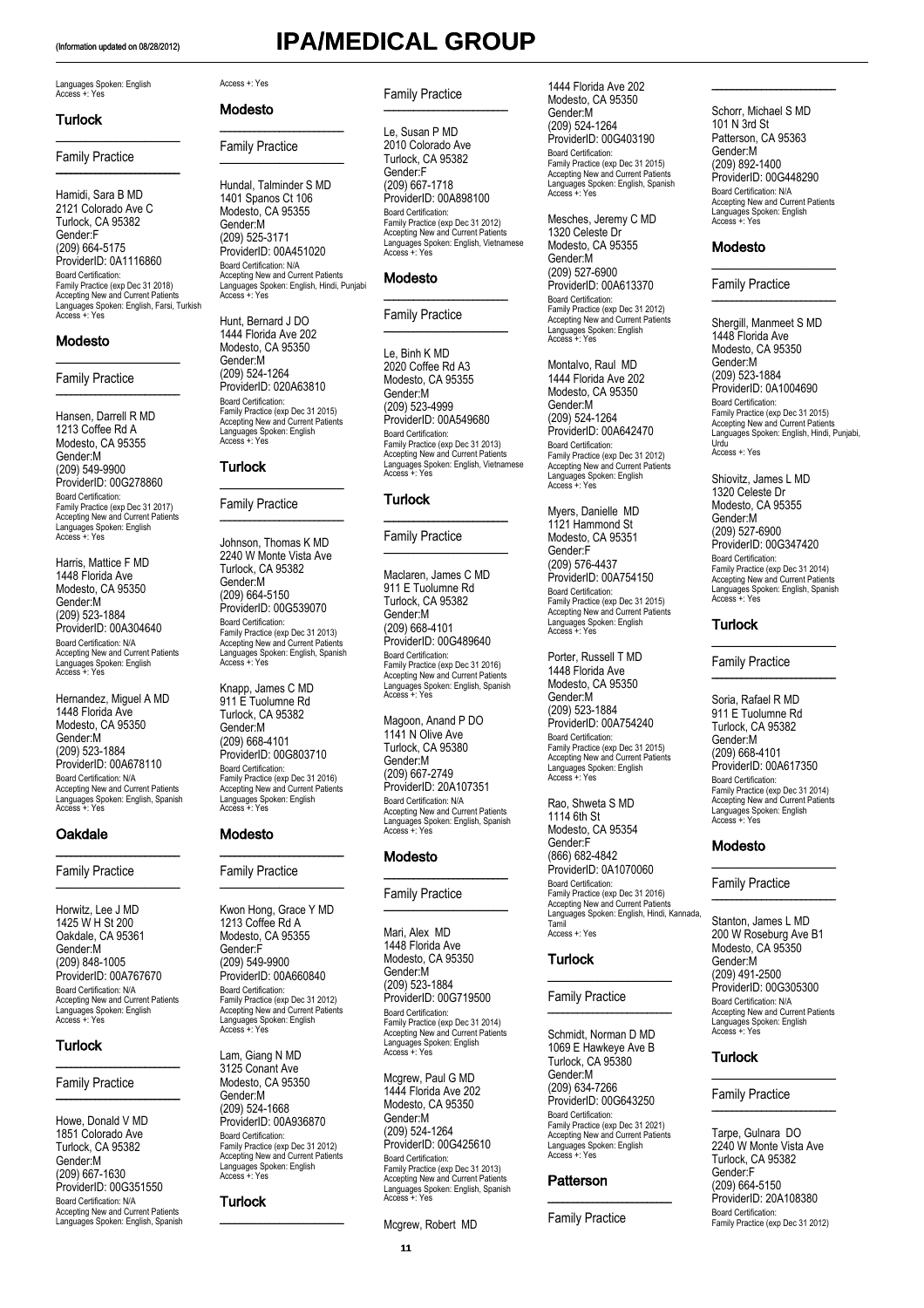Accepting New and Current Patients Languages Spoken: English, Russian Access +: Yes

\_\_\_\_\_\_\_\_\_\_\_\_\_\_\_\_\_\_\_\_\_\_\_\_\_

\_\_\_\_\_\_\_\_\_\_\_\_\_\_\_\_\_\_\_\_\_\_\_\_\_

### Modesto

### Family Practice

Terzo, Todd L MD 1444 Florida Ave 202 Modesto, CA 95350 Gender:M (209) 524-1264 ProviderID: 00A699590 Board Certification: Family Practice (exp Dec 31 2015) Accepting New and Current Patients Languages Spoken: English Access +: Yes

\_\_\_\_\_\_\_\_\_\_\_\_\_\_\_\_\_\_\_\_\_\_\_\_\_

\_\_\_\_\_\_\_\_\_\_\_\_\_\_\_\_\_\_\_\_\_\_\_\_\_

### Turlock

### Family Practice

Uytingco, Rufino M MD 1145 Geer Rd A Turlock, CA 95380 Gender:M (209) 668-4031 ProviderID: 00A732540 Board Certification: N/A Accepting New and Current Patients Languages Spoken: English Access +: Yes

\_\_\_\_\_\_\_\_\_\_\_\_\_\_\_\_\_\_\_\_\_\_\_\_\_

\_\_\_\_\_\_\_\_\_\_\_\_\_\_\_\_\_\_\_\_\_\_\_\_\_

### Modesto

### Family Practice

Veerappa, Nandeesh MD 1320 Celeste Dr Modesto, CA 95355 Gender:M (209) 527-6900 ProviderID: 00A863300 Board Certification: N/A Accepting New and Current Patients Languages Spoken: English Access +: Yes

\_\_\_\_\_\_\_\_\_\_\_\_\_\_\_\_\_\_\_\_\_\_\_\_\_

\_\_\_\_\_\_\_\_\_\_\_\_\_\_\_\_\_\_\_\_\_\_\_\_\_

### **Patterson**

### Family Practice

Wahid, Ali A MD 1108 Ward Ave A1 Patterson, CA 95363 Gender:M (209) 892-1300 ProviderID: 0A1067030 Board Certification: Family Practice (exp Dec 31 2014) Accepting New and Current Patients Languages Spoken: Arabic, English Access +: Yes

\_\_\_\_\_\_\_\_\_\_\_\_\_\_\_\_\_\_\_\_\_\_\_\_\_

\_\_\_\_\_\_\_\_\_\_\_\_\_\_\_\_\_\_\_\_\_\_\_\_\_

### Modesto

### Family Practice

Warwick, John L MD 205 W Granger Ave Modesto, CA 95350 Gender:M (209) 579-9930 ProviderID: 00G697110 Board Certification: Family Practice (exp Dec 31 2013) Accepting New and Current Patients Languages Spoken: English, Spanish Access +: Yes

### **Turlock**

\_\_\_\_\_\_\_\_\_\_\_\_\_\_\_\_\_\_\_\_\_\_\_\_\_ Family Practice \_\_\_\_\_\_\_\_\_\_\_\_\_\_\_\_\_\_\_\_\_\_\_\_\_

Wilson, Thomas I MD 911 E Tuolumne Rd Turlock, CA 95382 Gender:M (209) 668-4101 ProviderID: 00A339970 Board Certification: Family Practice (exp Dec 31 2012) Accepting New and Current Patients Languages Spoken: English Access +: Yes

Winkler, Richard M MD 1000 Delbon Ave 4 Turlock, CA 95382 Gender:M (209) 669-3400 ProviderID: 00G601370 Board Certification: Family Practice (exp Dec 31 2015) Accepting New and Current Patients Languages Spoken: English, Spanish Access +: Yes

Wu, Min H MD 2010 Colorado Ave Turlock, CA 95382 Gender:M (209) 667-1718 ProviderID: 00A896770 Board Certification: Family Practice (exp Dec 31 2012) Accepting New and Current Patients Languages Spoken: English, Mandarin, Thai Access +: Yes

### **Modesto**

\_\_\_\_\_\_\_\_\_\_\_\_\_\_\_\_\_\_\_\_\_\_\_\_\_ Family Practice \_\_\_\_\_\_\_\_\_\_\_\_\_\_\_\_\_\_\_\_\_\_\_\_\_

Yacoub, Maged L MD 1604 Ford Ave 9 Modesto, CA 95350 Gender:M (209) 238-3100 ProviderID: 00A541860 Board Certification: N/A Accepting New and Current Patients Languages Spoken: Arabic, English Access +: Yes

### Turlock

### Family Practice

\_\_\_\_\_\_\_\_\_\_\_\_\_\_\_\_\_\_\_\_\_\_\_\_\_

\_\_\_\_\_\_\_\_\_\_\_\_\_\_\_\_\_\_\_\_\_\_\_\_\_

Zomalan, Noel M MD 2161 Colorado Ave A Turlock, CA 95382 Gender:M (209) 634-9461 ProviderID: 00A965460 Board Certification: Family Practice (exp Dec 31 2014) Accepting New and Current Patients Languages Spoken: Assyrian, English, Farsi Access +: Yes

### Modesto

### \_\_\_\_\_\_\_\_\_\_\_\_\_\_\_\_\_\_\_\_\_\_\_\_\_ General Pediatrics \_\_\_\_\_\_\_\_\_\_\_\_\_\_\_\_\_\_\_\_\_\_\_\_\_

Apellanes, Antonio E MD 2101 Tenaya Dr Modesto, CA 95354 Gender:M (866) 682-4842 ProviderID: 00A616550 Board Certification: General Pediatrics (exp Dec 31 2012) Accepting New and Current Patients Languages Spoken: English, Tagalog Access +: Yes

Apellanes, Marina L MD 1510 Florida Ave F Modesto, CA 95350 Gender:F (866) 682-4842 ProviderID: 00A860350 Board Certification: General Pediatrics (exp Feb 15 2013) Accepting New and Current Patients Languages Spoken: English, Spanish, Tagalog Access +: Yes

### **Turlock**

### General Pediatrics \_\_\_\_\_\_\_\_\_\_\_\_\_\_\_\_\_\_\_\_\_\_\_\_\_

 $\overline{\phantom{a}}$  , where  $\overline{\phantom{a}}$  , where  $\overline{\phantom{a}}$ 

Arrouk, Rami MD 1200 W Main St Turlock, CA 95380 Gender:M (209) 668-5388 ProviderID: 0A1103460 Board Certification: General Pediatrics (exp Feb 15 2012) Accepting New and Current Patients Languages Spoken: Arabic, English Access +: Yes

Baes, Dante M MD 1100 Delbon Ave Turlock, CA 95382 Gender:M (209) 667-0905 ProviderID: 0A1009770 Board Certification: General Pediatrics (exp Dec 31 2014) Accepting New and Current Patients Languages Spoken: English, Tagalog Access +: Yes

### Modesto

### General Pediatrics

\_\_\_\_\_\_\_\_\_\_\_\_\_\_\_\_\_\_\_\_\_\_\_\_\_

\_\_\_\_\_\_\_\_\_\_\_\_\_\_\_\_\_\_\_\_\_\_\_\_\_

Bailey, S R MD 4120 Prescott Rd Modesto, CA 95356 Gender:M (209) 544-7300 ProviderID: 00G190660 Board Certification: General Pediatrics Accepting New and Current Patients Languages Spoken: English Access +: Yes

Baluyut, Irene D MD 1510 Florida Ave F Modesto, CA 95350 Gender:F (866) 682-4842 ProviderID: 00A871050 Board Certification: General Pediatrics (exp Feb 15 2012) Accepting New and Current Patients Languages Spoken: English, Tagalog Access +: Yes

Bauman, Philip O MD 4120 Prescott Rd Modesto, CA 95356 Gender:M (209) 544-7300 ProviderID: 00A774000 Board Certification: General Pediatrics (exp Feb 15 2012) Accepting New and Current Patients Languages Spoken: English Access +: Yes

### **Oakdale**

### General Pediatrics

\_\_\_\_\_\_\_\_\_\_\_\_\_\_\_\_\_\_\_\_\_\_\_\_\_

\_\_\_\_\_\_\_\_\_\_\_\_\_\_\_\_\_\_\_\_\_\_\_\_\_

Belski, Krystyna T MD 1425 W H St 330

Oakdale, CA 95361 Gender:F (209) 848-8133 ProviderID: 00A458540 Board Certification: General Pediatrics (exp Dec 31 2014) Accepting New and Current Patients Languages Spoken: English, Polish, Spanish Access +: Yes

### Modesto

### General Pediatrics

\_\_\_\_\_\_\_\_\_\_\_\_\_\_\_\_\_\_\_\_\_\_\_\_\_

 $\_$ 

Bernal, Jonas L MD 1510 Florida Ave F Modesto, CA 95350 Gender:M (866) 682-4842 ProviderID: 00A640821 Board Certification: General Pediatrics (exp Feb 15 2012) Accepting New and Current Patients Languages Spoken: English, Tagalog Access +: Yes

### Turlock

### General Pediatrics

\_\_\_\_\_\_\_\_\_\_\_\_\_\_\_\_\_\_\_\_\_\_\_\_\_

\_\_\_\_\_\_\_\_\_\_\_\_\_\_\_\_\_\_\_\_\_\_\_\_\_

Bhinder, Jagmohan S MD 1860 Colorado Ave Turlock, CA 95382 Gender:M (209) 669-1692 ProviderID: 00A619920 Board Certification: General Pediatrics (exp Dec 31 2015) Accepting New and Current Patients Languages Spoken: English, Fukien, Hindi Access +: Yes

### Modesto

### General Pediatrics

\_\_\_\_\_\_\_\_\_\_\_\_\_\_\_\_\_\_\_\_\_\_\_\_\_

\_\_\_\_\_\_\_\_\_\_\_\_\_\_\_\_\_\_\_\_\_\_\_\_\_

Bolton, Kathryn J MD 4120 Prescott Rd Modesto, CA 95356 Gender:F (209) 544-7300 ProviderID: 00A451400 Board Certification: General Pediatrics (exp Feb 15 2012) Accepting New and Current Patients Languages Spoken: English Access +: Yes

Chan, Christine Y MD 4120 Prescott Rd Modesto, CA 95356 Gender:F (209) 544-7300 ProviderID: 00A964020 Board Certification: General Pediatrics (exp Dec 31 2015) Accepting New and Current Patients Languages Spoken: English, Mandarin, **Taiwanese** Access +: Yes

Cordier, Jennifer R MD 4120 Prescott Rd Modesto, CA 95356 Gender:F (209) 544-7300 ProviderID: 0A1044610 Board Certification: General Pediatrics (exp Dec 31 2016) Accepting New and Current Patients Languages Spoken: English, Spanish Access +: Yes

De Ocampo, Emillie M MD 1510 Florida Ave F Modesto, CA 95350 Gender:F (866) 682-4842

ProviderID: 00A730191 Board Certification: General Pediatrics (exp Feb 15 2013) Accepting New and Current Patients Languages Spoken: English, Tagalog Access +: Yes

Dubey, Anuradha MD 1114 6th St Modesto, CA 95354 Gender:F (866) 682-4842 ProviderID: 00A871660 Board Certification: General Pediatrics (exp Feb 15 2013) Accepting New and Current Patients Languages Spoken: English, Spanish Access +: Yes

### **Turlock**

### General Pediatrics \_\_\_\_\_\_\_\_\_\_\_\_\_\_\_\_\_\_\_\_\_\_\_\_\_

 $\overline{\phantom{a}}$  , where  $\overline{\phantom{a}}$  , where  $\overline{\phantom{a}}$  , where  $\overline{\phantom{a}}$ 

Esho, Maryam MD 1729 N Olive Ave 7 Turlock, CA 95382 Gender:F (209) 668-6900 ProviderID: 00G717830 Board Certification: General Pediatrics (exp Dec 31 2012) Accepting New and Current Patients Languages Spoken: Assyrian, English, Spanish Access +: Yes

Goel, Krishan K MD 1100 Delbon Ave Turlock, CA 95382 Gender:M (209) 667-0905 ProviderID: 00A312320 Board Certification: General Pediatrics Accepting New and Current Patients Languages Spoken: English, Portuguese, Spanish Access +: Yes

### Modesto

### General Pediatrics

\_\_\_\_\_\_\_\_\_\_\_\_\_\_\_\_\_\_\_\_\_\_\_\_\_

\_\_\_\_\_\_\_\_\_\_\_\_\_\_\_\_\_\_\_\_\_\_\_\_\_

Goldman, Ronald A MD 4120 Prescott Rd Modesto, CA 95356 Gender:M (209) 544-7300 ProviderID: 00A243290 Board Certification: General Pediatrics Accepting New and Current Patients Languages Spoken: English, Spanish Access +: Yes

### **Turlock**

### General Pediatrics \_\_\_\_\_\_\_\_\_\_\_\_\_\_\_\_\_\_\_\_\_\_\_\_\_

\_\_\_\_\_\_\_\_\_\_\_\_\_\_\_\_\_\_\_\_\_\_\_\_\_

Goonawardena, Pathmani MD 1000 Delbon Ave 1 Turlock, CA 95382 Gender:F (209) 668-7195 ProviderID: 00A311350 Board Certification: General Pediatrics Accepting New and Current Patients Languages Spoken: English, Portuguese, Spanish Access +: Yes

### **Modesto**

General Pediatrics \_\_\_\_\_\_\_\_\_\_\_\_\_\_\_\_\_\_\_\_\_\_\_\_\_

\_\_\_\_\_\_\_\_\_\_\_\_\_\_\_\_\_\_\_\_\_\_\_\_\_

# (Information updated on 08/28/2012) **IPA/MEDICAL GROUP**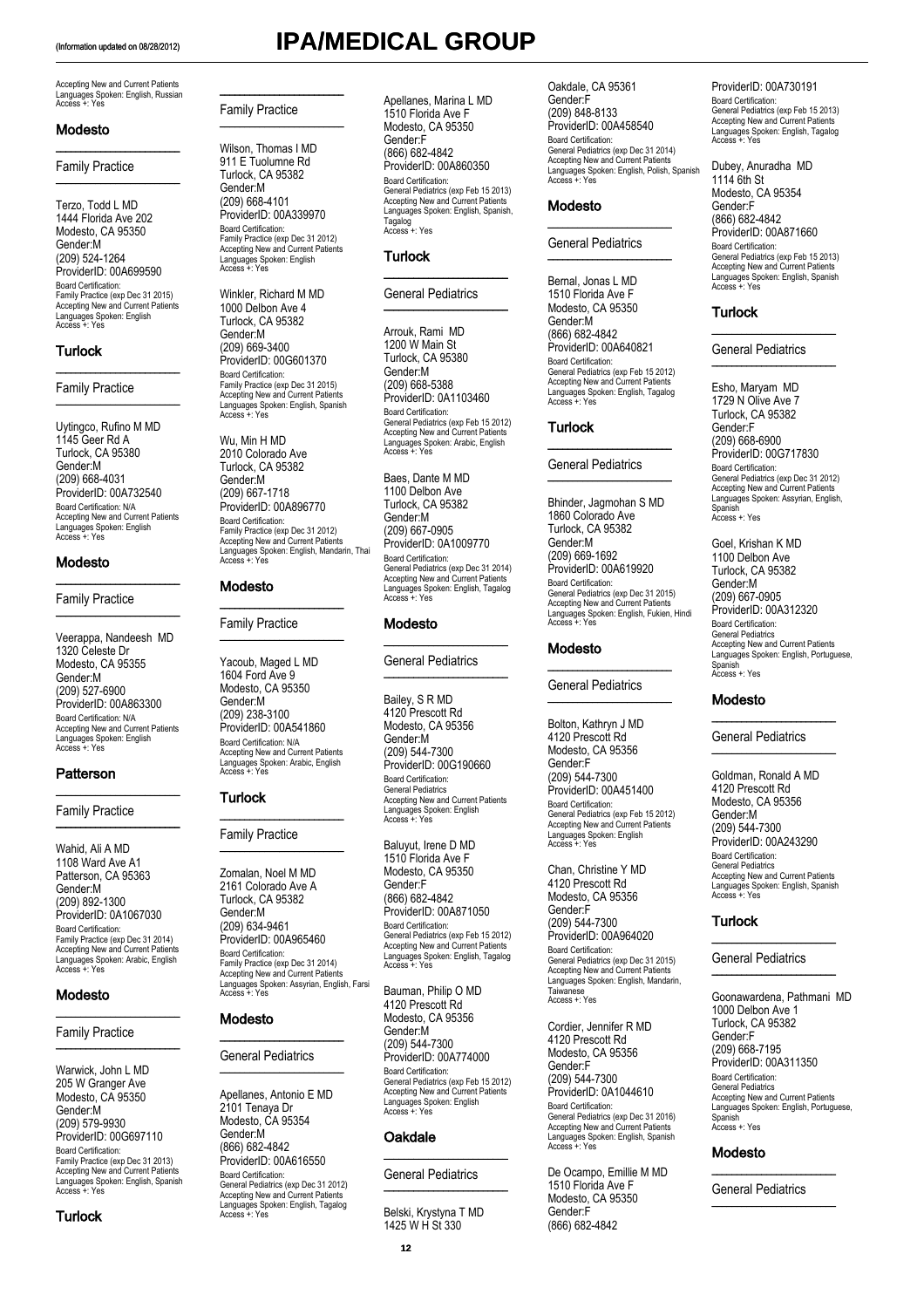Hernandez, Armand R MD 1329 Spanos Ct C4 Modesto, CA 95355 Gender:M (209) 525-3176 ProviderID: 00G726450 Board Certification: General Pediatrics Accepting New and Current Patients Languages Spoken: English Access +: Yes

Herrera Guerra, Angel A MD 1114 6th St Modesto, CA 95354 Gender:M (866) 682-4842 ProviderID: 0A1146501 Board Certification: General Pediatrics (exp Dec 31 2015) Accepting New and Current Patients Languages Spoken: English, Spanish Access +: Yes

### **Turlock**

### General Pediatrics

\_\_\_\_\_\_\_\_\_\_\_\_\_\_\_\_\_\_\_\_\_\_\_\_\_

\_\_\_\_\_\_\_\_\_\_\_\_\_\_\_\_\_\_\_\_\_\_\_\_\_

Herrera Guerra, Angel A MD 1200 W Main St Turlock, CA 95380 Gender:M (209) 668-5388 ProviderID: 0A1146500 Board Certification: General Pediatrics (exp Dec 31 2015) Accepting New and Current Patients Languages Spoken: English, Spanish Access +: Yes

### Modesto

General Pediatrics

\_\_\_\_\_\_\_\_\_\_\_\_\_\_\_\_\_\_\_\_\_\_\_\_\_

\_\_\_\_\_\_\_\_\_\_\_\_\_\_\_\_\_\_\_\_\_\_\_\_\_

Itsara, Sudjai MD 305 E Granger Ave 201 Modesto, CĂ 95350 Gender:F (209) 526-3336 ProviderID: 00A380820 Board Certification: General Pediatrics Accepting New and Current Patients Languages Spoken: English Access +: Yes

### Patterson

### General Pediatrics

\_\_\_\_\_\_\_\_\_\_\_\_\_\_\_\_\_\_\_\_\_\_\_\_\_

\_\_\_\_\_\_\_\_\_\_\_\_\_\_\_\_\_\_\_\_\_\_\_\_\_

Lamazor, Eugene A MD 1700 Keystone Pacific B Patterson, CA 95363 Gender:M (209) 892-9100 ProviderID: 00G182520 Board Certification: General Pediatrics Accepting New and Current Patients Languages Spoken: English, Spanish Access +: Yes

### **Modesto**

### General Pediatrics

\_\_\_\_\_\_\_\_\_\_\_\_\_\_\_\_\_\_\_\_\_\_\_\_\_

\_\_\_\_\_\_\_\_\_\_\_\_\_\_\_\_\_\_\_\_\_\_\_\_\_

Lenser, Dena A MD 3109 Coffee Rd A Modesto, CA 95355 Gender:F (209) 522-0001 ProviderID: 00G835420 Board Certification: General Pediatrics (exp Dec 31 2013) Accepting New and Current Patients

Languages Spoken: English Access +: Yes

Ng, Theresa M DO 1510 Florida Ave F Modesto, CA 95350 Gender:F (866) 682-4842 ProviderID: 20A111970 Board Certification: General Pediatrics (exp Jun 30 2010) Accepting New and Current Patients Languages Spoken: Cantonese, English Access +: Yes

### **Turlock**

### General Pediatrics \_\_\_\_\_\_\_\_\_\_\_\_\_\_\_\_\_\_\_\_\_\_\_\_\_

 $\frac{1}{2}$  ,  $\frac{1}{2}$  ,  $\frac{1}{2}$  ,  $\frac{1}{2}$  ,  $\frac{1}{2}$  ,  $\frac{1}{2}$  ,  $\frac{1}{2}$  ,  $\frac{1}{2}$  ,  $\frac{1}{2}$  ,  $\frac{1}{2}$  ,  $\frac{1}{2}$  ,  $\frac{1}{2}$  ,  $\frac{1}{2}$  ,  $\frac{1}{2}$  ,  $\frac{1}{2}$  ,  $\frac{1}{2}$  ,  $\frac{1}{2}$  ,  $\frac{1}{2}$  ,  $\frac{1$ 

Ostrea, Christopher T MD 1100 Delbon Ave Turlock, CA 95382 Gender:M (209) 667-0905 ProviderID: 0A1161790 Board Certification: N/A Accepting New and Current Patients Languages Spoken: English, Spanish,<br>Tagalog Tagalog Access +: Yes

### Modesto

### \_\_\_\_\_\_\_\_\_\_\_\_\_\_\_\_\_\_\_\_\_\_\_\_\_ General Pediatrics \_\_\_\_\_\_\_\_\_\_\_\_\_\_\_\_\_\_\_\_\_\_\_\_\_

Pham, Liza M MD 1114 6th St Modesto, CA 95354 Gender:F (866) 682-4842 ProviderID: 0A1004060 Board Certification: General Pediatrics (exp Dec 31 2015) Accepting New and Current Patients Languages Spoken: English, Tagalog Access +: Yes

Pham, Luyen D MD 4120 Prescott Rd Modesto, CA 95356 Gender:M (209) 544-7300 ProviderID: 00A831450 Board Certification: General Pediatrics (exp Feb 15 2012) Accepting New and Current Patients Languages Spoken: English, Vietnamese Access +: Yes

### Turlock

### $\overline{\phantom{a}}$  , where  $\overline{\phantom{a}}$ General Pediatrics \_\_\_\_\_\_\_\_\_\_\_\_\_\_\_\_\_\_\_\_\_\_\_\_\_

Saini, Sunita K MD 1100 Delbon Ave Turlock, CA 95382 Gender:F (209) 667-0905 ProviderID: 00C535820 Board Certification: General Pediatrics (exp Feb 15 2012) Accepting New and Current Patients Languages Spoken: English, Hindi, Punjabi Access +: Yes

### Modesto

### \_\_\_\_\_\_\_\_\_\_\_\_\_\_\_\_\_\_\_\_\_\_\_\_\_ General Pediatrics \_\_\_\_\_\_\_\_\_\_\_\_\_\_\_\_\_\_\_\_\_\_\_\_\_

Soriano, Elaine T MD 1510 Florida Ave H Modesto, CA 95350 Gender:F (866) 682-4842 ProviderID: 00A782900

# (Information updated on 08/28/2012) **IPA/MEDICAL GROUP**

Board Certification: General Pediatrics (exp Feb 15 2013) Accepting New and Current Patients Languages Spoken: English Access +: Yes

Truscello, Ann M MD 3109 Coffee Rd A Modesto, CA 95355 Gender:F (209) 522-0001 ProviderID: 00G686340 Board Certification: General Pediatrics (exp Feb 15 2013) Accepting New and Current Patients Languages Spoken: English Access +: Yes

Yang, Scott T MD 4120 Prescott Rd Modesto, CA 95356 Gender:M (209) 544-7300 ProviderID: 00A750730 Board Certification: General Pediatrics (exp Dec 31 2012) Accepting New and Current Patients Languages Spoken: Chinese, English, Spanish, Taiwanese Access +: Yes

Zerda, Maita B MD 1717 Las Vegas St Modesto, CA 95358 Gender:F (209) 576-4200 ProviderID: 0A1112890 Board Certification: General Pediatrics (exp Jan 15 2012) Accepting New and Current Patients Languages Spoken: English, Spanish, Tagalog Access +: Yes

### **Waterford**

General Practice \_\_\_\_\_\_\_\_\_\_\_\_\_\_\_\_\_\_\_\_\_\_\_\_\_

\_\_\_\_\_\_\_\_\_\_\_\_\_\_\_\_\_\_\_\_\_\_\_\_\_

Endress, Don M MD 12700 Welch St Waterford, CA 95386 Gender:M (209) 874-2345 ProviderID: 00A533570 Board Certification: N/A Accepting New and Current Patients Languages Spoken: English Access +: Yes

### Modesto

### General Practice  $\overline{\phantom{a}}$  , where  $\overline{\phantom{a}}$

\_\_\_\_\_\_\_\_\_\_\_\_\_\_\_\_\_\_\_\_\_\_\_\_\_

Lee, Jason T MD 1510 Florida Ave H Modesto, CA 95350 Gender:M (866) 682-4842 ProviderID: 0A1143770 Board Certification: Family Practice (exp Dec 31 2017) Accepting New and Current Patients Languages Spoken: Chinese, English, Mandarin Access +: Yes

### **Turlock**

### General Practice

\_\_\_\_\_\_\_\_\_\_\_\_\_\_\_\_\_\_\_\_\_\_\_\_\_

\_\_\_\_\_\_\_\_\_\_\_\_\_\_\_\_\_\_\_\_\_\_\_\_\_

Schellinck, Edward M MD 1851 Colorado Ave Turlock, CA 95382 Gender:M (209) 667-2694 ProviderID: 00A256330 Board Certification: N/A Accepting New and Current Patients Languages Spoken: English, Portuguese, Spanish Access +: Yes

### Modesto

### General Practice \_\_\_\_\_\_\_\_\_\_\_\_\_\_\_\_\_\_\_\_\_\_\_\_\_

\_\_\_\_\_\_\_\_\_\_\_\_\_\_\_\_\_\_\_\_\_\_\_\_\_

Sood, Shashi T MD 1401 Spanos Ct 110 Modesto, CA 95355 Gender:F (209) 525-3185 ProviderID: 00A381050 Board Certification: N/A Accepting New and Current Patients Languages Spoken: English Access +: Yes

\_\_\_\_\_\_\_\_\_\_\_\_\_\_\_\_\_\_\_\_\_\_\_\_\_

### Internal Medicine \_\_\_\_\_\_\_\_\_\_\_\_\_\_\_\_\_\_\_\_\_\_\_\_\_

Abbas, Humayun MD 1541 Florida Ave 200 Modesto, CA 95350 Gender:M (209) 577-3388 ProviderID: 00A684550 Board Certification: Internal Medicine (exp Dec 31 2017) Accepting New and Current Patients Languages Spoken: English Access +: Yes

### Turlock

### Internal Medicine

\_\_\_\_\_\_\_\_\_\_\_\_\_\_\_\_\_\_\_\_\_\_\_\_\_

\_\_\_\_\_\_\_\_\_\_\_\_\_\_\_\_\_\_\_\_\_\_\_\_\_

Arakelian, Ronald A MD 920 Delbon Ave Turlock, CA 95382 Gender:M (209) 634-7283 ProviderID: 00G412220 Board Certification: Internal Medicine Accepting New and Current Patients Languages Spoken: English, Spanish Access +: Yes

### Oakdale

### Internal Medicine

\_\_\_\_\_\_\_\_\_\_\_\_\_\_\_\_\_\_\_\_\_\_\_\_\_

\_\_\_\_\_\_\_\_\_\_\_\_\_\_\_\_\_\_\_\_\_\_\_\_\_

Arellano, Andres A MD 1425 W H St 380 Oakdale, CA 95361 Gender:M (209) 847-1596 ProviderID: 00A512290 Board Certification: Internal Medicine (exp Dec 31 2015) Accepting New and Current Patients Languages Spoken: English, Spanish Access +: Yes

### Modesto

### Internal Medicine

 $\frac{1}{2}$  ,  $\frac{1}{2}$  ,  $\frac{1}{2}$  ,  $\frac{1}{2}$  ,  $\frac{1}{2}$  ,  $\frac{1}{2}$  ,  $\frac{1}{2}$  ,  $\frac{1}{2}$  ,  $\frac{1}{2}$  ,  $\frac{1}{2}$  ,  $\frac{1}{2}$  ,  $\frac{1}{2}$  ,  $\frac{1}{2}$  ,  $\frac{1}{2}$  ,  $\frac{1}{2}$  ,  $\frac{1}{2}$  ,  $\frac{1}{2}$  ,  $\frac{1}{2}$  ,  $\frac{1$ 

\_\_\_\_\_\_\_\_\_\_\_\_\_\_\_\_\_\_\_\_\_\_\_\_\_

Auen, Edward L MD 1401 Spanos Ct 122 Modesto, CA 95355 Gender:M (209) 529-2052 ProviderID: 00A500190 Board Certification: N/A Accepting New and Current Patients Languages Spoken: English Access +: Yes

\_\_\_\_\_\_\_\_\_\_\_\_\_\_\_\_\_\_\_\_\_\_\_\_\_

### Oakdale

### Internal Medicine \_\_\_\_\_\_\_\_\_\_\_\_\_\_\_\_\_\_\_\_\_\_\_\_\_

Basi, Upinder K MD 1425 W H St 380 Oakdale, CA 95361 Gender:F (209) 847-0314 ProviderID: 00A658290 Board Certification: Internal Medicine (exp Dec 31 2019) Accepting New and Current Patients Languages Spoken: English, Hindi, Punjabi Languages Sp

### Modesto

### Internal Medicine

\_\_\_\_\_\_\_\_\_\_\_\_\_\_\_\_\_\_\_\_\_\_\_\_\_

 $\overline{\phantom{a}}$  , where  $\overline{\phantom{a}}$  , where  $\overline{\phantom{a}}$  , where  $\overline{\phantom{a}}$ 

Boozer, James W MD 1541 Florida Ave 200 Modesto, CA 95350 Gender:M (209) 577-3388 ProviderID: 00G551210 Board Certification: Internal Medicine Accepting New and Current Patients Languages Spoken: English Access +: Yes

### Newman

Internal Medicine

\_\_\_\_\_\_\_\_\_\_\_\_\_\_\_\_\_\_\_\_\_\_\_\_\_

\_\_\_\_\_\_\_\_\_\_\_\_\_\_\_\_\_\_\_\_\_\_\_\_\_

Canga, Manuel L MD 1248 Main St D Newman, CA 95360 Gender:M (209) 862-2991 ProviderID: 00A461730 Board Certification: Internal Medicine Accepting New and Current Patients Languages Spoken: Chinese, English, Portuguese, Spanish Access +: Yes

\_\_\_\_\_\_\_\_\_\_\_\_\_\_\_\_\_\_\_\_\_\_\_\_\_

\_\_\_\_\_\_\_\_\_\_\_\_\_\_\_\_\_\_\_\_\_\_\_\_\_

### Turlock

### Internal Medicine

Davenport, Mark W MD 920 Delbon Ave Turlock, CA 95382 Gender:M (209) 634-7283 ProviderID: 00G316890 Board Certification: Internal Medicine (exp Dec 31 2017) Accepting New and Current Patients Languages Spoken: English, Spanish Access +: Yes

 $\overline{\phantom{a}}$  , where  $\overline{\phantom{a}}$  , where  $\overline{\phantom{a}}$ 

\_\_\_\_\_\_\_\_\_\_\_\_\_\_\_\_\_\_\_\_\_\_\_\_\_

### **Modesto**

### Internal Medicine

Diaz, Gervacio D MD 2013 Coffee Rd Modesto, CA 95355 Gender:M (209) 529-8506 ProviderID: 00A698010 Board Certification: N/A Accepting New and Current Patients Languages Spoken: English, Tagalog Access +: Yes

Ereso, Virgilio C MD 500 Coffee Rd A Modesto, CA 95355 Gender:M (209) 579-7461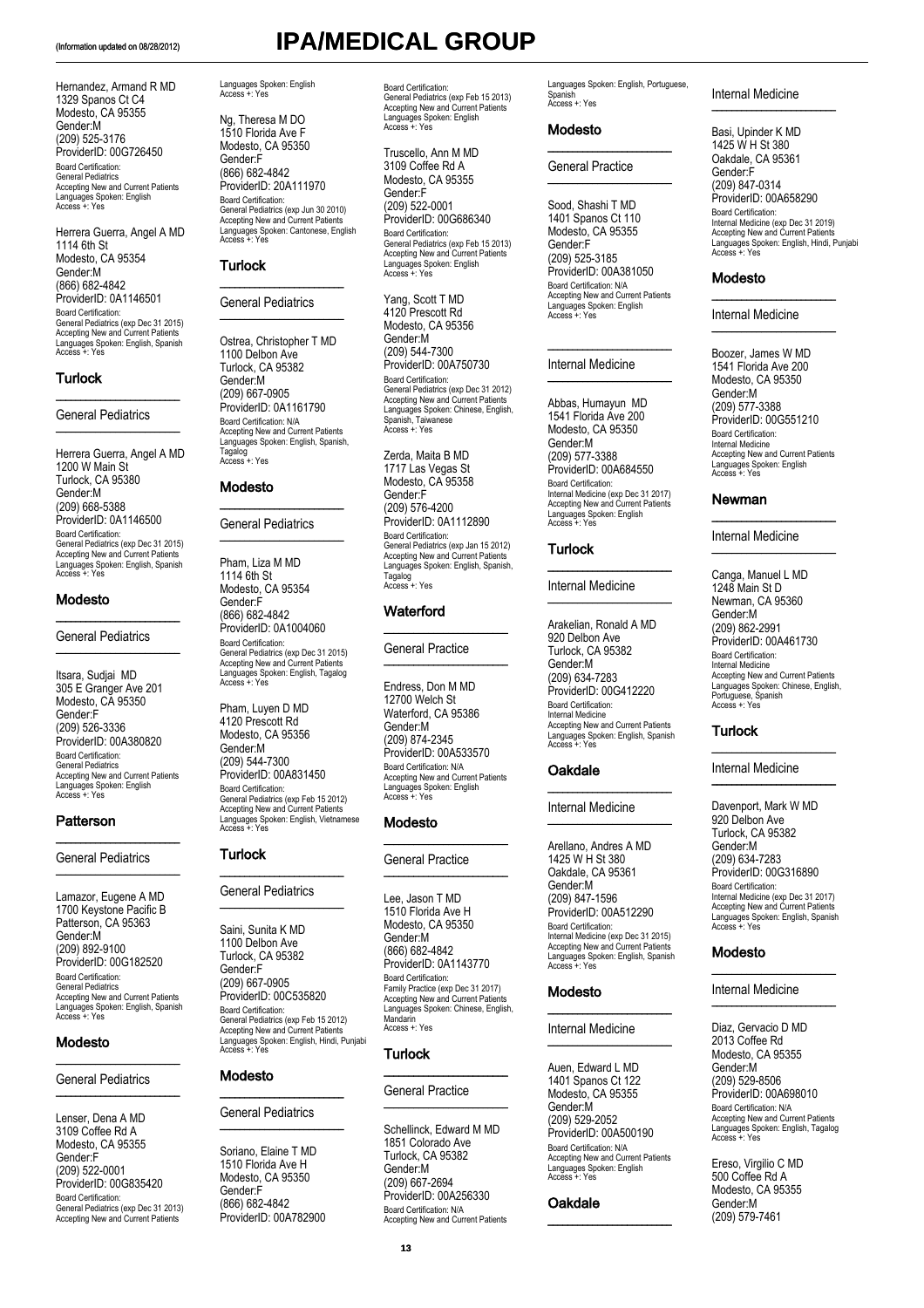# (Information updated on 08/28/2012) **IPA/MEDICAL GROUP**

### ProviderID: 00A303080 Board Certification: N/A Accepting New and Current Patients Languages Spoken: English, Spanish, Tagalog Access +: Yes

Gogna, Harjit MD 1130 Coffee Rd 3b Modesto, CA 95355 Gender:F (209) 544-3400 ProviderID: 00C426980 Board Certification: N/A Accepting New and Current Patients Languages Spoken: English, Hindi, Punjabi, Urdu Access +: Yes

### **Turlock**

### Internal Medicine

 $\overline{\phantom{a}}$  , where  $\overline{\phantom{a}}$  , where  $\overline{\phantom{a}}$  , where  $\overline{\phantom{a}}$ 

\_\_\_\_\_\_\_\_\_\_\_\_\_\_\_\_\_\_\_\_\_\_\_\_\_

Holm, Edward B MD 920 Delbon Ave Turlock, CA 95382 Gender:M (209) 634-7283 ProviderID: 00G276470 Board Certification: Internal Medicine Accepting New and Current Patients Languages Spoken: English Access +: Yes

Hundal, Nirbhai S MD 1516 Colorado Ave Turlock, CA 95380 Gender:M (209) 668-5454 ProviderID: 00A672190 Board Certification: Internal Medicine (exp Dec 31 2020) Accepting New and Current Patients Languages Spoken: English, Hindi, Punjabi Access +: Yes

### Modesto

Internal Medicine \_\_\_\_\_\_\_\_\_\_\_\_\_\_\_\_\_\_\_\_\_\_\_\_\_

\_\_\_\_\_\_\_\_\_\_\_\_\_\_\_\_\_\_\_\_\_\_\_\_\_

Jawahar, Shaheen MD 2101 Tenaya Dr Modesto, CA 95354 Gender:F (866) 682-4842 ProviderID: 0A1096280 Board Certification: Internal Medicine (exp Dec 31 2020) Accepting New and Current Patients Languages Spoken: English Access +: Yes

Jones, Reldon R MD 2501 Mchenry Ave F Modesto, CA 95350 Gender:M (209) 522-9054 ProviderID: 00C194740 Board Certification: N/A Accepting New and Current Patients Languages Spoken: English, Spanish Access +: Yes

\_\_\_\_\_\_\_\_\_\_\_\_\_\_\_\_\_\_\_\_\_\_\_\_\_

\_\_\_\_\_\_\_\_\_\_\_\_\_\_\_\_\_\_\_\_\_\_\_\_\_

### **Turlock**

### Internal Medicine

Jothikumar, Puliadi MD 1110 Delbon Ave Turlock, CA 95382 Gender:M (209) 632-7558 ProviderID: 00A303330 Board Certification: Internal Medicine Accepting New and Current Patients Languages Spoken: English

### Access +: Yes

Modesto

\_\_\_\_\_\_\_\_\_\_\_\_\_\_\_\_\_\_\_\_\_\_\_\_\_ Internal Medicine \_\_\_\_\_\_\_\_\_\_\_\_\_\_\_\_\_\_\_\_\_\_\_\_\_

Kennedy Funtila, Barbara A MD 1541 Florida Ave 200 Modesto, CA 95350 Gender:F (209) 577-3388 ProviderID: 00A564710 Board Certification: Internal Medicine (exp Dec 31 2019) Accepting New and Current Patients Languages Spoken: English Access +: Yes

### **Waterford**

### Internal Medicine

 $\overline{\phantom{a}}$  , where  $\overline{\phantom{a}}$  , where  $\overline{\phantom{a}}$  , where  $\overline{\phantom{a}}$ 

\_\_\_\_\_\_\_\_\_\_\_\_\_\_\_\_\_\_\_\_\_\_\_\_\_

Krishnamoorthi, K MD 324 F St Waterford, CA 95386 Gender:M (209) 874-2321 ProviderID: 00A708970 Board Certification: Internal Medicine (exp Dec 31 2019) Accepting New and Current Patients Languages Spoken: English, Hindi, Spanish Access +: Yes

### Modesto

Internal Medicine

\_\_\_\_\_\_\_\_\_\_\_\_\_\_\_\_\_\_\_\_\_\_\_\_\_

\_\_\_\_\_\_\_\_\_\_\_\_\_\_\_\_\_\_\_\_\_\_\_\_\_

Krishnamoorthi, K MD 2222 E Orangeburg Ave A2 Modesto, CA 95355 Gender:M (209) 622-0877 ProviderID: 00A708971 Board Certification: Internal Medicine (exp Dec 31 2019) Accepting New and Current Patients Languages Spoken: English, Hindi, Spanish Access +: Yes

Krishnamoorthi, Soma MD 2222 E Orangeburg Ave A2 Modesto, CA 95355 Gender:F (209) 622-0877 ProviderID: 00A765621 Board Certification: Internal Medicine (exp Dec 31 2012) Accepting New and Current Patients Languages Spoken: English Access +: Yes

### Patterson

### $\overline{\phantom{a}}$  , where  $\overline{\phantom{a}}$  , where  $\overline{\phantom{a}}$ Internal Medicine \_\_\_\_\_\_\_\_\_\_\_\_\_\_\_\_\_\_\_\_\_\_\_\_\_

Luo, Tina H MD  $200 \overset{\cdot}{C}$  St Patterson, CA 95363 Gender:F (866) 682-4842 ProviderID: 0A1130430 Board Certification: Internal Medicine (exp Dec 31 2021) Accepting New and Current Patients Languages Spoken: English, Spanish Access +: Yes

### Riverbank

Internal Medicine \_\_\_\_\_\_\_\_\_\_\_\_\_\_\_\_\_\_\_\_\_\_\_\_\_

\_\_\_\_\_\_\_\_\_\_\_\_\_\_\_\_\_\_\_\_\_\_\_\_\_

Lynch, Robert L MD

2603 Patterson Rd 2 Riverbank, CA 95367 Gender:M (209) 869-7400 ProviderID: 00A652770 Board Certification: Internal Medicine (exp Dec 01 2020) Accepting New and Current Patients Languages Spoken: English Access +: Yes

 $\overline{\phantom{a}}$  , where  $\overline{\phantom{a}}$  , where  $\overline{\phantom{a}}$ 

### **Oakdale**

### Internal Medicine \_\_\_\_\_\_\_\_\_\_\_\_\_\_\_\_\_\_\_\_\_\_\_\_\_

Madayag, Elaine M MD 232 W F St Oakdale, CA 95361 Gender:F (209) 848-2273 ProviderID: 00A631670 Board Certification: Internal Medicine (exp Dec 31 2017) Accepting New and Current Patients Languages Spoken: English Access +: Yes

Mahida, Chaitanya N MD 1425 W H St 380 Oakdale, CA 95361 Gender:M (209) 847-0314 ProviderID: 00A482750 Board Certification: Internal Medicine (exp Dec 31 2017) Accepting New and Current Patients Languages Spoken: English, Hindi Access +: Yes

### **Modesto**

Internal Medicine \_\_\_\_\_\_\_\_\_\_\_\_\_\_\_\_\_\_\_\_\_\_\_\_\_

\_\_\_\_\_\_\_\_\_\_\_\_\_\_\_\_\_\_\_\_\_\_\_\_\_

Modi, Priti T MD 1401 Spanos Ct 207 Modesto, CA 95355 Gender:F (209) 525-3818 ProviderID: 00A520360 Board Certification: Internal Medicine (exp Dec 31 2015) Accepting New and Current Patients Languages Spoken: English Access +: Yes

Modi, Tushar R MD 413 E Orangeburg Ave A Modesto, CA 95350 Gender:M (209) 529-9600 ProviderID: 00A447380 Board Certification: Internal Medicine (exp Dec 31 2017) Accepting New and Current Patients Languages Spoken: English, Hindi Access +: Yes

Nimbargi, Jayshri M MD 1510 Florida Ave H Modesto, CA 95350 Gender:F (866) 682-4842 ProviderID: 0A1124880 Board Certification: Internal Medicine (exp Dec 31 2019) Accepting New and Current Patients Languages Spoken: English, Hindi, Kannada, Malayalam Access +: Yes

### Oakdale

Internal Medicine

\_\_\_\_\_\_\_\_\_\_\_\_\_\_\_\_\_\_\_\_\_\_\_\_\_

\_\_\_\_\_\_\_\_\_\_\_\_\_\_\_\_\_\_\_\_\_\_\_\_\_

Olson, David A MD 232 W F St Oakdale, CA 95361 Gender:M

(209) 848-2273 ProviderID: 00G403400 Board Certification: N/A Accepting New and Current Patients Languages Spoken: English, Spanish Access +: Yes

### Modesto

Internal Medicine \_\_\_\_\_\_\_\_\_\_\_\_\_\_\_\_\_\_\_\_\_\_\_\_\_

\_\_\_\_\_\_\_\_\_\_\_\_\_\_\_\_\_\_\_\_\_\_\_\_\_

Pham, Tri M MD 1130 Coffee Rd Bldg 2a Modesto, CA 95355 Gender:Not Available (209) 527-1870 ProviderID: 00A356190 Board Certification: N/A Accepting New and Current Patients Languages Spoken: English, Spanish, Vietnamese Access +: Yes

Rai, Nirmal S MD 1930 E Hatch Rd A Modesto, CA 95351 Gender:M (209) 531-0552 ProviderID: 00A490250 Board Certification: N/A Accepting New and Current Patients Languages Spoken: English Access +: Yes

Rai, Meetinder K MD 1930 E Hatch Rd A Modesto, CA 95351 Gender:F (209) 531-0552 ProviderID: 00A495560 Board Certification: N/A Accepting New and Current Patients Languages Spoken: English Access +: Yes

Shankar, Prithvi MD 1600 Sunrise Ave 16 Modesto, CA 95350 Gender:M (209) 578-1600 ProviderID: 00A921770 Board Certification: Internal Medicine (exp Dec 31 2016) Accepting New and Current Patients Languages Spoken: English Access +: Yes

Tanner, Garth B MD 1429 College Ave K Modesto, CA 95350 Gender:M (209) 521-7800 ProviderID: 00A644070 Board Certification: Internal Medicine (exp Dec 31 2020) Accepting New and Current Patients Languages Spoken: English Access +: Yes

Tremayne, Paula S DO 1600 Sunrise Ave 16 Modesto, CA 95350 Gender:F (209) 578-1600 ProviderID: 020A84950 Board Certification:

Internal Medicine (exp Dec 01 2017) Accepting New and Current Patients Languages Spoken: English, Spanish Access +: Yes

### \_\_\_\_\_\_\_\_\_\_\_\_\_\_\_\_\_\_\_\_\_\_\_\_\_ Obstetrics / Gynecology \_\_\_\_\_\_\_\_\_\_\_\_\_\_\_\_\_\_\_\_\_\_\_\_\_

Adams, Fred MD 1400 Florida Ave 205a Modesto, CA 95350 Gender:M (209) 575-5844

ProviderID: 00A320550 Board Certification: N/A Accepting New and Current Patients Languages Spoken: English Access +: Yes

Clare, Sean B MD 1400 Florida Ave 207 Modesto, CA 95350 Gender:M (209) 522-1027 ProviderID: 00A688000 Board Certification: Obstetrics / Gynecology (exp Dec 31 2012) Accepting New and Current Patients Languages Spoken: English, Spanish Access +: Yes

Feist, Fredric W MD 200 W Coolidge Ave Modesto, CA 95350 Gender:M (209) 577-5005 ProviderID: 00G883870 Board Certification: Obstetrics / Gynecology (exp Dec 31 2012) Accepting New and Current Patients Languages Spoken: English, Spanish Access +: Yes

Harvey, Christopher D MD 1400 Florida Ave 207 Modesto, CA 95350 Gender:M (209) 522-1027 ProviderID: 0A1124830 Board Certification: Obstetrics / Gynecology (exp Dec 31 2016) Accepting New and Current Patients Languages Spoken: English Access +: Yes

Khatibi, Mehri MD 200 W Coolidge Ave Modesto, CA 95350 Gender:F (209) 577-5005 ProviderID: 0A1136910 Board Certification: N/A Accepting New and Current Patients Languages Spoken: English, Farsi Access +: Yes

Lacuna, Eduardo M 1552 Coffee Rd Modesto, CA 95355 Gender:M (209) 521-4372 ProviderID: 0A1093590 Board Certification: N/A Accepting New and Current Patients Languages Spoken: English, Tagalog Access +: Yes

Lumapas, Sarina C MD 1552 Coffee Rd Modesto, CA 95355 Gender:F (209) 521-4372 ProviderID: 0A1146810 Board Certification: N/A Accepting New and Current Patients Languages Spoken: English, Spanish, Tamil Access +: Yes

Palitz, Harvey F MD 1524 Mchenry Ave 405 Modesto, CA 95350 Gender:M (209) 575-5885 ProviderID: 00G263070 Board Certification: Obstetrics / Gynecology Accepting New and Current Patients Languages Spoken: English, Spanish Access +: Yes

Pfeffer, John C MD 1400 Florida Ave 207 Modesto, CA 95350 Gender:M (209) 522-1027 ProviderID: 00C400620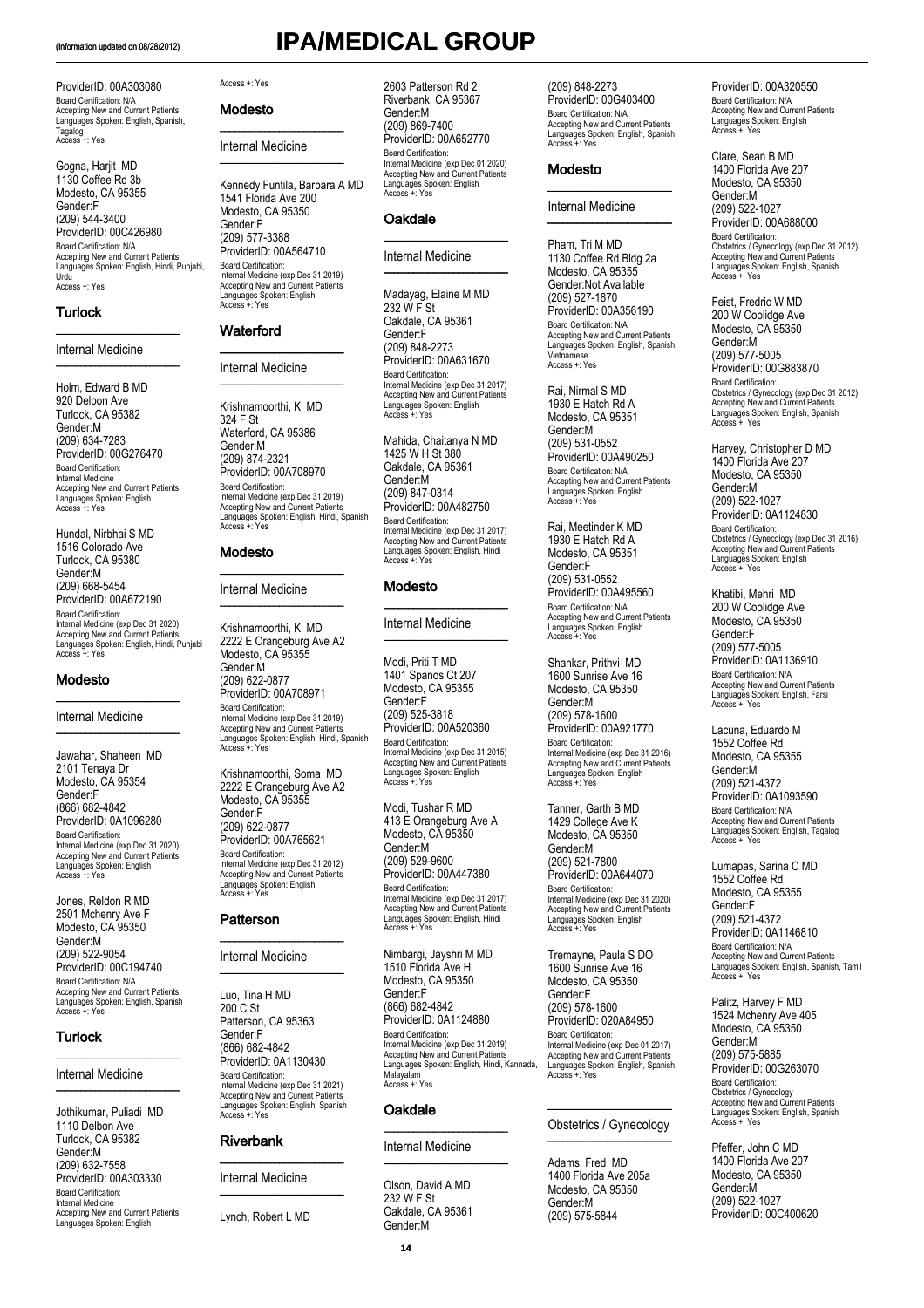Board Certification: Obstetrics / Gynecology Accepting New and Current Patients Languages Spoken: English, Spanish Access +: Yes

Song, Catherine S MD 4213 Dale Rd 1 Modesto, CA 95356 Gender:F (209) 543-7400 ProviderID: 00A715600 Board Certification: Obstetrics / Gynecology (exp Dec 31 2012) Accepting New and Current Patients Languages Spoken: English, Korean Access +: Yes

### **Oakdale**

### \_\_\_\_\_\_\_\_\_\_\_\_\_\_\_\_\_\_\_\_\_\_\_\_\_ Obstetrics / Gynecology  $\overline{\phantom{a}}$

Tow Der, Esther J MD 1425 W H St 380 Oakdale, CA 95361 Gender:F (209) 845-9095 ProviderID: 00G589181 Board Certification: Obstetrics / Gynecology (exp Dec 31 2012) Accepting New and Current Patients Languages Spoken: Chinese, English, Spanish Access +: Yes

### Modesto

\_\_\_\_\_\_\_\_\_\_\_\_\_\_\_\_\_\_\_\_\_\_\_\_\_ Obstetrics / Gynecology \_\_\_\_\_\_\_\_\_\_\_\_\_\_\_\_\_\_\_\_\_\_\_\_\_

Tow-Der, Esther J MD 1552 Coffee Rd Modesto, CA 95355 Gender:F (209) 521-4372 ProviderID: 00G589180 Board Certification: Obstetrics / Gynecology (exp Dec 31 2012) Accepting New and Current Patients Languages Spoken: Chinese, English, Spanish Access +: Yes

Ways, Susan C MD 200 W Coolidge Ave Modesto, CA 95350 Gender:F (209) 577-5005 ProviderID: 00G639460 Board Certification: Obstetrics / Gynecology (exp Dec 31 2012) Accepting New and Current Patients Languages Spoken: Assyrian, English, Spanish Access +: Yes

Winter, Randy D MD 1400 Florida Ave 207 Modesto, CA 95350 Gender:M (209) 522-1027 ProviderID: 00G606010 Board Certification: Obstetrics / Gynecology (exp Dec 31 2014) Accepting New and Current Patients Languages Spoken: English, Spanish Access +: Yes

Yip, James MD 1552 Coffee Rd Modesto, CA 95355 Gender:M (209) 521-4372 ProviderID: 00G413240 Board Certification: Obstetrics / Gynecology Accepting New and Current Patients Languages Spoken: English Access +: Yes

### **Oakdale**

# (Information updated on 08/28/2012) **IPA/MEDICAL GROUP**

\_\_\_\_\_\_\_\_\_\_\_\_\_\_\_\_\_\_\_\_\_\_\_\_\_ Obstetrics / Gynecology \_\_\_\_\_\_\_\_\_\_\_\_\_\_\_\_\_\_\_\_\_\_\_\_\_

Yip, James MD 1425 W H St 380 Oakdale, CA 95361 Gender:M (209) 845-9095 ProviderID: 00G413241 Board Certification: Obstetrics / Gynecology Accepting New and Current Patients Languages Spoken: English Access +: Yes

### OBSTETRICS/GYNE **COLOGY**

The following providers cannot be selected as sonal physicians. Modesto

\_\_\_\_\_\_\_\_\_\_\_\_\_\_\_\_\_\_\_\_\_\_\_\_\_ Obstetrics / Gynecology \_\_\_\_\_\_\_\_\_\_\_\_\_\_\_\_\_\_\_\_\_\_\_\_\_

Brock, Rebecca J MD 1500 Florida Ave Modesto, CA 95350 Gender:F (866) 682-4842 ProviderID: 00G641491 Board Certification: Obstetrics / Gynecology (exp Dec 31 2012) Accepting New and Current Patients Languages Spoken: English Access +: Yes

### Turlock

\_\_\_\_\_\_\_\_\_\_\_\_\_\_\_\_\_\_\_\_\_\_\_\_\_ Obstetrics / Gynecology \_\_\_\_\_\_\_\_\_\_\_\_\_\_\_\_\_\_\_\_\_\_\_\_\_

Dehkordi, Roya MD 1729 N Olive Ave 3 Turlock, CA 95382 Gender:F (209) 634-9034 ProviderID: 0A1028510 Board Certification: Obstetrics / Gynecology (exp Dec 31 2016) Accepting New and Current Patients Languages Spoken: English, Farsi Access +: Yes

### Modesto

 $\overline{\phantom{a}}$  , where  $\overline{\phantom{a}}$  , where  $\overline{\phantom{a}}$  , where  $\overline{\phantom{a}}$ Obstetrics / Gynecology \_\_\_\_\_\_\_\_\_\_\_\_\_\_\_\_\_\_\_\_\_\_\_\_\_

Grover, Christopher M MD 1500 Florida Ave Modesto, CA 95350 Gender:M (866) 682-4842 ProviderID: 00G764840 Board Certification: Obstetrics / Gynecology (exp Dec 31 2012) Accepting New and Current Patients Languages Spoken: English Access +: Yes

Henry, David S MD 1444 Coffee Rd Modesto, CA 95355 Gender:M (209) 572-2229 ProviderID: 00C395930 Board Certification: Obstetrics / Gynecology (exp Dec 31 2012) Accepting New and Current Patients Languages Spoken: English Access +: Yes

Hussain, Sabrina J MD 1500 Florida Ave Modesto, CA 95350

Gender:F (866) 682-4842 ProviderID: 00A935390 Board Certification: Obstetrics / Gynecology (exp Dec 31 2012) Accepting New and Current Patients Languages Spoken: English Access +: Yes

### **Turlock**

\_\_\_\_\_\_\_\_\_\_\_\_\_\_\_\_\_\_\_\_\_\_\_\_\_ Obstetrics / Gynecology \_\_\_\_\_\_\_\_\_\_\_\_\_\_\_\_\_\_\_\_\_\_\_\_\_

Lewis, Roger L MD 1729 N Olive Ave 3 Turlock, CA 95382 Gender:M (209) 634-9034 ProviderID: 00G651920 Board Certification: Obstetrics / Gynecology (exp Dec 31 2013) Accepting New and Current Patients Languages Spoken: English Access +: Yes

Mccauley, Daniel MD 1729 N Olive Ave 3 Turlock, CA 95382 Gender:M (209) 634-9034 ProviderID: 00A321150 Board Certification: Obstetrics / Gynecology Accepting New and Current Patients Languages Spoken: English Access +: Yes

Sanchez, Felix J MD 900 Delbon Ave Turlock, CA 95382 Gender:M (209) 667-8544 ProviderID: 00A408210 Board Certification: Obstetrics / Gynecology (exp Dec 31 2012) Accepting New and Current Patients Languages Spoken: English Access +: Yes

### Modesto

\_\_\_\_\_\_\_\_\_\_\_\_\_\_\_\_\_\_\_\_\_\_\_\_\_ Obstetrics / Gynecology \_\_\_\_\_\_\_\_\_\_\_\_\_\_\_\_\_\_\_\_\_\_\_\_\_

Slocumb, Charles O MD 1541 Florida Ave 305 Modesto, CA 95350 Gender:M (209) 527-5555 ProviderID: 00C301300 Board Certification: Obstetrics / Gynecology (exp Dec 31 2012) Accepting New and Current Patients Languages Spoken: English Access +: Yes

Stallone, William D MD 1500 Florida Ave Modesto, CA 95350 Gender:M (866) 682-4842 ProviderID: 00A233120 Board Certification: Obstetrics / Gynecology Accepting New and Current Patients Languages Spoken: English, Spanish Access +: Yes

Stallone, Laura A MD 1114 6th St Modesto, CA 95354 Gender:F (866) 682-4842 ProviderID: 00A233110 Board Certification: Obstetrics / Gynecology Accepting New and Current Patients Languages Spoken: English Access +: Yes

Tong, Candice T MD

1500 Florida Ave Modesto, CA 95350 Gender:F (209) 574-1365 ProviderID: 0A1157240 Board Certification: N/A Accepting New and Current Patients Languages Spoken: English, Spanish Access +: Yes

### **SPECIALISTS**

The following providers cannot be selected as nal physicians Modesto

 $\_$ Allergy / Immunology \_\_\_\_\_\_\_\_\_\_\_\_\_\_\_\_\_\_\_\_\_\_\_\_\_

Bensch, George W MD 1329 Spanos Ct C1 Modesto, CA 95355 Gender:M (209) 522-3815 ProviderID: 00C349651 Board Certification: Allergy / Immunology Accepting New and Current Patients Languages Spoken: English Access +: Yes

Bensch, Gregory W MD 1329 Spanos Ct C 1 Modesto, CA 95355 Gender:M (209) 522-3815 ProviderID: 00A617951 Board Certification: Allergy / Immunology (exp Dec 31 2019) Accepting New and Current Patients Languages Spoken: English Access +: Yes

Yecies, Jerold J MD 1329 Spanos Ct C 1 Modesto, CA 95355 Gender:M (209) 522-3815 ProviderID: 00G241632 Board Certification: Allergy / Immunology Accepting New and Current Patients Languages Spoken: English Access +: Yes

### $\_$ Cardiology, Pediatric \_\_\_\_\_\_\_\_\_\_\_\_\_\_\_\_\_\_\_\_\_\_\_\_\_

Cocalis, Mark M MD 1541 Florida Ave 305 Modesto, CA 95350 Gender:M (209) 576-3832 ProviderID: 00G562431 Board Certification: Cardiology, Pediatric (exp Dec 31 2013) General Pediatrics (exp Dec 31 2013) Accepting New and Current Patients Languages Spoken: English, Spanish Access +: Yes

### \_\_\_\_\_\_\_\_\_\_\_\_\_\_\_\_\_\_\_\_\_\_\_\_\_ Cardiovascular Disease \_\_\_\_\_\_\_\_\_\_\_\_\_\_\_\_\_\_\_\_\_\_\_\_\_

Acharya, Joydev MD 1401 Spanos Ct 230 Modesto, CA 95355 Gender:M (209) 521-9661 ProviderID: 00A960420 Board Certification: Cardiovascular Disease (exp Dec 31 2016) Accepting New and Current Patients Languages Spoken: Bengali, English, Hindi Access +: Yes

Dubey, Rajesh K MD

1401 Spanos Ct 230 Modesto, CA 95355 Gender:M (209) 521-9661 ProviderID: 00A835270 Board Certification: Cardiovascular Disease (exp Dec 31 2014) Accepting New and Current Patients Languages Spoken: English, Hindi, Spanish Access +: Yes

Hussain, Hassan M MD 1401 Spanos Ct 230 Modesto, CA 95355 Gender:M (209) 521-9661 ProviderID: 00G706610 Board Certification: Cardiovascular Disease (exp Dec 31 2013) Accepting New and Current Patients Languages Spoken: English Access +: Yes

Khan, Mutahir U MD 1401 Spanos Ct 230 Modesto, CA 95355 Gender:M (209) 521-9661 ProviderID: 0A1128980 Board Certification: Cardiovascular Disease (exp Dec 31 2020) Accepting New and Current Patients Languages Spoken: English, Punjabi, Urdu Access +: Yes

Waspe, Lawrence E MD 1401 Spanos Court 203 Modesto, CA 95355 Gender:M (209) 522-0600 ProviderID: 00G574170 Board Certification: Cardiovascular Disease (exp Dec 31 2012) Accepting New and Current Patients Languages Spoken: English Access +: Yes

Wong, Kent H MD 1401 Spanos Ct 230 Modesto, CA 95355 Gender:M (209) 521-9661 ProviderID: 00G786640 Board Certification: Cardiovascular Disease (exp Dec 31 2018) Internal Medicine (exp Dec 31 2015) Accepting New and Current Patients Languages Spoken: English Access +: Yes

### **Chiropractor**

Armstrong, Craig S DC 1136 Tully Rd 1 Modesto, CA 95350 Gender:M (209) 577-3003 ProviderID: DC0209050 Board Certification: N/A Accepting New and Current Patients Languages Spoken: English Access +: Yes

\_\_\_\_\_\_\_\_\_\_\_\_\_\_\_\_\_\_\_\_\_\_\_\_\_

\_\_\_\_\_\_\_\_\_\_\_\_\_\_\_\_\_\_\_\_\_\_\_\_\_

\_\_\_\_\_\_\_\_\_\_\_\_\_\_\_\_\_\_\_\_\_\_\_\_\_

\_\_\_\_\_\_\_\_\_\_\_\_\_\_\_\_\_\_\_\_\_\_\_\_\_

### **Oakdale**

### **Chiropractor**

Brennan, John T DC 190 S Oak Ave Bldg 2 4 Oakdale, CA 95361 Gender:M (209) 847-8731 ProviderID: DC0174430 Board Certification: N/A Accepting New and Current Patients Languages Spoken: English Access +: Yes

Modesto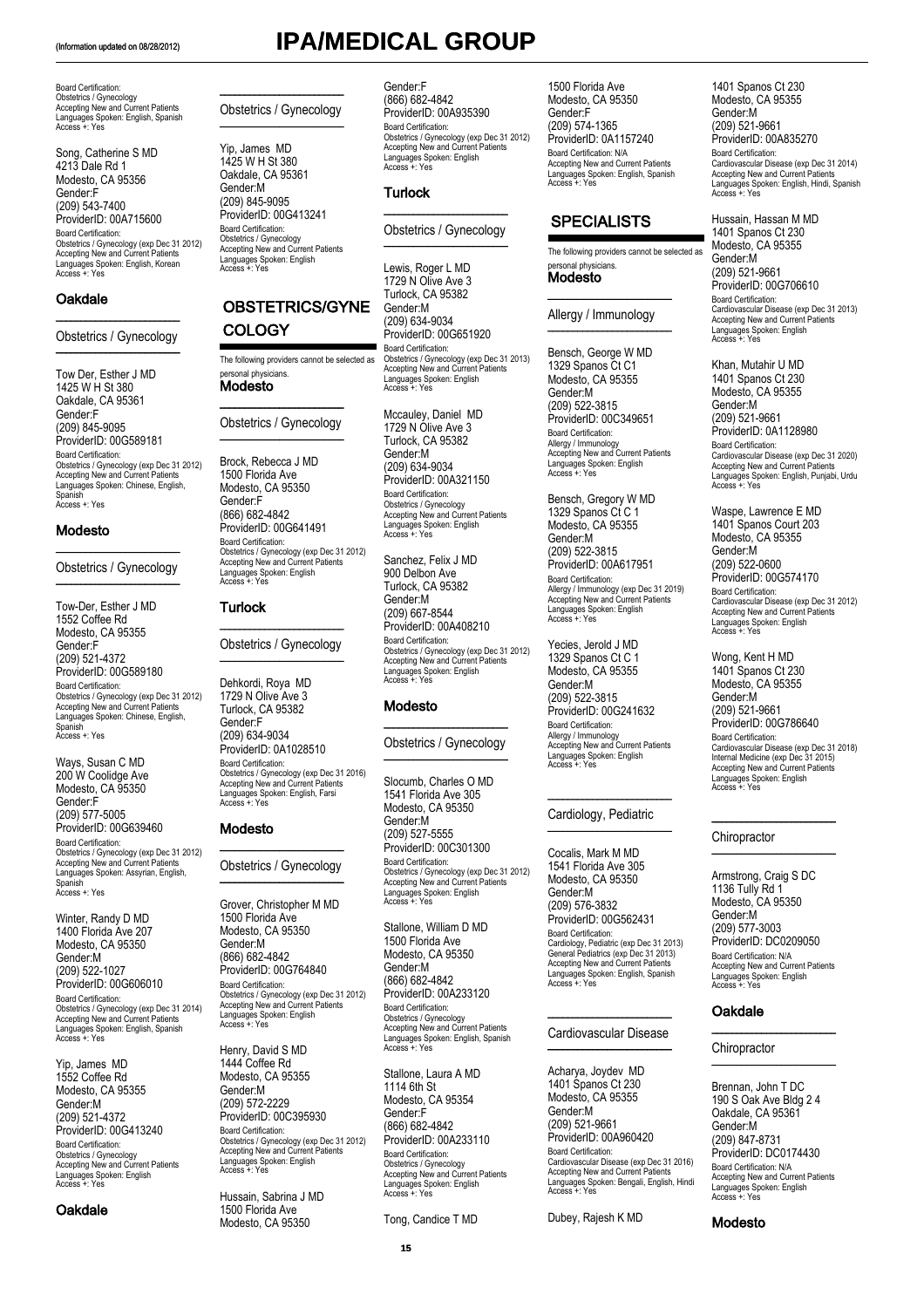\_\_\_\_\_\_\_\_\_\_\_\_\_\_\_\_\_\_\_\_\_\_\_\_\_

### **Chiropractor** \_\_\_\_\_\_\_\_\_\_\_\_\_\_\_\_\_\_\_\_\_\_\_\_\_

Butner, Lynne M DC 1500 Standiford Ave B Modesto, CA 95350 Gender:F (209) 577-3300 ProviderID: DC0157780 Board Certification: N/A Accepting New and Current Patients Languages Spoken: English, Spanish Access +: Yes

Hall, Gary W DC 200 Auto Ctr Ct A1 Modesto, CA 95356 Gender:M (209) 527-5433 ProviderID: DC0112000<br>Board Certification: N/A Board Certification: N/A Accepting New and Current Patients Languages Spoken: English Access +: Yes

\_\_\_\_\_\_\_\_\_\_\_\_\_\_\_\_\_\_\_\_\_\_\_\_\_

### Turlock

**Chiropractor** \_\_\_\_\_\_\_\_\_\_\_\_\_\_\_\_\_\_\_\_\_\_\_\_\_

Mabe, R K DC 2881 Geer Rd B Turlock, CA 95382 Gender:M (209) 668-8592 ProviderID: DC0161320 Board Certification: N/A Accepting New and Current Patients Languages Spoken: English Access +: Yes

Michelena, Michelann G DC 1518 Colorado Ave Turlock, CA 95380 Gender:F (209) 634-5611 ProviderID: DC0307410 Board Certification: N/A Accepting New and Current Patients Languages Spoken: English Access +: Yes

\_\_\_\_\_\_\_\_\_\_\_\_\_\_\_\_\_\_\_\_\_\_\_\_\_

\_\_\_\_\_\_\_\_\_\_\_\_\_\_\_\_\_\_\_\_\_\_\_\_\_

### Modesto

**Chiropractor** 

Mostowski, Ronald J DC 1500 Standiford Ave B Modesto, CA 95350 Gender:M (209) 577-3300 ProviderID: DC0153280 Board Certification: N/A Accepting New and Current Patients Languages Spoken: English Access +: Yes

\_\_\_\_\_\_\_\_\_\_\_\_\_\_\_\_\_\_\_\_\_\_\_\_\_

\_\_\_\_\_\_\_\_\_\_\_\_\_\_\_\_\_\_\_\_\_\_\_\_\_

### **Patterson**

### **Chiropractor**

Pittson, Steven M 420 W Las Palmas Ave Patterson, CA 95363 Gender:M (209) 892-2915 ProviderID: DC0175320 Board Certification: N/A Accepting New and Current Patients Languages Spoken: English Access +: Yes

\_\_\_\_\_\_\_\_\_\_\_\_\_\_\_\_\_\_\_\_\_\_\_\_\_

### Modesto

**Chiropractor** 

Roberts, Douglas W DC 1136 Tully Rd 1 Modesto, CA 95350 Gender:M (209) 577-1274 ProviderID: DC0122610 Board Certification: N/A Accepting New and Current Patients Languages Spoken: English Access +: Yes

\_\_\_\_\_\_\_\_\_\_\_\_\_\_\_\_\_\_\_\_\_\_\_\_\_

Rosen, Ted D DC 409 Coffee Rd Modesto, CA 95355 Gender:M (209) 527-5346 ProviderID: DC0147440 Board Certification: N/A Accepting New and Current Patients Languages Spoken: English Access +: Yes

Welch, Marla L DC 1101 Standiford Ave A 6 Modesto, CA 95350 Gender:F (209) 522-0822 ProviderID: DC0148070 Board Certification: N/A Accepting New and Current Patients Languages Spoken: English Access +: Yes

Welch, Mark D DC 1101 Standiford Ave A 6 Modesto, CA 95350 Gender:M (209) 522-0822 ProviderID: DC0222060 Board Certification: N/A Accepting New and Current Patients Languages Spoken: English Access +: Yes

\_\_\_\_\_\_\_\_\_\_\_\_\_\_\_\_\_\_\_\_\_\_\_\_\_

\_\_\_\_\_\_\_\_\_\_\_\_\_\_\_\_\_\_\_\_\_\_\_\_\_

### **Turlock**

**Chiropractor** 

Wolf, Mary C DC 1518 Colorado Ave Turlock, CA 95380 Gender:F (209) 634-5611 ProviderID: DC0170870 Board Certification: N/A Accepting New and Current Patients Languages Spoken: English Access +: Yes

 $\overline{\phantom{a}}$  , where  $\overline{\phantom{a}}$  , where  $\overline{\phantom{a}}$ 

\_\_\_\_\_\_\_\_\_\_\_\_\_\_\_\_\_\_\_\_\_\_\_\_\_

### Modesto

Dermatology

Alexander, Blake D MD 1101 Standiford Ave A3 Modesto, CA 95350 Gender:M (209) 578-5072 ProviderID: 00C528490 Board Certification: Dermatology (exp Dec 31 2021) Accepting New and Current Patients Languages Spoken: English Access +: Yes

Mehrany, Khosrow MD 1130 Coffee Rd 7a Modesto, CA 95355 Gender:M (209) 338-7758 ProviderID: 00A875190 Board Certification: Dermatology (exp Dec 31 2013) Accepting New and Current Patients Languages Spoken: English, Farsi

### Access +: Yes

Villanueva, Purita Z MD 1208 Floyd Ave B8 Modesto, CA 95350 Gender:F (209) 521-3160 ProviderID: 00A445510 Board Certification: Dermatology Accepting New and Current Patients Languages Spoken: English, Tagalog Access +: Yes

Wagner, Gary MD 1500 Mchenry Ave Modesto, CA 95350 Gender:M (209) 571-3376 ProviderID: 00A249870 Board Certification: Dermatology Accepting New and Current Patients Languages Spoken: English Access +: Yes

### **Turlock**

### Gastroenterology

\_\_\_\_\_\_\_\_\_\_\_\_\_\_\_\_\_\_\_\_\_\_\_\_\_

 $\overline{\phantom{a}}$  .  $\overline{\phantom{a}}$  .  $\overline{\phantom{a}}$  .  $\overline{\phantom{a}}$  .  $\overline{\phantom{a}}$  .  $\overline{\phantom{a}}$  .  $\overline{\phantom{a}}$  .  $\overline{\phantom{a}}$  .  $\overline{\phantom{a}}$  .  $\overline{\phantom{a}}$  .  $\overline{\phantom{a}}$  .  $\overline{\phantom{a}}$  .  $\overline{\phantom{a}}$  .  $\overline{\phantom{a}}$  .  $\overline{\phantom{a}}$  .  $\overline{\phantom{a}}$ 

Canale, Juan C MD 1000 Delbon Ave 3 Turlock, CA 95382 Gender:M (209) 669-6060 ProviderID: 00A354670 Board Certification: Gastroenterology Accepting New and Current Patients Languages Spoken: English, Spanish Access +: Yes

### Modesto

Gastroenterology

\_\_\_\_\_\_\_\_\_\_\_\_\_\_\_\_\_\_\_\_\_\_\_\_\_

\_\_\_\_\_\_\_\_\_\_\_\_\_\_\_\_\_\_\_\_\_\_\_\_\_

Cercle, Richard A MD 1429 College Ave B Modesto, CA 95350 Gender:M (209) 526-8363 ProviderID: 00G117150 Board Certification: N/A Accepting New and Current Patients Languages Spoken: English Access +: Yes

Elsakr, Magdy S MD 2336 Sylvan Ave A Modesto, CA 95355 Gender:M (209) 338-0292 ProviderID: 00A457240 Board Certification: Gastroenterology (exp Dec 31 2013) Accepting New and Current Patients Languages Spoken: Arabic, English Access +: Yes

 $\overline{\phantom{a}}$  , where  $\overline{\phantom{a}}$  , where  $\overline{\phantom{a}}$  , where  $\overline{\phantom{a}}$ 

\_\_\_\_\_\_\_\_\_\_\_\_\_\_\_\_\_\_\_\_\_\_\_\_\_

### **Turlock**

Gastroenterology

Faraji, Eshagh I MD 3650 Geer Rd Turlock, CA 95382 Gender:M (209) 667-0543 ProviderID: 00A787780 Board Certification: Gastroenterology (exp Dec 31 2012) Internal Medicine (exp Dec 31 2012) Accepting New and Current Patients Languages Spoken: English, Persian Access +: Yes

### Modesto

### **Gastroenterology**

\_\_\_\_\_\_\_\_\_\_\_\_\_\_\_\_\_\_\_\_\_\_\_\_\_

\_\_\_\_\_\_\_\_\_\_\_\_\_\_\_\_\_\_\_\_\_\_\_\_\_

Griffiths, William J MD 1541 Florida Ave 200 Modesto, CA 95350 Gender:M (209) 577-3388 ProviderID: 00C386210 Board Certification: N/A Accepting New and Current Patients Languages Spoken: English Access +: Yes

\_\_\_\_\_\_\_\_\_\_\_\_\_\_\_\_\_\_\_\_\_\_\_\_\_

\_\_\_\_\_\_\_\_\_\_\_\_\_\_\_\_\_\_\_\_\_\_\_\_\_

### **Oakdale**

**Gastroenterology** 

Laghaee, Shahin MD 250 S Oak Ave A3 Oakdale, CA 95361 Gender:M (209) 848-1488 ProviderID: 00A827200 Board Certification: Gastroenterology (exp Dec 31 2022) Internal Medicine (exp Dec 31 2022) Accepting New and Current Patients Languages Spoken: English, Farsi, Persian Access +: Yes

### **Turlock**

**Gastroenterology** 

\_\_\_\_\_\_\_\_\_\_\_\_\_\_\_\_\_\_\_\_\_\_\_\_\_

 $\overline{\phantom{a}}$  .  $\overline{\phantom{a}}$  .  $\overline{\phantom{a}}$  .  $\overline{\phantom{a}}$  .  $\overline{\phantom{a}}$  .  $\overline{\phantom{a}}$  .  $\overline{\phantom{a}}$  .  $\overline{\phantom{a}}$  .  $\overline{\phantom{a}}$  .  $\overline{\phantom{a}}$  .  $\overline{\phantom{a}}$  .  $\overline{\phantom{a}}$  .  $\overline{\phantom{a}}$  .  $\overline{\phantom{a}}$  .  $\overline{\phantom{a}}$  .  $\overline{\phantom{a}}$ 

Mark, Jeffrey C MD 2101 Geer Rd 118 Turlock, CA 95382 Gender:M (209) 669-5000 ProviderID: 00G835241 Board Certification: Gastroenterology (exp Dec 31 2021) Accepting New and Current Patients Languages Spoken: Chinese, English Access +: Yes

### Modesto

### **Gastroenterology**

\_\_\_\_\_\_\_\_\_\_\_\_\_\_\_\_\_\_\_\_\_\_\_\_\_

\_\_\_\_\_\_\_\_\_\_\_\_\_\_\_\_\_\_\_\_\_\_\_\_\_

Plotzker, Richard E MD 1541 Florida Ave 200 Modesto, CA 95350 Gender:M (209) 577-3388 ProviderID: 00G422370 Board Certification: Gastroenterology Internal Medicine Accepting New and Current Patients Languages Spoken: English Access +: Yes

Ringer, Michael J MD 1541 Florida Ave 200 Modesto, CA 95350 Gender:M (209) 577-3388 ProviderID: 00G518230 Board Certification: Gastroenterology Accepting New and Current Patients Languages Spoken: English Access +: Yes

### Turlock

### **Gastroenterology** \_\_\_\_\_\_\_\_\_\_\_\_\_\_\_\_\_\_\_\_\_\_\_\_\_

\_\_\_\_\_\_\_\_\_\_\_\_\_\_\_\_\_\_\_\_\_\_\_\_\_

Singh, Gurpreet MD 981 E Tuolumne Rd 106 Turlock, CA 95382

Gender:M (209) 656-6800 ProviderID: 0A1023500 Board Certification: Gastroenterology (exp Dec 31 2015) Accepting New and Current Patients Languages Spoken: English, Hindi, Punjabi, Urdu Access +: Yes

### Modesto

**Gastroenterology** 

 $\overline{\phantom{a}}$  , where  $\overline{\phantom{a}}$ 

\_\_\_\_\_\_\_\_\_\_\_\_\_\_\_\_\_\_\_\_\_\_\_\_\_

Singh, Gurpreet MD 1401 Spanos Ct 102 Modesto, CA 95355 Gender:M (209) 522-6100 ProviderID: 0A1023501<br>Board Certification: Board Certification: Gastroenterology (exp Dec 31 2015) Accepting New and Current Patients Languages Spoken: English, Hindi, Punjabi, Urdu Access +: Yes

**Hematology** 

Banisadre, Mussa MD 1325 Melrose Ave A Modesto, CA 95350 Gender:M (209) 524-7000 ProviderID: 00A387400 Board Certification: N/A Accepting New and Current Patients Languages Spoken: Arabic, English Access +: Yes

\_\_\_\_\_\_\_\_\_\_\_\_\_\_\_\_\_\_\_\_\_\_\_\_\_

\_\_\_\_\_\_\_\_\_\_\_\_\_\_\_\_\_\_\_\_\_\_\_\_\_

\_\_\_\_\_\_\_\_\_\_\_\_\_\_\_\_\_\_\_\_\_\_\_\_\_

\_\_\_\_\_\_\_\_\_\_\_\_\_\_\_\_\_\_\_\_\_\_\_\_\_

### Turlock

Hematology

Eldaly, Mohamed E MD 880 E Tuolumne Rd 103 Turlock, CA 95382 Gender:M (209) 250-5320 ProviderID: 00C522850 Board Certification: Internal Medicine (exp Dec 31 2012) Accepting New and Current Patients Languages Spoken: Arabic, English, French, Spanish Access +: Yes

### Modesto

Hematology

Mojab, Abdol A MD 1325 Melrose Ave A Modesto, CA 95350 Gender:M (209) 524-7000 ProviderID: 00C429230 Board Certification: N/A Accepting New and Current Patients Languages Spoken: English, Farsi, Spanish Access +: Yes

 $\overline{\phantom{a}}$  , where  $\overline{\phantom{a}}$  , where  $\overline{\phantom{a}}$ 

\_\_\_\_\_\_\_\_\_\_\_\_\_\_\_\_\_\_\_\_\_\_\_\_\_

### Turlock

### Infectious Disease \_\_\_\_\_\_\_\_\_\_\_\_\_\_\_\_\_\_\_\_\_\_\_\_\_

\_\_\_\_\_\_\_\_\_\_\_\_\_\_\_\_\_\_\_\_\_\_\_\_\_

Evens, Alexander R DO 1199 Delbon Ave 5 Turlock, CA 95382 Gender:M (209) 656-0183 ProviderID: 020A94610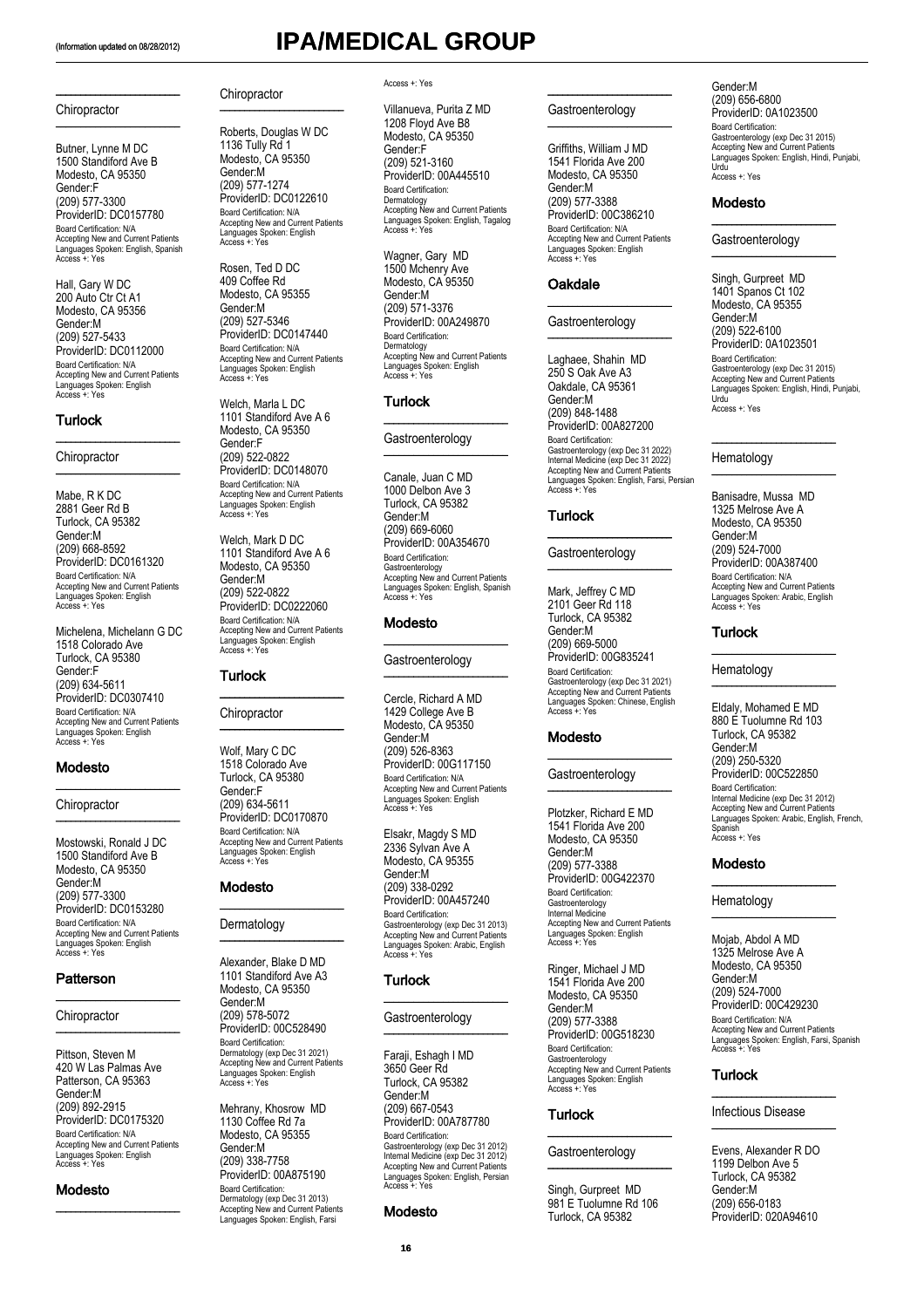Board Certification: Infectious Disease (exp Dec 31 2019) Internal Medicine (exp Dec 31 2019) Accepting New and Current Patients Languages Spoken: English Access +: Yes

 $\overline{\phantom{a}}$  , where  $\overline{\phantom{a}}$  , where  $\overline{\phantom{a}}$ 

\_\_\_\_\_\_\_\_\_\_\_\_\_\_\_\_\_\_\_\_\_\_\_\_\_

### **Oakdale**

Infectious Disease

Olson, David A MD 232 W F St Oakdale, CA 95361 Gender:M (209) 848-2273 ProviderID: 00G403400 Board Certification: N/A Accepting New and Current Patients Languages Spoken: English, Spanish Access +: Yes

\_\_\_\_\_\_\_\_\_\_\_\_\_\_\_\_\_\_\_\_\_\_\_\_\_

\_\_\_\_\_\_\_\_\_\_\_\_\_\_\_\_\_\_\_\_\_\_\_\_\_

### Modesto

### Medical Oncology

Chen, Jay J MD 1541 Florida Ave 101 Modesto, CA 95350 Gender:M (209) 575-3839 ProviderID: 00A395250 Board Certification: Internal Medicine Medical Oncology Accepting New and Current Patients Languages Spoken: Chinese, English Access +: Yes

Dhaliwal, Amarjit S MD 1401 Spanos Ct 134 Modesto, CA 95355 Gender:M (209) 529-2000 ProviderID: 00A493141 Board Certification: N/A Accepting New and Current Patients Languages Spoken: English Access +: Yes

Levy, Robert L MD 1401 Spanos Ct 134 Modesto, CA 95355 Gender:M (209) 529-2000 ProviderID: 00C392750 Board Certification: Hematology Hematology / Oncology Medical Oncology Accepting New and Current Patients Languages Spoken: English, Spanish Access +: Yes

### **Turlock**

### Medical Oncology \_\_\_\_\_\_\_\_\_\_\_\_\_\_\_\_\_\_\_\_\_\_\_\_\_

 $\overline{\phantom{a}}$  , where  $\overline{\phantom{a}}$ 

Nobile, Lucio M MD 880 E Tuolumne Rd 103 Turlock, CA 95382 Gender:M (209) 250-5320 ProviderID: 00A815460 Board Certification: Internal Medicine (exp Dec 31 2015) Medical Oncology (exp Dec 31 2017) Accepting New and Current Patients Languages Spoken: English, French, Italian, Spanish Access +: Yes

### Modesto

Neonatal / Perinatal Medicine, Pediatric

\_\_\_\_\_\_\_\_\_\_\_\_\_\_\_\_\_\_\_\_\_\_\_\_\_

\_\_\_\_\_\_\_\_\_\_\_\_\_\_\_\_\_\_\_\_\_\_\_\_\_

# (Information updated on 08/28/2012) **IPA/MEDICAL GROUP**

### Nephrology  $\overline{\phantom{a}}$  , which is a set of the set of the set of the set of the set of the set of the set of the set of the set of the set of the set of the set of the set of the set of the set of the set of the set of the set of th

Murphy, Frederick M MD 1441 Florida Ave Modesto, CA 95350 Gender:M (209) 576-3710 ProviderID: 00G622430 Board Certification: N/A

Accepting New and Current Patients Languages Spoken: English Access +: Yes

Oreilly-Green, Christopher P 1541 Florida Ave 305 Modesto, CA 95350 Gender:M (209) 527-5555 ProviderID: 00G876390 Board Certification:

Obstetrics / Gynecology (exp Dec 31 2012) Accepting New and Current Patients Languages Spoken: English Access +: Yes Yao, Timothy C MD 1441 Florida Ave Modesto, CA 95350 Gender:M (209) 576-3710 ProviderID: 00G732860 Board Certification:

General Pediatrics (exp Dec 31 2013) Neonatal / Perinatal Medicine, Pediatric (exp

Accepting New and Current Patients Languages Spoken: English Access +: Yes

\_\_\_\_\_\_\_\_\_\_\_\_\_\_\_\_\_\_\_\_\_\_\_\_\_

\_\_\_\_\_\_\_\_\_\_\_\_\_\_\_\_\_\_\_\_\_\_\_\_\_ Aguilar, Lorenzo O MD 803 Coffee Rd 1 Modesto, CA 95355 Gender:M (209) 821-1616 ProviderID: 00A971300 Board Certification:

Neurology Accepting New and Current Patients Languages Spoken: English, Spanish Access +: Yes

Nephrology Accepting New and Current Patients Languages Spoken: English Access +: Yes Joo, Chang S MD 305 E Granger Ave 202 Modesto, CA 95350 Gender:M (209) 526-1606 ProviderID: 00A481920 Board Certification:

Nephrology (exp Dec 31 2016) Accepting New and Current Patients Languages Spoken: English Access +: Yes Liu, Kenneth K MD 305 E Granger Ave 202 Modesto, CA 95350 Gender:M (209) 526-1606 ProviderID: 00A399600 Board Certification: Nephrology

Accepting New and Current Patients Languages Spoken: Cantonese, English,

\_\_\_\_\_\_\_\_\_\_\_\_\_\_\_\_\_\_\_\_\_\_\_\_\_

Mandarin Access +: Yes Turlock

Itsara, Kriengsak MD 305 E Granger Ave 202 Modesto, CA 95350 Gender:M (209) 526-1606 ProviderID: 00A331030 Board Certification:

Dec 31 2013)

Nephrology

Mand, Raminder P MD 50 W Syracuse Ave Turlock, CA 95380 Gender:F (209) 668-6269 ProviderID: 00A908691 Board Certification: Nephrology (exp Dec 31 2018) Accepting New and Current Patients Languages Spoken: English, Hindi, Punjabi Access +: Yes

\_\_\_\_\_\_\_\_\_\_\_\_\_\_\_\_\_\_\_\_\_\_\_\_\_

\_\_\_\_\_\_\_\_\_\_\_\_\_\_\_\_\_\_\_\_\_\_\_\_\_

### Modesto

Nephrology

Sun, Tong MD 305 E Granger Ave 202 Modesto, CA 95350 Gender:M (209) 526-1606 ProviderID: 00A973130 Board Certification: Nephrology (exp Dec 31 2014) Accepting New and Current Patients Languages Spoken: Chinese, English Access +: Yes

\_\_\_\_\_\_\_\_\_\_\_\_\_\_\_\_\_\_\_\_\_\_\_\_\_

\_\_\_\_\_\_\_\_\_\_\_\_\_\_\_\_\_\_\_\_\_\_\_\_\_

### **Neurology**

Dhaliwal, Gurpreet S MD 1401 Spanos Ct 108 Modesto, CA 95355 Gender:M (209) 525-3820 ProviderID: 00A450590 Board Certification: Neurology (exp Dec 31 2014) Accepting New and Current Patients Languages Spoken: English, Hindi, Punjabi Access +: Yes

Levin, Jeffrey R MD 1541 Florida Ave 300 Modesto, CA 95350 Gender:M (209) 521-0767 ProviderID: 00A463040 Board Certification: Neurology (exp Dec 31 2015) Accepting New and Current Patients Languages Spoken: English, Spanish Access +: Yes

\_\_\_\_\_\_\_\_\_\_\_\_\_\_\_\_\_\_\_\_\_\_\_\_\_

\_\_\_\_\_\_\_\_\_\_\_\_\_\_\_\_\_\_\_\_\_\_\_\_\_

### Turlock

### Neurology

Ma, Lin MD 1051 E Tuolomne Rd 107 Turlock, CA 95382 Gender:F (209) 202-3762 ProviderID: 00A544260 Board Certification: Neurology (exp Dec 31 2020) Accepting New and Current Patients Languages Spoken: Chinese, English Access +: Yes

Pazouki, Narges MD 1801 Colorado Ave 210 Turlock, CA 95382 Gender:F (209) 216-3570 ProviderID: 00A865910 Board Certification: Neurology Accepting New and Current Patients Languages Spoken: English, Persian, Turkish Access +: Yes

### **Modesto**

### Neurology

Platt, Gary W MD 1429 College Ave L Modesto, CA 95350 Gender:M (209) 557-5995 ProviderID: 00G407850 Board Certification: Neurology Accepting New and Current Patients Languages Spoken: Chinese, English, Spanish, Vietnamese Access +: Yes

\_\_\_\_\_\_\_\_\_\_\_\_\_\_\_\_\_\_\_\_\_\_\_\_\_

 $\frac{1}{2}$  ,  $\frac{1}{2}$  ,  $\frac{1}{2}$  ,  $\frac{1}{2}$  ,  $\frac{1}{2}$  ,  $\frac{1}{2}$  ,  $\frac{1}{2}$  ,  $\frac{1}{2}$  ,  $\frac{1}{2}$  ,  $\frac{1}{2}$  ,  $\frac{1}{2}$  ,  $\frac{1}{2}$  ,  $\frac{1}{2}$  ,  $\frac{1}{2}$  ,  $\frac{1}{2}$  ,  $\frac{1}{2}$  ,  $\frac{1}{2}$  ,  $\frac{1}{2}$  ,  $\frac{1$ 

Schaffert, Alan G MD 1325 Melrose Ave C Modesto, CA 95350 Gender:M (209) 341-0894 ProviderID: 00G658990 Board Certification: Neurology Accepting New and Current Patients Languages Spoken: English Access +: Yes

\_\_\_\_\_\_\_\_\_\_\_\_\_\_\_\_\_\_\_\_\_\_\_\_\_

\_\_\_\_\_\_\_\_\_\_\_\_\_\_\_\_\_\_\_\_\_\_\_\_\_

### **Orthopedics**

Braaton, Paul J MD 1335 Coffee Rd 100 Modesto, CA 95355 Gender:M (209) 524-4438 ProviderID: 00G840660 Board Certification: Surgery, Orthopedic (exp Dec 31 2017) Accepting New and Current Patients Languages Spoken: English Access +: Yes

Casey, John J MD 609 E Orangeburg Ave 201 Modesto, CA 95350 Gender:M (209) 572-3224 ProviderID: 00A344080 Board Certification: Surgery, Orthopedic (exp Dec 31 2013) Accepting New and Current Patients Languages Spoken: English, Spanish Access +: Yes

Cash, Robert M MD 1501 Oakdale Rd 301 Modesto, CA 95355 Gender:M (209) 571-5071 ProviderID: 00G820640 Board Certification: Surgery, Orthopedic (exp Dec 31 2018) Accepting New and Current Patients Languages Spoken: English Access +: Yes

Caton, Robert E MD 1524 Mchenry Ave 515 Modesto, CA 95350 Gender:M (209) 491-5370 ProviderID: 00G486330 Board Certification: N/A Accepting New and Current Patients Languages Spoken: English Access +: Yes

Caviale, Paul A MD 201 E Orangeburg Ave F Modesto, CA 95350 Gender:M (209) 524-5000 ProviderID: 00G683120 Board Certification: Surgery, Hand (exp Dec 31 2016) Surgery, Orthopedic (exp Dec 31 2016) Accepting New and Current Patients Languages Spoken: English, Spanish Access +: Yes Cohen, Jonathan L MD 609 E Orangeburg Ave 201 Modesto, CA 95350 Gender:M (209) 572-3224 ProviderID: 00A436100 Board Certification: Surgery, Orthopedic (exp Dec 31 2013) Accepting New and Current Patients Languages Spoken: English Access +: Yes

Davis, Alexander A MD 1401 Spanos Ct 103 Modesto, CA 95355 Gender:M (209) 525-3888 ProviderID: 00G678300 Board Certification:<br>Surgery, Orthopedic (exp Dec 31 2016)<br>Accepting New and Current Patients<br>Languages Spoken: English<br>Access +: Yes

### **Turlock**

**Orthopedics** 

Guerrero, Patrick E DO 1051 E Tuolumne Rd 103 Turlock, CA 95382 Gender:M (209) 216-5900 ProviderID: 20A103520 Board Certification: N/A Accepting New and Current Patients Languages Spoken: English, Spanish Access +: Yes

\_\_\_\_\_\_\_\_\_\_\_\_\_\_\_\_\_\_\_\_\_\_\_\_\_

\_\_\_\_\_\_\_\_\_\_\_\_\_\_\_\_\_\_\_\_\_\_\_\_\_

\_\_\_\_\_\_\_\_\_\_\_\_\_\_\_\_\_\_\_\_\_\_\_\_\_

\_\_\_\_\_\_\_\_\_\_\_\_\_\_\_\_\_\_\_\_\_\_\_\_\_

### Modesto

**Orthopedics** 

Holmes, William J MD 1335 Coffee Rd 100 Modesto, CA 95355 Gender:M (209) 524-4438 ProviderID: 00G816780 Board Certification: Surgery, Orthopedic (exp Dec 31 2012) Accepting New and Current Patients Languages Spoken: English Access +: Yes

Ibrahim, Mohamed A MD 609 E Orangeburg Ave 201 Modesto, CA 95350 Gender:M (209) 572-3224 ProviderID: 00A890050 Board Certification: Surgery, Hand Surgery, Orthopedic Accepting New and Current Patients Languages Spoken: Arabic, English, Spanish Access +: Yes

Kinzie, Wesley E MD 1401 Spanos Ct 101 Modesto, CA 95355 Gender:M (209) 525-3140 ProviderID: 00G485800 Board Certification: Surgery, Orthopedic (exp Dec 31 2019) Accepting New and Current Patients Languages Spoken: English Access +: Yes

Konkin, Leslie A MD 1501 Oakdale Rd 301 Modesto, CA 95355 Gender:M (209) 571-5071 ProviderID: 00G245340 Board Certification: Surgery, Orthopedic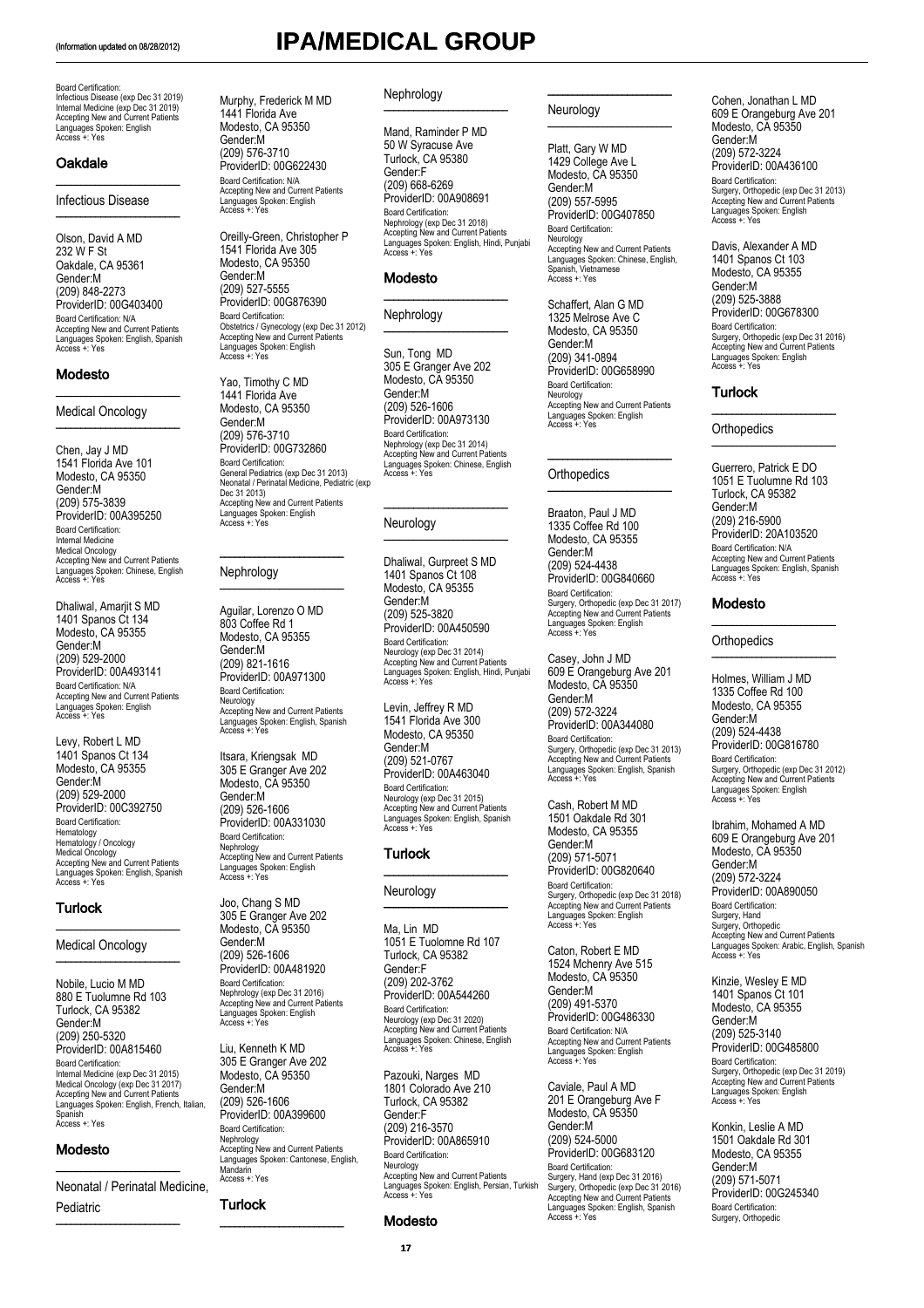Accepting New and Current Patients Languages Spoken: English Access +: Yes

Pistel, William L DO 609 E Orangeburg Ave 201 Modesto, CA 95350 Gender:M (209) 572-3224 ProviderID: 020A75940 Board Certification: Surgery, Orthopedic Accepting New and Current Patients Languages Spoken: English Access +: Yes

Purnell, Michael B MD 1335 Coffee Rd 100 Modesto, CA 95355 Gender:M (209) 524-4438 ProviderID: 00A454810 Board Certification: Surgery, Orthopedic (exp Dec 31 2021) Accepting New and Current Patients Languages Spoken: English Access +: Yes

\_\_\_\_\_\_\_\_\_\_\_\_\_\_\_\_\_\_\_\_\_\_\_\_\_

### **Turlock**

### **Orthopedics** \_\_\_\_\_\_\_\_\_\_\_\_\_\_\_\_\_\_\_\_\_\_\_\_\_

Slovek, Richard W MD 1199 Delbon Ave 1 Turlock, CA 95382 Gender:M (209) 668-6449 ProviderID: 00G756600 Board Certification: Surgery, Orthopedic Accepting New and Current Patients Languages Spoken: English Access +: Yes

\_\_\_\_\_\_\_\_\_\_\_\_\_\_\_\_\_\_\_\_\_\_\_\_\_

### Modesto

### **Orthopedics** \_\_\_\_\_\_\_\_\_\_\_\_\_\_\_\_\_\_\_\_\_\_\_\_\_

Smith, Bradley D MD 1329 Spanos Ct C 1 Modesto, CA 95355 Gender:M (209) 451-2377 ProviderID: 00G798160 Board Certification: Surgery, Orthopedic (exp Dec 31 2020) Accepting New and Current Patients Languages Spoken: English Access +: Yes

Williamson, Lenita R MD 2116 E Orangeburg Ave A Modesto, CA 95355 Gender:F (209) 577-1411 ProviderID: 00G769410 Board Certification: Surgery, Orthopedic (exp Dec 31 2017) Accepting New and Current Patients Languages Spoken: English, Spanish Access +: Yes

\_\_\_\_\_\_\_\_\_\_\_\_\_\_\_\_\_\_\_\_\_\_\_\_\_

### Turlock

### Otolaryngology \_\_\_\_\_\_\_\_\_\_\_\_\_\_\_\_\_\_\_\_\_\_\_\_\_

Anderson, William D MD 1801 Colorado Ave 160 Turlock, CA 95382 Gender:M (209) 216-3300 ProviderID: 00G839620 Board Certification: Otolaryngology Accepting New and Current Patients Languages Spoken: English Access +: Yes Doyle, Donald E MD 1801 Colorado Ave 160 Turlock, CA 95382 Gender:M (209) 216-3300 ProviderID: 00G149900 Board Certification: Otolaryngology Accepting New and Current Patients Languages Spoken: English Access +: Yes

\_\_\_\_\_\_\_\_\_\_\_\_\_\_\_\_\_\_\_\_\_\_\_\_\_

### Modesto

### **Otolaryngology** \_\_\_\_\_\_\_\_\_\_\_\_\_\_\_\_\_\_\_\_\_\_\_\_\_

Gugenheim, Stephen M MD 1541 Florida Ave 200 Modesto, CA 95350 Gender:M (209) 577-3388 ProviderID: 00G511620 Board Certification: Otolaryngology Accepting New and Current Patients Languages Spoken: English Access +: Yes

Mak, Kenneth W MD 1541 Florida Ave 200 Modesto, CA 95350 Gender:M (209) 577-3388 ProviderID: 00A555270 Board Certification: Otolaryngology Accepting New and Current Patients Languages Spoken: English Access +: Yes

### **Oakdale**

### Otolaryngology \_\_\_\_\_\_\_\_\_\_\_\_\_\_\_\_\_\_\_\_\_\_\_\_\_

\_\_\_\_\_\_\_\_\_\_\_\_\_\_\_\_\_\_\_\_\_\_\_\_\_

Polterock, Jerrold MD 250 S Oak St A4 Oakdale, CA 95361 Gender:M (209) 845-0100 ProviderID: 00G163470 Board Certification: Otolaryngology Accepting New and Current Patients Languages Spoken: English Access +: Yes

\_\_\_\_\_\_\_\_\_\_\_\_\_\_\_\_\_\_\_\_\_\_\_\_\_

### Turlock

### Otolaryngology \_\_\_\_\_\_\_\_\_\_\_\_\_\_\_\_\_\_\_\_\_\_\_\_\_

Romeo, Joseph P MD 1801 Colorado Ave 160 Turlock, CA 95382 Gender:M (209) 216-3300 ProviderID: 00G806610 Board Certification: Otolaryngology Accepting New and Current Patients Languages Spoken: English Access +: Yes

### Modesto

### \_\_\_\_\_\_\_\_\_\_\_\_\_\_\_\_\_\_\_\_\_\_\_\_\_ Pain Management \_\_\_\_\_\_\_\_\_\_\_\_\_\_\_\_\_\_\_\_\_\_\_\_\_

Rhoades, Patrick N MD 1300 Mable Ave 2 Modesto, CA 95355 Gender:M (209) 571-1992 ProviderID: 00A519490 Board Certification: Pain Management (exp Jun 30 2014) Physical Medicine & Rehabilitation (exp Dec 31 2020) Accepting New and Current Patients Languages Spoken: English Access +: Yes

\_\_\_\_\_\_\_\_\_\_\_\_\_\_\_\_\_\_\_\_\_\_\_\_\_

\_\_\_\_\_\_\_\_\_\_\_\_\_\_\_\_\_\_\_\_\_\_\_\_\_

### Pathology

Smith, Lloyd D MD 1729 Tully Rd 7 Modesto, CA 95350 Gender:M (209) 521-2748 ProviderID: 000G96230 Board Certification: Pathology Accepting New and Current Patients Languages Spoken: English Access +: Yes

### Physical Medicine & Rehabilitation

\_\_\_\_\_\_\_\_\_\_\_\_\_\_\_\_\_\_\_\_\_\_\_\_\_

\_\_\_\_\_\_\_\_\_\_\_\_\_\_\_\_\_\_\_\_\_\_\_\_\_

Chan, Jackie T MD 809 Sylvan Ave 400 Modesto, CA 95350 Gender:M (209) 529-4422 ProviderID: 00G778650 Board Certification: Physical Medicine & Rehabilitation (exp Dec 31 2020) Accepting New and Current Patients Languages Spoken: English Access +: Yes

Jakubowski, Alan P MD 1521 N Carpenter Rd D1 Modesto, CA 95351 Gender:M (209) 575-7520 ProviderID: 00G853360 Board Certification: Physical Medicine & Rehabilitation (exp Dec 31 2018) Accepting New and Current Patients Languages Spoken: English Access +: Yes Roget, Vance R MD

803 Coffee Rd 6 Modesto, CA 95355 Gender:M (209) 571-3525 ProviderID: 00A414600 Board Certification: Physical Medicine & Rehabilitation Accepting New and Current Patients Languages Spoken: English, Spanish Access +: Yes

\_\_\_\_\_\_\_\_\_\_\_\_\_\_\_\_\_\_\_\_\_\_\_\_\_

### Plastic Surgery \_\_\_\_\_\_\_\_\_\_\_\_\_\_\_\_\_\_\_\_\_\_\_\_\_

Anderson, D G MD 1130 Coffee Rd 5b Modesto, CA 95355 Gender:M (209) 529-2710 ProviderID: 00A202230 Board Certification: Plastic Surgery Accepting New and Current Patients Languages Spoken: English Access +: Yes

Payne, James R MD 1334 Nelson Ave Modesto, CA 95350 Gender:M (209) 524-9904 ProviderID: 00G454650 Board Certification: Plastic Surgery Accepting New and Current Patients Languages Spoken: English Access +: Yes Staahl, Theodore E MD 1329 Spanos Ct A1 Modesto, CA 95355 Gender:M (209) 577-5700 ProviderID: 00G374520 Board Certification: Otolaryngology Plastic Surgery Accepting New and Current Patients Languages Spoken: English Access +: Yes

Wu, Tzuying T MD 2336 Sylvan Ave C Modesto, CA 95355 Gender:F (209) 551-1888 ProviderID: 00A830750 Board Certification: Plastic Surgery (exp Dec 31 2015) Accepting New and Current Patients Languages Spoken: Chinese, English Access +: Yes

\_\_\_\_\_\_\_\_\_\_\_\_\_\_\_\_\_\_\_\_\_\_\_\_\_

\_\_\_\_\_\_\_\_\_\_\_\_\_\_\_\_\_\_\_\_\_\_\_\_\_

### **Podiatry**

Hiatt, Jason M DPM 1401 Spanos Ct 104 Modesto, CA 95355 Gender:M (209) 525-3150 ProviderID: 000E43500 Board Certification: N/A Accepting New and Current Patients Languages Spoken: English Access +: Yes

\_\_\_\_\_\_\_\_\_\_\_\_\_\_\_\_\_\_\_\_\_\_\_\_\_

\_\_\_\_\_\_\_\_\_\_\_\_\_\_\_\_\_\_\_\_\_\_\_\_\_

### Turlock

### Podiatry

Huynh, Linh C DPM 875 E Canal Dr 10 Turlock, CA 95380 Gender:M (209) 667-5255 ProviderID: 000E43050 Board Certification: Podiatry Accepting New and Current Patients Languages Spoken: English, Spanish, Vietnamese Access +: Yes

\_\_\_\_\_\_\_\_\_\_\_\_\_\_\_\_\_\_\_\_\_\_\_\_\_

### Ceres

### **Podiatry** \_\_\_\_\_\_\_\_\_\_\_\_\_\_\_\_\_\_\_\_\_\_\_\_\_

Kalanta, William J DPM 1941 Mitchell Rd R Ceres, CA 95307 Gender:M (209) 538-1731 ProviderID: 000E21361 Board Certification: N/A Accepting New and Current Patients Languages Spoken: English, Spanish Access +: Yes

\_\_\_\_\_\_\_\_\_\_\_\_\_\_\_\_\_\_\_\_\_\_\_\_\_

### **Turlock**

Podiatry \_\_\_\_\_\_\_\_\_\_\_\_\_\_\_\_\_\_\_\_\_\_\_\_\_

Patino, Alfred A DPM 1000 Delbon Ave 8 Turlock, CA 95382 Gender:M (209) 632-2702 ProviderID: 000E39690 Board Certification: N/A Accepting New and Current Patients Languages Spoken: English

### Access +: Yes

### Modesto

Podiatry \_\_\_\_\_\_\_\_\_\_\_\_\_\_\_\_\_\_\_\_\_\_\_\_\_

Singh, Adhir R DPM 730 16th St Modesto, CA 95354 Gender:M (209) 550-5893 ProviderID: 000E37540 Board Certification: N/A Accepting New and Current Patients Languages Spoken: English Access +: Yes

\_\_\_\_\_\_\_\_\_\_\_\_\_\_\_\_\_\_\_\_\_\_\_\_\_

Tolboe, H R DPM 1401 Spanos Ct 104 Modesto, CA 95355 Gender:M (209) 525-3150 ProviderID: 000E25490 Board Certification: N/A Accepting New and Current Patients Languages Spoken: English, Spanish Access +: Yes

Wells, David I DPM 4101 Tully Rd 102 Modesto, CA 95356 Gender:M (209) 529-0560 ProviderID: 000E35710 Board Certification: Podiatry (exp Aug 01 2005) Accepting New and Current Patients Languages Spoken: English Access +: Yes

Wolterbeek, Michael P DPM 609 E Orangeburg Ave 201 Modesto, CA 95350 Gender:M (209) 572-3224 ProviderID: 000E42150 Board Certification: b∪aru U.<br>Podiatry Accepting New and Current Patients Languages Spoken: English Access +: Yes

\_\_\_\_\_\_\_\_\_\_\_\_\_\_\_\_\_\_\_\_\_\_\_\_\_

### **Psychiatrist** \_\_\_\_\_\_\_\_\_\_\_\_\_\_\_\_\_\_\_\_\_\_\_\_\_

Go, Eleuterio A MD 809 Sylvan Ave 500a Modesto, CA 95350 Gender:M (209) 521-5150 ProviderID: 00A682960 Board Certification: Psychiatrist (exp Dec 31 2013) Accepting New and Current Patients Languages Spoken: English, Tagalog Access +: Yes

### Turlock

Pulmonary Disease \_\_\_\_\_\_\_\_\_\_\_\_\_\_\_\_\_\_\_\_\_\_\_\_\_

 $\overline{\phantom{a}}$  , where  $\overline{\phantom{a}}$  , where  $\overline{\phantom{a}}$ 

Atoui, Rim I MD 825 Delbon Ave Turlock, CA 95382 Gender:F (209) 667-4200 ProviderID: 0A1000980 Board Certification: Internal Medicine (exp Dec 31 2015) Accepting New and Current Patients Languages Spoken: Arabic, English, French Access +: Yes

Kosuri, Kalyan MD 1801 Colorado Ave 220 Turlock, CA 95382 Gender:M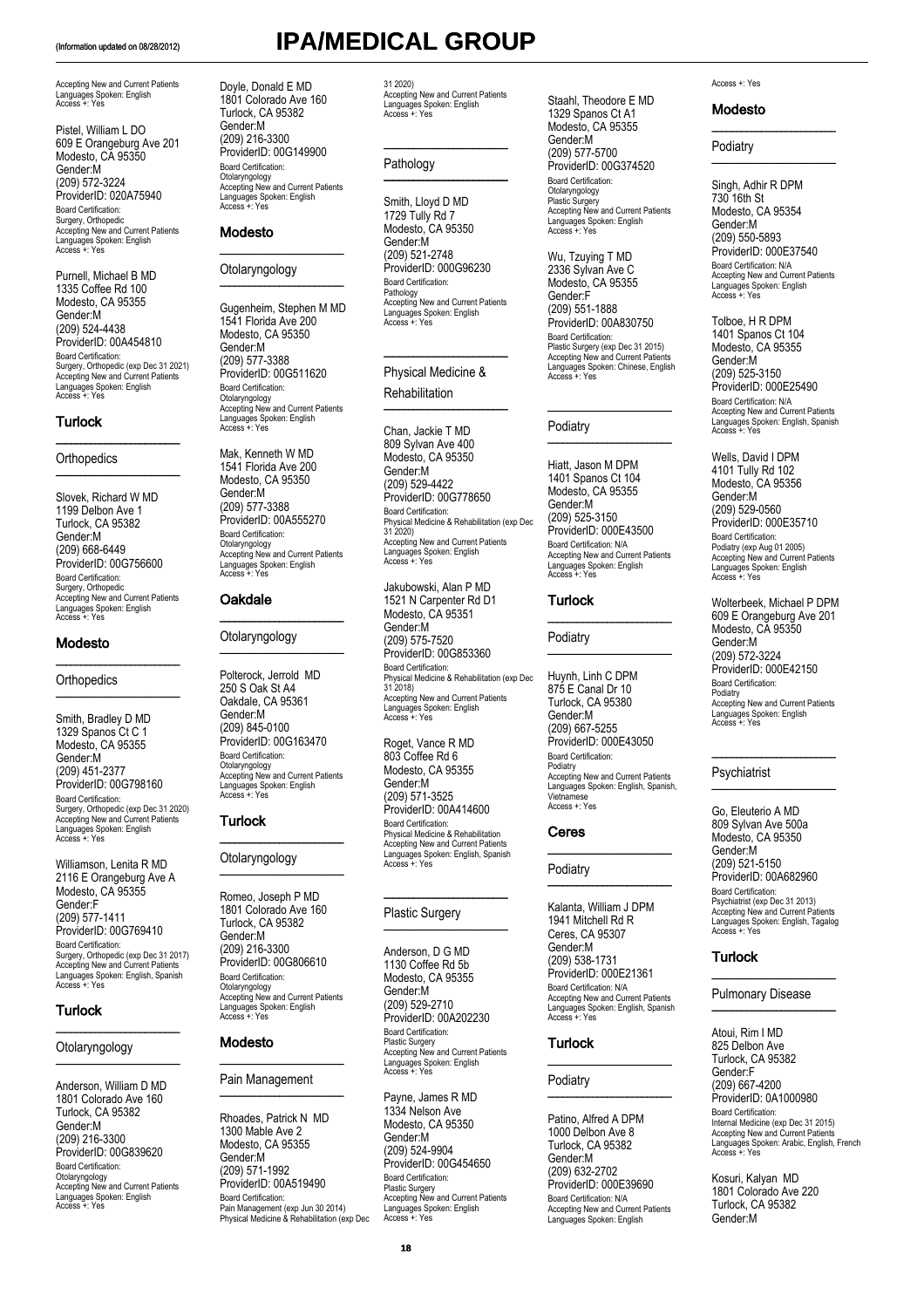(209) 216-3420 ProviderID: 0A1129731 Board Certification: Pulmonary Disease (exp Dec 31 2018) Accepting New and Current Patients Languages Spoken: English, Hindi, Telugu Access +: Yes

### Modesto

### Pulmonary Disease \_\_\_\_\_\_\_\_\_\_\_\_\_\_\_\_\_\_\_\_\_\_\_\_\_

 $\overline{\phantom{a}}$  , where  $\overline{\phantom{a}}$  , where  $\overline{\phantom{a}}$ 

Logue, Drew H MD 1329 Spanos Ct C3 Modesto, CA 95355 Gender:M (209) 578-3170 ProviderID: 00A255190 Board Certification: Pulmonary Disease Accepting New and Current Patients Languages Spoken: English Access +: Yes

Patel, Kiritkumar B MD 1400 Florida Ave 102 Modesto, CA 95350 Gender:M (209) 522-8881 ProviderID: 00A352772 Board Certification: Internal Medicine Pulmonary Disease Accepting New and Current Patients Languages Spoken: English, German, Gujarati Access +: Yes

### Radiation Oncology

\_\_\_\_\_\_\_\_\_\_\_\_\_\_\_\_\_\_\_\_\_\_\_\_\_

\_\_\_\_\_\_\_\_\_\_\_\_\_\_\_\_\_\_\_\_\_\_\_\_\_

Azad, Manouchehr MD 1700 Coffee Rd Modesto, CA 95355 Gender:M (209) 572-7237 ProviderID: 00C412500 Board Certification: N/A Accepting New and Current Patients Languages Spoken: English Access +: Yes

Garcia Young, Jorge A MD 1700 Coffee Rd Modesto, CA 95355 Gender:M (209) 572-7237 ProviderID: 00A916540 Board Certification: N/A Accepting New and Current Patients Languages Spoken: English Access +: Yes

Neville, Chris R MD 1700 Coffee Rd Modesto, CA 95355 Gender:M (209) 572-7237 ProviderID: 00G749140 Board Certification: N/A Accepting New and Current Patients Languages Spoken: English Access +: Yes

Sien, Peter K MD 1316 Nelson Ave Modesto, CA 95350 Gender:M (209) 575-5870 ProviderID: 00G322670 Board Certification: N/A Accepting New and Current Patients Languages Spoken: Chinese, English, Spanish Access +: Yes

\_\_\_\_\_\_\_\_\_\_\_\_\_\_\_\_\_\_\_\_\_\_\_\_\_

### Radiology  $\overline{\phantom{a}}$  ,  $\overline{\phantom{a}}$  ,  $\overline{\phantom{a}}$  ,  $\overline{\phantom{a}}$  ,  $\overline{\phantom{a}}$  ,  $\overline{\phantom{a}}$  ,  $\overline{\phantom{a}}$  ,  $\overline{\phantom{a}}$  ,  $\overline{\phantom{a}}$  ,  $\overline{\phantom{a}}$  ,  $\overline{\phantom{a}}$  ,  $\overline{\phantom{a}}$  ,  $\overline{\phantom{a}}$  ,  $\overline{\phantom{a}}$  ,  $\overline{\phantom{a}}$  ,  $\overline{\phantom{a}}$

# (Information updated on 08/28/2012) **IPA/MEDICAL GROUP**

Board Certification: Surgery, General (exp Jul 01 2019) Accepting New and Current Patients Languages Spoken: English, Farsi Access +: Yes Turlock

Liu, Stephen K MD 1552 Coffee Rd 201 Modesto, CA 95355 Gender:M (209) 524-2333 ProviderID: 00A509390 Board Certification: N/A

Accepting New and Current Patients Languages Spoken: English Access +: Yes

\_\_\_\_\_\_\_\_\_\_\_\_\_\_\_\_\_\_\_\_\_\_\_\_\_

Rheumatology (exp Dec 31 2020) Accepting New and Current Patients Languages Spoken: English Access +: Yes

\_\_\_\_\_\_\_\_\_\_\_\_\_\_\_\_\_\_\_\_\_\_\_\_\_

Internal Medicine (exp Dec 31 2021) Rheumatology (exp Dec 31 2017) Accepting New and Current Patients Languages Spoken: English, Farsi, Persian Access +: Yes

\_\_\_\_\_\_\_\_\_\_\_\_\_\_\_\_\_\_\_\_\_\_\_\_\_

Rheumatology Accepting New and Current Patients Languages Spoken: English Access +: Yes

\_\_\_\_\_\_\_\_\_\_\_\_\_\_\_\_\_\_\_\_\_\_\_\_\_ Surgery, Cardiovascular \_\_\_\_\_\_\_\_\_\_\_\_\_\_\_\_\_\_\_\_\_\_\_\_\_

Board Certification: N/A Accepting New and Current Patients Languages Spoken: Chinese, English Access +: Yes

\_\_\_\_\_\_\_\_\_\_\_\_\_\_\_\_\_\_\_\_\_\_\_\_\_ Surgery, General \_\_\_\_\_\_\_\_\_\_\_\_\_\_\_\_\_\_\_\_\_\_\_\_\_ Azadi, Fereydoun MD 1401 Spanos Ct 127 Modesto, CA 95355 Gender:M (209) 525-3848 ProviderID: 00A313380

Liu, Minghui MD 1541 Florida Ave 103 Modesto, CA 95350 Gender:M (209) 577-3388 ProviderID: 0A1071400

**Turlock** 

Rheumatology \_\_\_\_\_\_\_\_\_\_\_\_\_\_\_\_\_\_\_\_\_\_\_\_\_

Sabahi, Iraj MD 2161 Colorado Ave A2 Turlock, CA 95382 Gender:M (209) 634-3898 ProviderID: 0A1135590 Board Certification:

Modesto

Rheumatology \_\_\_\_\_\_\_\_\_\_\_\_\_\_\_\_\_\_\_\_\_\_\_\_\_ Sutter, Lorilee S MD 1429 College Ave C Modesto, CA 95350 Gender:F (209) 524-1666 ProviderID: 00G415480 Board Certification:

Rheumatology \_\_\_\_\_\_\_\_\_\_\_\_\_\_\_\_\_\_\_\_\_\_\_\_\_ Khanna, Kanwal MD 1429 College Ave M Modesto, CA 95350 Gender:M (209) 524-2041 ProviderID: 00G580690 Board Certification:

Surgery, General

\_\_\_\_\_\_\_\_\_\_\_\_\_\_\_\_\_\_\_\_\_\_\_\_\_

\_\_\_\_\_\_\_\_\_\_\_\_\_\_\_\_\_\_\_\_\_\_\_\_\_

Bailie, Daryl E MD 1810 N Olive Ave 7 Turlock, CA 95382 Gender:M (209) 656-1577 ProviderID: 00A449810 Board Certification: Surgery, General (exp Jul 01 2021) Accepting New and Current Patients Languages Spoken: English Access +: Yes

### Modesto

Surgery, General

\_\_\_\_\_\_\_\_\_\_\_\_\_\_\_\_\_\_\_\_\_\_\_\_\_

\_\_\_\_\_\_\_\_\_\_\_\_\_\_\_\_\_\_\_\_\_\_\_\_\_

Barry, Maged F MD 1401 Spanos Ct 127 Modesto, CA 95355 Gender:M (209) 525-3848 ProviderID: 00A509320 Board Certification: Surgery, General (exp Jul 01 2014) Accepting New and Current Patients Languages Spoken: English Access +: Yes

### Turlock

Surgery, General

\_\_\_\_\_\_\_\_\_\_\_\_\_\_\_\_\_\_\_\_\_\_\_\_\_

\_\_\_\_\_\_\_\_\_\_\_\_\_\_\_\_\_\_\_\_\_\_\_\_\_

Barton, Katherine A MD 880 E Tuolumne Rd 201 Turlock, CA 95382 Gender:F (209) 664-5070 ProviderID: 00A888170 Board Certification: Surgery, General (exp Jun 30 2015) Accepting New and Current Patients Languages Spoken: English Access +: Yes

Carmichael, Paul A MD 880 E Tuolumne Rd 201 Turlock, CA 95382 Gender:M (209) 664-5070 ProviderID: 00G873150 Board Certification: Surgery, General (exp Jul 01 2021) Accepting New and Current Patients Languages Spoken: English Access +: Yes

### **Oakdale**

Surgery, General

\_\_\_\_\_\_\_\_\_\_\_\_\_\_\_\_\_\_\_\_\_\_\_\_\_

\_\_\_\_\_\_\_\_\_\_\_\_\_\_\_\_\_\_\_\_\_\_\_\_\_

Chock, Norman MD 1390 W H St B Oakdale, CA 95361 Gender:M (209) 847-2201 ProviderID: 00G136340 Board Certification: N/A Accepting New and Current Patients Languages Spoken: English Access +: Yes

Chock, Edward MD 1390 W H St B Oakdale, CA 95361 Gender:M

(209) 847-2201 ProviderID: 00G374860<br>Board Certification: Board Certification: Surgery, General (exp Jul 01 2014) Accepting New and Current Patients Languages Spoken: English, Spanish Access +: Yes

### Modesto

Surgery, General \_\_\_\_\_\_\_\_\_\_\_\_\_\_\_\_\_\_\_\_\_\_\_\_\_

 $\_$ 

Cimino, Lewis R MD 1448 Florida Ave Modesto, CA 95350 Gender:M (209) 577-4184 ProviderID: 00G247790 Board Certification: Surgery, General (exp Jul 01 2019) Accepting New and Current Patients Languages Spoken: English Access +: Yes

Coates, Matthew J MD 1401 Spanos Ct 224 Modesto, CA 95355 Gender:M (209) 525-3885 ProviderID: 0A1054970 Board Certification: N/A Accepting New and Current Patients Languages Spoken: English Access +: Yes

Coates, Patrick J MD 1401 Spanos Ct 224 Modesto, CA 95355 Gender:M (209) 525-3885 ProviderID: 00A354240 Board Certification: Surgery, General (exp Jul 01 2017) Accepting New and Current Patients Languages Spoken: English Access +: Yes

### Turlock

Surgery, General  $\overline{\phantom{a}}$  , which is a set of the set of the set of the set of the set of the set of the set of the set of the set of the set of the set of the set of the set of the set of the set of the set of the set of the set of th

\_\_\_\_\_\_\_\_\_\_\_\_\_\_\_\_\_\_\_\_\_\_\_\_\_

Dao, Huy N DO 1199 Delbon Ave 5 Turlock, CA 95382 Gender:M (209) 656-0183 ProviderID: 020A94830 Board Certification: N/A Accepting New and Current Patients Languages Spoken: English, Laotian, Taiwanese, Vietnamese Access +: Yes

### Modesto

Surgery, General

\_\_\_\_\_\_\_\_\_\_\_\_\_\_\_\_\_\_\_\_\_\_\_\_\_

 $\frac{1}{2}$  ,  $\frac{1}{2}$  ,  $\frac{1}{2}$  ,  $\frac{1}{2}$  ,  $\frac{1}{2}$  ,  $\frac{1}{2}$  ,  $\frac{1}{2}$  ,  $\frac{1}{2}$  ,  $\frac{1}{2}$  ,  $\frac{1}{2}$  ,  $\frac{1}{2}$  ,  $\frac{1}{2}$  ,  $\frac{1}{2}$  ,  $\frac{1}{2}$  ,  $\frac{1}{2}$  ,  $\frac{1}{2}$  ,  $\frac{1}{2}$  ,  $\frac{1}{2}$  ,  $\frac{1$ 

Eve, Kathleen L MD 1541 Florida Ave 200 Modesto, CA 95350 Gender:F (209) 577-3388 ProviderID: 00A540950 Board Certification: Surgery, General (exp Jul 01 2019) Accepting New and Current Patients Languages Spoken: English Access +: Yes

Goodman, Harris M MD 1541 Florida Ave 200 Modesto, CA 95350 Gender:M (209) 577-3388 ProviderID: 00G192780 Board Certification: Surgery, General (exp Jul 01 2017) Accepting New and Current Patients Languages Spoken: English Access +: Yes

### Turlock

Surgery, General

\_\_\_\_\_\_\_\_\_\_\_\_\_\_\_\_\_\_\_\_\_\_\_\_\_

 $\frac{1}{2}$  ,  $\frac{1}{2}$  ,  $\frac{1}{2}$  ,  $\frac{1}{2}$  ,  $\frac{1}{2}$  ,  $\frac{1}{2}$  ,  $\frac{1}{2}$  ,  $\frac{1}{2}$  ,  $\frac{1}{2}$  ,  $\frac{1}{2}$  ,  $\frac{1}{2}$  ,  $\frac{1}{2}$  ,  $\frac{1}{2}$  ,  $\frac{1}{2}$  ,  $\frac{1}{2}$  ,  $\frac{1}{2}$  ,  $\frac{1}{2}$  ,  $\frac{1}{2}$  ,  $\frac{1$ 

Greenbarg, James R MD 701 E Olive Ave Turlock, CA 95380 Gender:M (209) 632-7633 ProviderID: 00G808050 Board Certification: Surgery, General (exp Jul 01 2016) Accepting New and Current Patients Languages Spoken: English, Spanish Access +: Yes

### Modesto

Surgery, General

\_\_\_\_\_\_\_\_\_\_\_\_\_\_\_\_\_\_\_\_\_\_\_\_\_

 $\overline{\phantom{a}}$ 

Lee, Calvin M MD 2336 Sylvan Ace C Modesto, CA 95355 Gender:M (209) 551-1888 ProviderID: 00A821590 Board Certification: Surgery, General (exp Jul 01 2016) Accepting New and Current Patients Languages Spoken: Chinese, English, Mandarin Access +: Yes

Porteous, John R MD 1541 Florida Ave 200 Modesto, CA 95350 Gender:M (209) 577-3388 ProviderID: 00C298210 Board Certification: Surgery, General Accepting New and Current Patients Languages Spoken: English Access +: Yes

Quaid, Gina A MD 1541 Florida Ave 200 Modesto, CA 95350 Gender:F (209) 577-3388 ProviderID: 00A619620 Board Certification: Surgery, General (exp Jul 01 2014) Accepting New and Current Patients Languages Spoken: English Access +: Yes

Seavy, Niamh M MD 1541 Florida Ave 200 Modesto, CA 95350 Gender:F (209) 577-3388 ProviderID: 00A499040 Board Certification: Surgery, General (exp Jun 30 2015) Accepting New and Current Patients Languages Spoken: English Access +: Yes

Tam, Tony Y MD 1401 Spanos Ct 127 Modesto, CA 95355 Gender:M (209) 525-3848 ProviderID: 00G717100 Board Certification: Surgery, General (exp Jul 01 2015) Accepting New and Current Patients Languages Spoken: English Access +: Yes

\_\_\_\_\_\_\_\_\_\_\_\_\_\_\_\_\_\_\_\_\_\_\_\_\_

Surgery, Hand \_\_\_\_\_\_\_\_\_\_\_\_\_\_\_\_\_\_\_\_\_\_\_\_\_

Bigelow, Tracy DO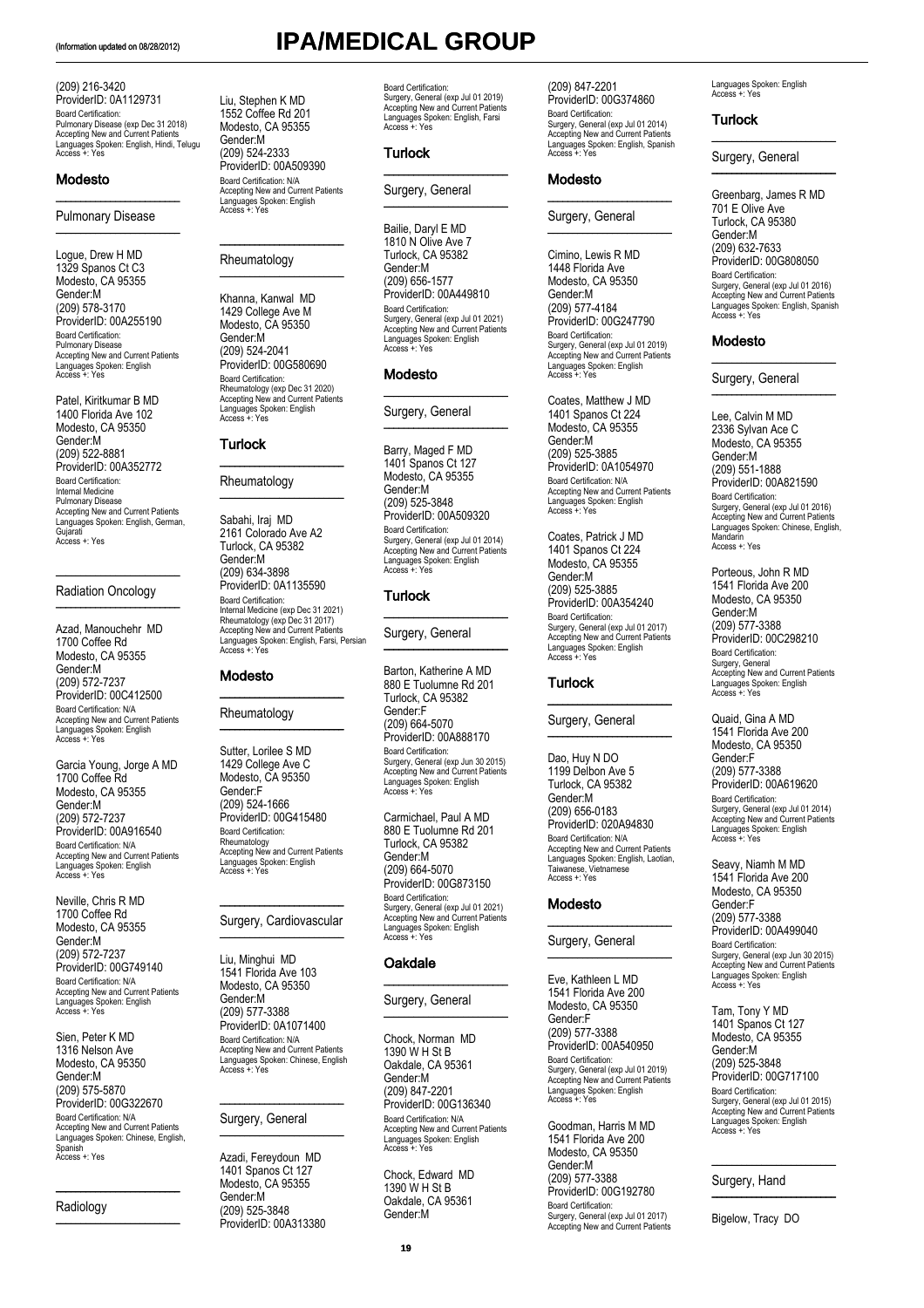1335 Coffee Rd 100 Modesto, CA 95355 Gender:F (209) 524-4438 ProviderID: 20A115670 Board Certification: Surgery, Hand (exp Dec 31 2020) Surgery, Orthopedic (exp Dec 31 2020) Accepting New and Current Patients Languages Spoken: English Access +: Yes

### \_\_\_\_\_\_\_\_\_\_\_\_\_\_\_\_\_\_\_\_\_\_\_\_\_ Surgery, Neurological  $\overline{\phantom{a}}$  ,  $\overline{\phantom{a}}$  ,  $\overline{\phantom{a}}$  ,  $\overline{\phantom{a}}$  ,  $\overline{\phantom{a}}$  ,  $\overline{\phantom{a}}$  ,  $\overline{\phantom{a}}$  ,  $\overline{\phantom{a}}$  ,  $\overline{\phantom{a}}$  ,  $\overline{\phantom{a}}$  ,  $\overline{\phantom{a}}$  ,  $\overline{\phantom{a}}$  ,  $\overline{\phantom{a}}$  ,  $\overline{\phantom{a}}$  ,  $\overline{\phantom{a}}$  ,  $\overline{\phantom{a}}$

Bairamian, Dikran MD 1401 Spanos Ct 221 Modesto, CA 95355 Gender:M (209) 525-3167 ProviderID: 00A527570 Board Certification: Surgery, Neurological (exp Dec 31 2019) Accepting New and Current Patients Languages Spoken: Arabic, Armenian, English Access +: Yes

Bybee, David B MD 205 W Granger Ave Modesto, CA 95350 Gender:M (209) 571-0288 ProviderID: 00G693340 Board Certification: Surgery, Neurological Accepting New and Current Patients Languages Spoken: English, Spanish Access +: Yes

Helbig, Gregory M MD 205 W Granger Ave Modesto, CA 95350 Gender:M (209) 571-0288 ProviderID: 0A1148660 Board Certification: N/A Accepting New and Current Patients Languages Spoken: Cantonese, English Access +: Yes

Martinez, Danilo MD 1400 Florida Ave 104 Modesto, CA 95350 Gender:M (209) 527-1651 ProviderID: 00A323200 Board Certification: Surgery, Neurological Accepting New and Current Patients Languages Spoken: English, Spanish Access +: Yes

Platt, Gary W MD 1429 College Ave L Modesto, CA 95350 Gender:M (209) 557-5995 ProviderID: 00G407850 Board Certification: Neurology Accepting New and Current Patients Languages Spoken: Chinese, English, Spanish, Vietnamese Access +: Yes

Remington, Benjamine J MD 205 W Granger Ave Modesto, CA 95350 Gender:M (209) 571-0288 ProviderID: 00A761790 Board Certification: Surgery, Neurological (exp Dec 31 2018) Accepting New and Current Patients Languages Spoken: English Access +: Yes

### Surgery, Orthopedic \_\_\_\_\_\_\_\_\_\_\_\_\_\_\_\_\_\_\_\_\_\_\_\_\_

\_\_\_\_\_\_\_\_\_\_\_\_\_\_\_\_\_\_\_\_\_\_\_\_\_

(Information updated on 08/28/2012) **IPA/MEDICAL GROUP** Braaton, Paul J MD Gender:M

1335 Coffee Rd 100 Modesto, CA 95355 Gender:M (209) 524-4438 ProviderID: 00G840660 Board Certification:

Casey, John J MD 609 E Orangeburg Ave 201 Modesto, CA 95350 Gender:M (209) 572-3224 ProviderID: 00A344080 Board Certification: Surgery, Orthopedic (exp Dec 31 2013) Accepting New and Current Patients Languages Spoken: English, Spanish Access +: Yes

Cash, Robert M MD 1501 Oakdale Rd 301 Modesto, CA 95355 Gender:M (209) 571-5071 ProviderID: 00G820640 Board Certification:

Caviale, Paul A MD 201 E Orangeburg Ave F Modesto, CA 95350 Gender:M (209) 524-5000 ProviderID: 00G683120 Board Certification:

Surgery, Hand (exp Dec 31 2016) Surgery, Orthopedic (exp Dec 31 2016) Accepting New and Current Patients Languages Spoken: English, Spanish Access +: Yes

Surgery, Orthopedic (exp Dec 31 2013) Accepting New and Current Patients Languages Spoken: English Access +: Yes Davis, Alexander A MD 1401 Spanos Ct 103 Modesto, CA 95355 Gender:M (209) 525-3888 ProviderID: 00G678300 Board Certification:

Surgery, Orthopedic (exp Dec 31 2016) Accepting New and Current Patients Languages Spoken: English Access +: Yes

\_\_\_\_\_\_\_\_\_\_\_\_\_\_\_\_\_\_\_\_\_\_\_\_\_ Surgery, Orthopedic \_\_\_\_\_\_\_\_\_\_\_\_\_\_\_\_\_\_\_\_\_\_\_\_\_ Guerrero, Patrick E DO 1051 E Tuolumne Rd 103 Turlock, CA 95382

Turlock

Cohen, Jonathan L MD 609 E Orangeburg Ave 201 Modesto, CA 95350 Gender:M (209) 572-3224 ProviderID: 00A436100 Board Certification:

Surgery, Orthopedic (exp Dec 31 2018) Accepting New and Current Patients Languages Spoken: English Access +: Yes Caton, Robert E MD 1524 Mchenry Ave 515 Modesto, CA 95350 Gender:M (209) 491-5370 ProviderID: 00G486330 Board Certification: N/A Accepting New and Current Patients Languages Spoken: English Access +: Yes

Surgery, Orthopedic (exp Dec 31 2017) Accepting New and Current Patients Languages Spoken: English Access +: Yes

(209) 216-5900 ProviderID: 20A103520 Board Certification: N/A Accepting New and Current Patients Languages Spoken: English, Spanish Access +: Yes

### Modesto

### \_\_\_\_\_\_\_\_\_\_\_\_\_\_\_\_\_\_\_\_\_\_\_\_\_ Surgery, Orthopedic  $\frac{1}{2}$  ,  $\frac{1}{2}$  ,  $\frac{1}{2}$  ,  $\frac{1}{2}$  ,  $\frac{1}{2}$  ,  $\frac{1}{2}$  ,  $\frac{1}{2}$  ,  $\frac{1}{2}$  ,  $\frac{1}{2}$

Holmes, William J MD 1335 Coffee Rd 100 Modesto, CA 95355 Gender:M (209) 524-4438 ProviderID: 00G816780 Board Certification: Surgery, Orthopedic (exp Dec 31 2012) Accepting New and Current Patients Languages Spoken: English Access +: Yes

Ibrahim, Mohamed A MD 609 E Orangeburg Ave 201 Modesto, CA 95350 Gender:M (209) 572-3224 ProviderID: 00A890050 Board Certification: Surgery, Hand Surgery, Orthopedic Accepting New and Current Patients Languages Spoken: Arabic, English, Spanish Access +: Yes

Kinzie, Wesley E MD 1401 Spanos Ct 101 Modesto, CA 95355 Gender:M (209) 525-3140 ProviderID: 00G485800 Board Certification: Surgery, Orthopedic (exp Dec 31 2019) Accepting New and Current Patients Languages Spoken: English Access +: Yes

Konkin, Leslie A MD 1501 Oakdale Rd 301 Modesto, CA 95355 Gender:M (209) 571-5071 ProviderID: 00G245340 Board Certification: Surgery, Orthopedic Accepting New and Current Patients Languages Spoken: English Access +: Yes

Pistel, William L DO 609 E Orangeburg Ave 201 Modesto, CA 95350 Gender:M (209) 572-3224 ProviderID: 020A75940 Board Certification: Surgery, Orthopedic Accepting New and Current Patients Languages Spoken: English Access +: Yes

Purnell, Michael B MD 1335 Coffee Rd 100 Modesto, CA 95355 Gender:M (209) 524-4438 ProviderID: 00A454810 Board Certification: Surgery, Orthopedic (exp Dec 31 2021) Accepting New and Current Patients Languages Spoken: English Access +: Yes

### Surgery, Orthopedic  $\overline{\phantom{a}}$  .

Slovek, Richard W MD

1199 Delbon Ave 1 Turlock, CA 95382 Gender:M (209) 668-6449 ProviderID: 00G756600 Board Certification: Surgery, Orthopedic Accepting New and Current Patients Languages Spoken: English Access +: Yes

### Modesto

### $\_$ Surgery, Orthopedic \_\_\_\_\_\_\_\_\_\_\_\_\_\_\_\_\_\_\_\_\_\_\_\_\_

Smith, Bradley D MD 1329 Spanos Ct C 1 Modesto, CA 95355 Gender:M (209) 451-2377 ProviderID: 00G798160 Board Certification: Surgery, Orthopedic (exp Dec 31 2020) Accepting New and Current Patients Languages Spoken: English Access +: Yes

Williamson, Lenita R MD 2116 E Orangeburg Ave A Modesto, CA 95355 Gender:F (209) 577-1411 ProviderID: 00G769410 Board Certification: Surgery, Orthopedic (exp Dec 31 2017) Accepting New and Current Patients Languages Spoken: English, Spanish Access +: Yes

### Surgery, Thoracic \_\_\_\_\_\_\_\_\_\_\_\_\_\_\_\_\_\_\_\_\_\_\_\_\_

\_\_\_\_\_\_\_\_\_\_\_\_\_\_\_\_\_\_\_\_\_\_\_\_\_

Concepcion, Noel L MD 1541 Florida Ave 103 Modesto, CA 95350 Gender:M (209) 575-5833 ProviderID: 00G567040 Board Certification: Surgery, Thoracic (exp Dec 31 2018) Accepting New and Current Patients Languages Spoken: English, Tagalog Access +: Yes

Ellertson, David G MD 4101 Tully Rd 101 Modesto, CA 95356 Gender:M (209) 524-8346 ProviderID: 00G179870 Board Certification: N/A Accepting New and Current Patients Languages Spoken: English Access +: Yes

Liu, Minghui MD 1541 Florida Ave 103 Modesto, CA 95350 Gender:M (209) 577-3388 ProviderID: 0A1071400 Board Certification: N/A Accepting New and Current Patients Languages Spoken: Chinese, English Access +: Yes

Macmillan, James C MD 1541 Florida Ave 103 Modesto, CA 95350 Gender:M (209) 575-5833 ProviderID: 00G234870 Board Certification: Surgery, Thoracic (exp Dec 31 2018) Accepting New and Current Patients Languages Spoken: English, Spanish Access +: Yes

Neal, Joe F MD 1441 Florida Ave Modesto, CA 95350 Gender:M (209) 578-1211 ProviderID: 00G207920 Board Certification: N/A Accepting New and Current Patients Languages Spoken: English, Spanish Access +: Yes

Talieh, Yahya J MD 1401 Spanos Ct 203 Modesto, CA 95355 Gender:M (209) 522-0600 ProviderID: 00A733310 Board Certification: Surgery, Thoracic (exp Dec 31 2021) Accepting New and Current Patients Languages Spoken: English, Farsi, Spanish Access +: Yes

### Urology \_\_\_\_\_\_\_\_\_\_\_\_\_\_\_\_\_\_\_\_\_\_\_\_\_

Beck, Phillip H MD 1541 Florida Ave 200 Modesto, CA 95350 Gender:M (209) 577-3388 ProviderID: 00G217530 Board Certification: **Urology** Accepting New and Current Patients Languages Spoken: English Access +: Yes

 $\overline{\phantom{a}}$  , where  $\overline{\phantom{a}}$  , where  $\overline{\phantom{a}}$  , where  $\overline{\phantom{a}}$ 

Dewar, Curtis R MD 1541 Florida Ave 200 Modesto, CA 95350 Gender:M (209) 577-3388 ProviderID: 00G305640 Board Certification: Urology Accepting New and Current Patients Languages Spoken: English Access +: Yes

Liu, Alexander H MD 1541 Florida Ave 200 Modesto, CA 95350 Gender:M (209) 577-3388 ProviderID: 00G787431 Board Certification: Urology (exp Feb 28 2019) Accepting New and Current Patients Languages Spoken: Cantonese, English Access +: Yes

Mccaffrey, Brian T MD 1541 Florida Ave 200 Modesto, CA 95350 Gender:M (209) 577-3388 ProviderID: 00A253570 Board Certification: Urology Accepting New and Current Patients Languages Spoken: English Access +: Yes

Wunschel, Steven R MD 500 Coffee Rd C Modesto, CA 95355 Gender:M (209) 238-0369 ProviderID: 00A532360 Board Certification: Urology (exp Feb 28 2019) Accepting New and Current Patients Languages Spoken: English Access +: Yes

Yasar, Uzay MD 1541 Florida Ave 200 Modesto, CA 95350 Gender:M (209) 577-3388 ProviderID: 00A797252 Board Certification: Urology (exp Feb 28 2014)

Turlock \_\_\_\_\_\_\_\_\_\_\_\_\_\_\_\_\_\_\_\_\_\_\_\_\_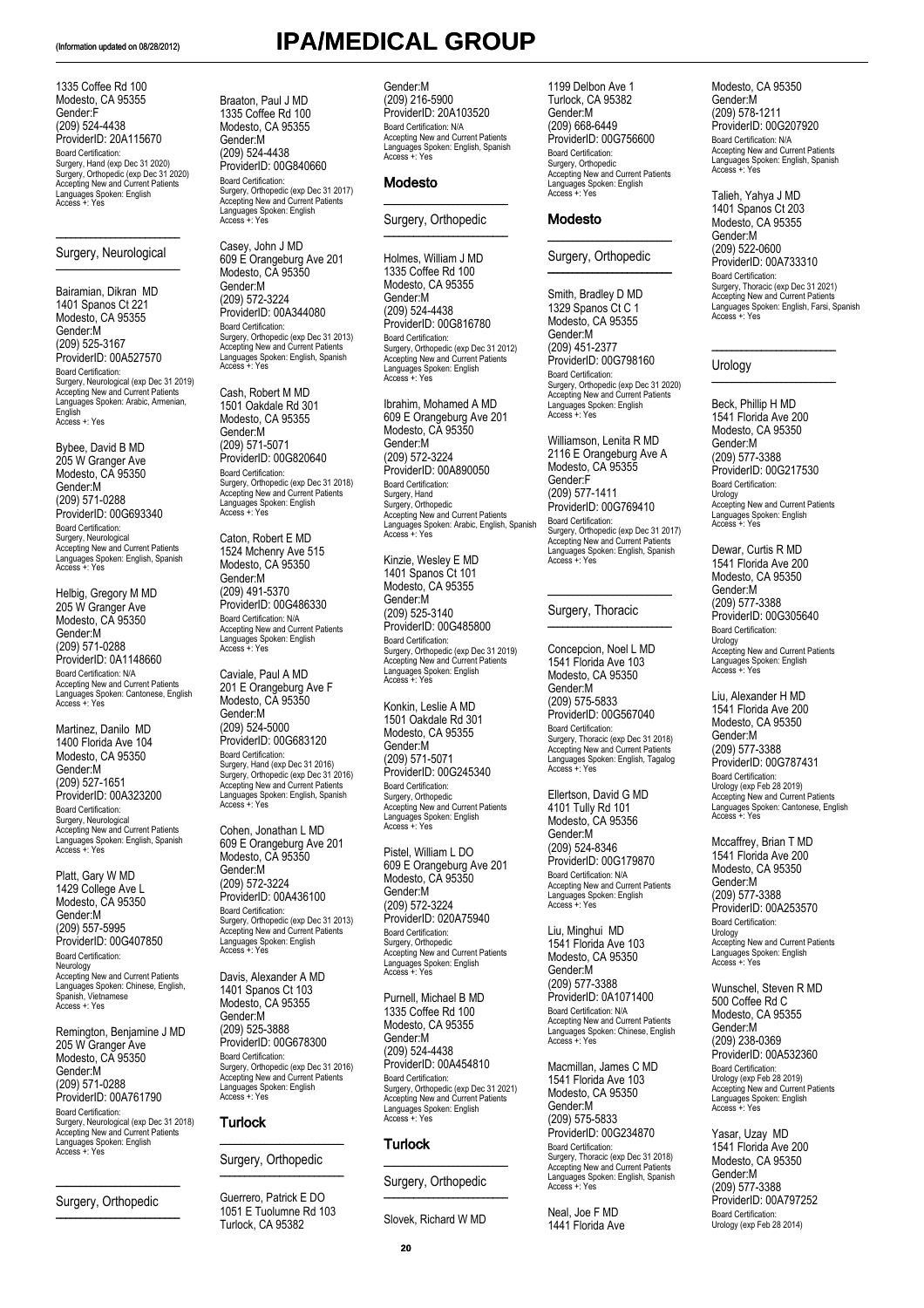Accepting New and Current Patients Languages Spoken: English Access +: Yes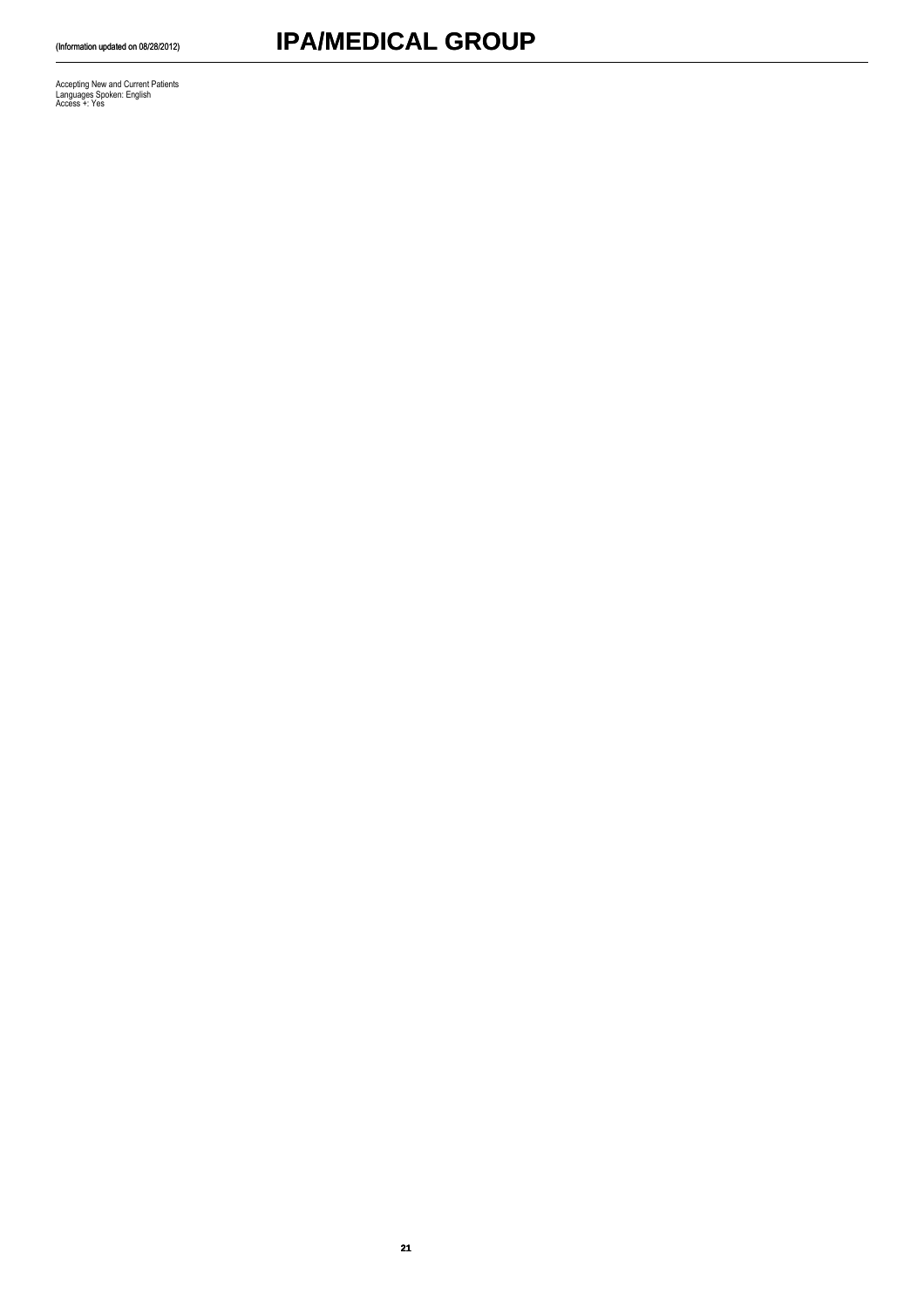## **Stanislaus**

### Doctors Med Ctr

1441 Florida Ave Modesto, CA 95350 (209) 578-1211 Inpatient: \$\$\$\$ Outpatient: \$\$

### Modesto Urgent Care

1908 Coffee Rd Modesto, CA 95355 (209) 529-1542

### Stanislaus Surgical Hospital

1421 Oakdale Rd Modesto, CA 95355 (209) 572-2700 Inpatient: \$ Outpatient: \$

### Emanuel Med Ctr

825 Delbon Ave Turlock, CA 95382 (209) 667-4200 Inpatient: \$ Outpatient: \$

### Express Lane Urgent Care

711 E Hawkeye Turlock, CA 95380 (209) 664-1550